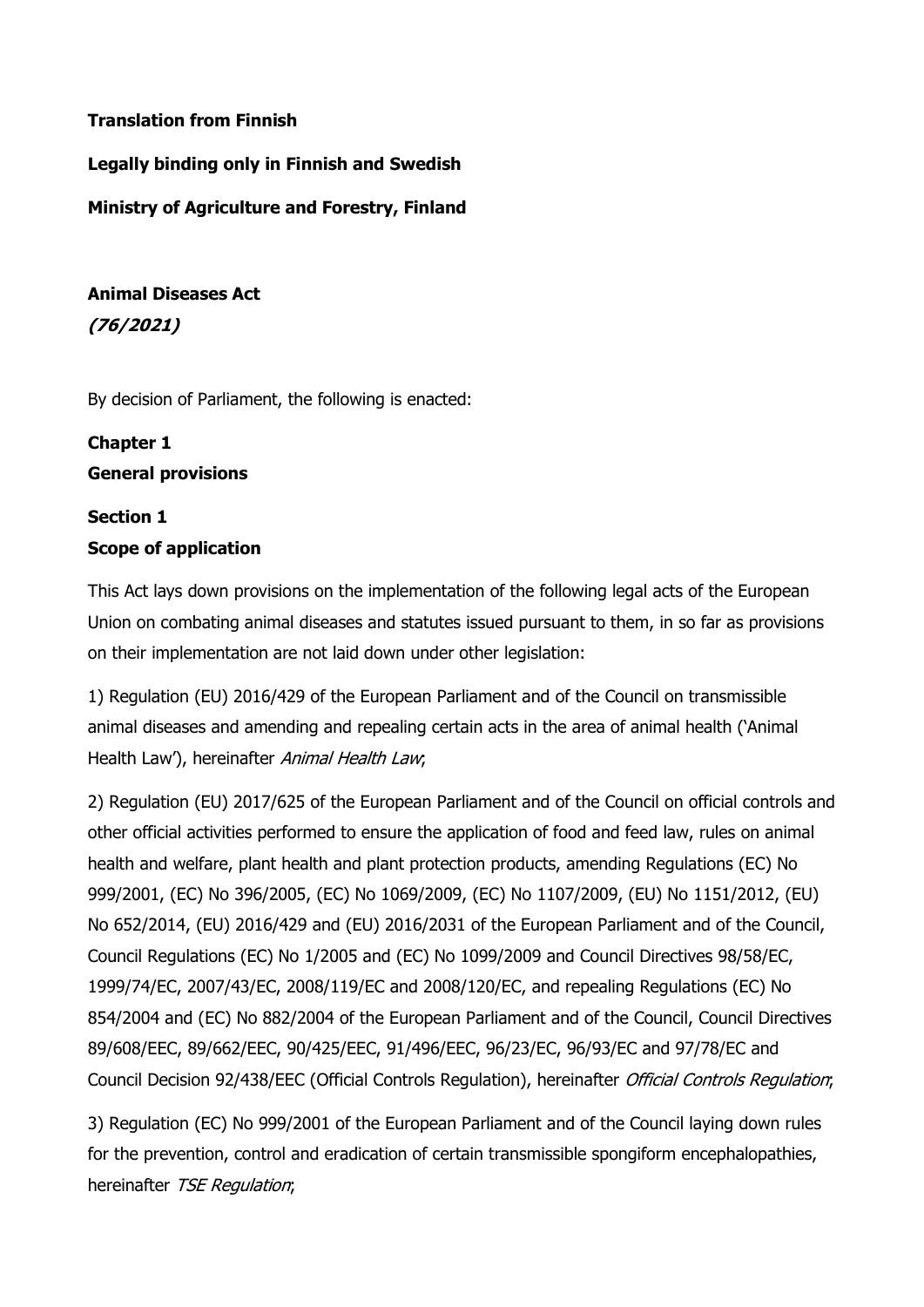4) Regulation (EC) No 2160/2003 of the European Parliament and of the Council on the control of salmonella and other specified food-borne zoonotic agents, hereinafter Zoonoses Regulation;

5) Directive 2003/99/EC of the European Parliament and of the Council on the monitoring of zoonoses and zoonotic agents, amending Council Decision 90/424/EEC and repealing Council Directive 92/117/EEC, hereinafter Zoonoses Directive;

6) Regulation (EU) No 576/2013 of the European Parliament and of the Council on the noncommercial movement of pet animals and repealing Regulation (EC) No 998/2003, hereinafter *Pets* Regulation

7) Regulation (EC) No 1069/2009 of the European Parliament and of the Council laying down health rules as regards animal by-products and derived products not intended for human consumption and repealing Regulation (EC) No 1774/2002, hereinafter Animal By-Products Regulation;

In addition, this Act lays down provisions on the national measures, additional measures and more stringent measures to combat animal diseases permitted by the Regulations mentioned in subsection 1.

# Section 2

# Relationship with other legislation

Provisions on combating animal diseases that affect food safety are also laid down in the Food Act (23/2006).

Provisions on protecting the population from zoonotic diseases are also laid down in the Communicable Diseases Act (1227/2016).

# Section 3

# **Definitions**

For the purposes of this Act:

1) animal health provisions mean this Act, any provisions issued pursuant to this Act and any legal act of the European Union implemented by this Act;

2) *animal disease* means a disease defined in Article 4, paragraph 16 of the Animal Health Law;

3) category A disease means a disease referred to in Article 9, paragraph 1, point a of the Animal Health Law;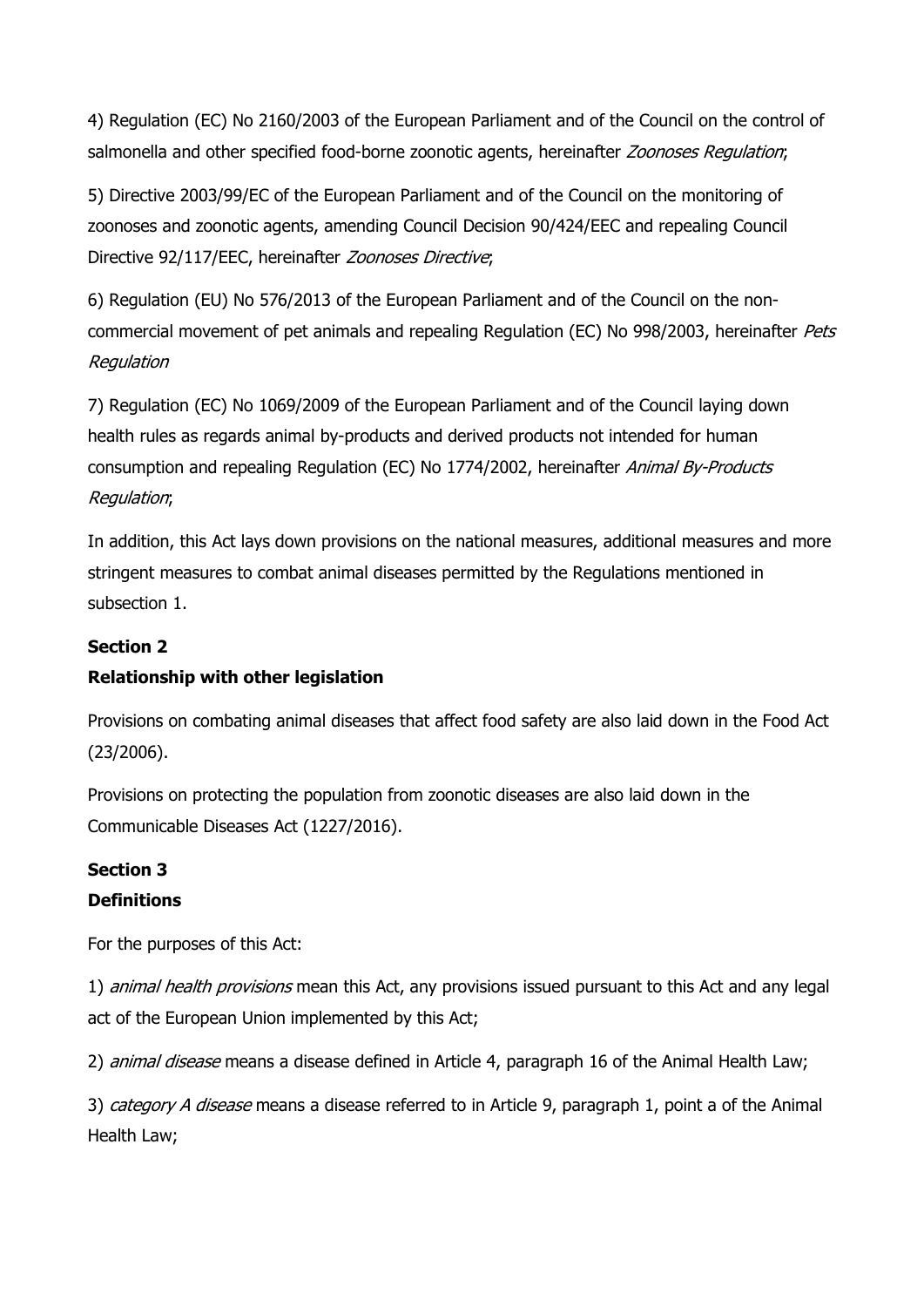4) *category B disease* means a disease referred to in Article 9, paragraph 1, point b of the Animal Health Law;

5) category C disease means a disease referred to in Article 9, paragraph 1, point c of the Animal Health Law;

6) *category D disease* means a disease referred to in Article 9, paragraph 1, point d of the Animal Health Law;

7) category E disease means a disease referred to in Article 9, paragraph 1, point e of the Animal Health Law;

8) *operator* means an operator referred to in Article 4, paragraph 24 of the Animal Health Law;

9) *susceptible species* means an animal species which, based on scientific evidence, is known or presumed to be capable of being infected with an animal disease other than a listed disease referred to in the Animal Health Law;

10) veterinarian means a person entitled to pursue the profession of veterinary surgeon in Finland under the Act on Access to and Pursuit of the Profession of Veterinary Surgeon (29/2000);

11) *animal health authority* means the Finnish Food Authority, the Regional State Administrative Agency and the municipal veterinary officer;

12) Member State means a Member State of the European Union or a state which for the purpose of applying European Union legislation on the functioning of the internal market is treated in the same way as a Member State of the European Union on the basis of an agreement concluded between the European Union and the state concerned.

Provisions on the definitions used in this Act other than those mentioned in subsection 1 are laid down in Article 4 of the Animal Health Law and Article 3 of the Official Controls Regulation.

# Section 4

# Categorisation of animal diseases

Provisions on listed diseases and listed species as well as the breakdown of listed diseases into categories A–E diseases are laid down in and pursuant to the Animal Health Law. Provisions on emerging diseases are laid down in Article 6 of the Animal Health Law.

An animal disease other than a category A–C disease may be designated as:

1) an animal disease to be combated other than a category A-C disease, hereinafter other animal disease to be combated, if the animal disease substantially hampers the conditions for livestock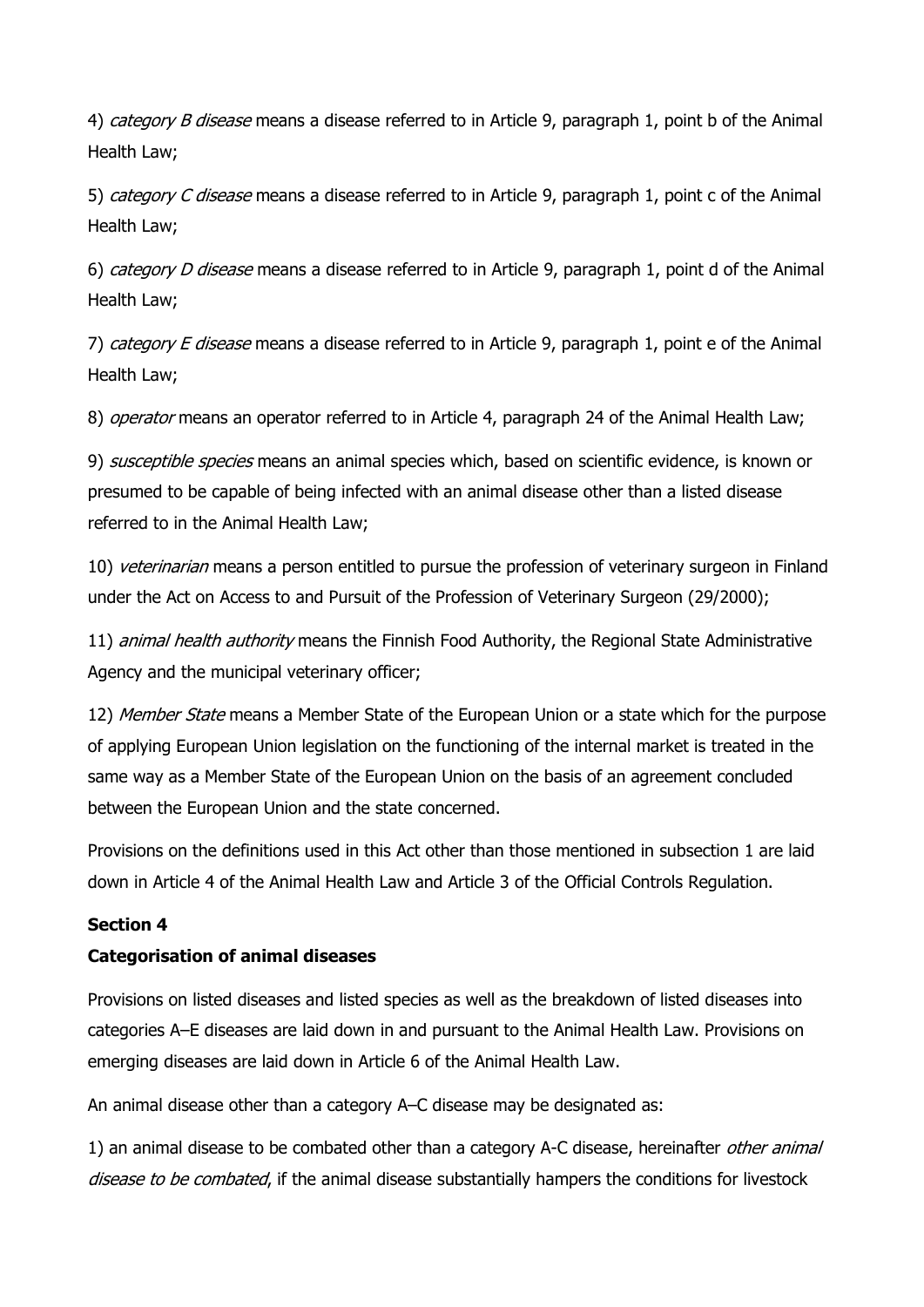production, does substantial damage to wild animal populations, substantially prevents or hinders the export of and trade in animals or products, or may be transmitted from an animal to a human resulting in serious illness; or

2) an animal disease to be controlled if the animal disease does not meet the criteria laid down in paragraph 1 but causes such financial harm to animal keeping, damage to wild animal populations, a risk to human health, or harm to the export of and trade in animals or goods that preventing the spread of the disease is justified in order to protect these.

An animal disease may be designated as another animal disease to be combated or as an animal disease to be controlled if its occurrence can be influenced by combating animal diseases. Where appropriate in terms of the harm caused by an animal disease or the effectiveness of measures taken to combat the disease, an animal disease may be designated as another animal disease to be combated or as an animal disease to be controlled in a certain geographically restricted area or as regards certain animal species or types of production. An animal disease may be designated as another animal disease to be combated or as an animal disease to be controlled even in the absence of certainty as to its infectiveness or spread or the harm caused by it if the disease is deemed to pose an imminent threat to the health of humans or animals.

In addition, an animal disease other than a category E disease may be designated as an animal disease to be reported other than category E disease, hereinafter *other animal disease to be* reported, if monitoring of the occurrence of the disease is necessary to protect the health of humans or animals or to safeguard the export of or trade in animals or goods. An animal disease may be designated as another animal disease to be reported even in the absence of absolute certainty of its infectiveness if monitoring of the disease is deemed necessary. Other animal diseases to be combated and animal diseases to be controlled not belonging to category E shall also be designated as other animal diseases to be reported.

Other animal diseases to be combated, animal diseases to be controlled and other animal diseases to be reported shall be designated by decree of the Ministry of Agriculture and Forestry.

#### Section 5

### Official confirmation of occurrence of animal disease

The occurrence of a listed and emerging animal disease shall be confirmed by the animal health authority as set out in the Animal Health Law. Another animal disease to be combated or an animal disease to be controlled shall be found to have occurred when the animal health authority detects the said animal disease in an animal on generally accepted veterinary grounds.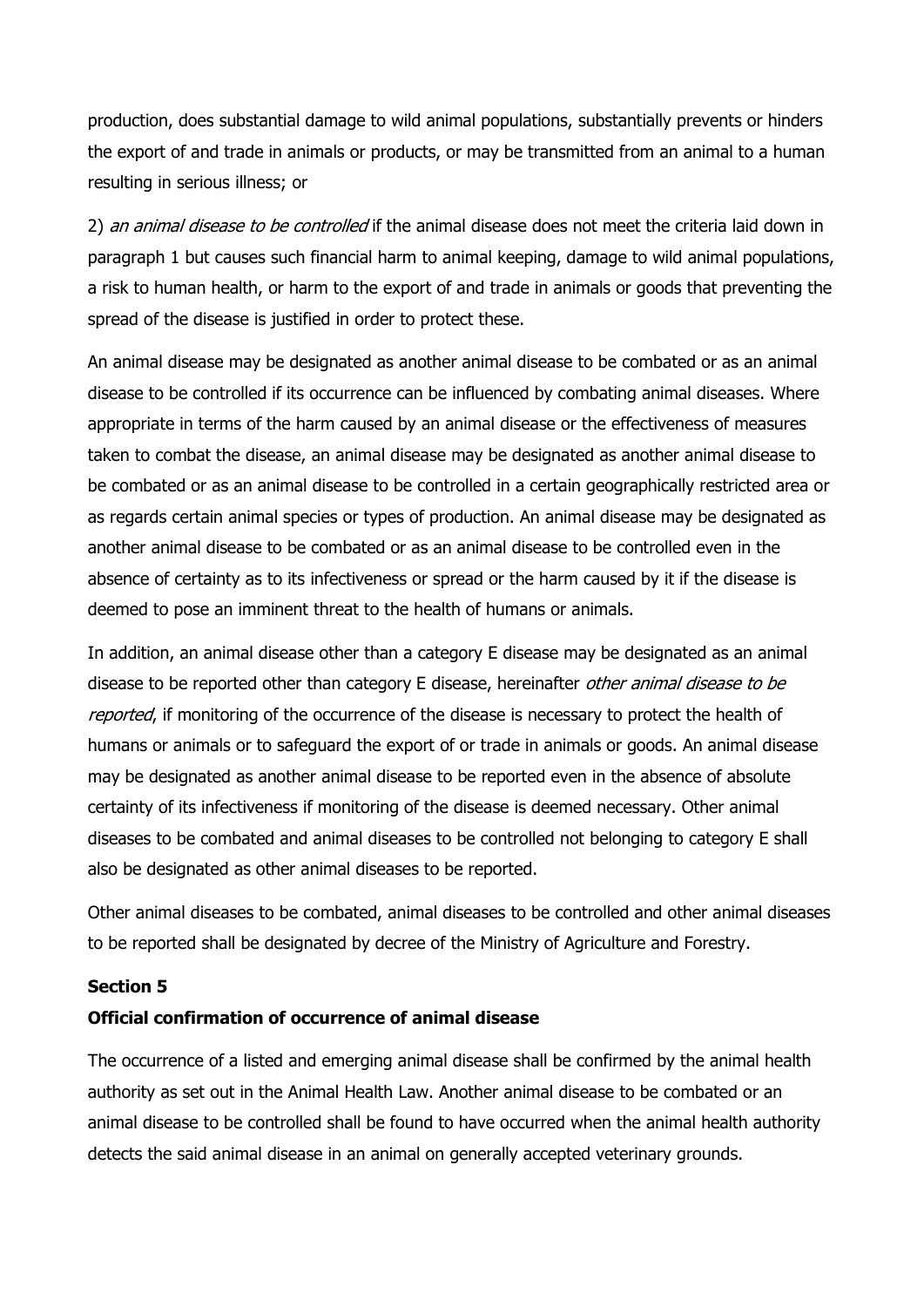# Chapter 2

# Disease-free status, eradication programmes and compartments

### Section 6

## Disease-free areas

In accordance with Part II, chapter 4 of the Animal Health Law, the Ministry of Agriculture and Forestry decides on the disease-free status for category A–C diseases for the entire country or for a zone, or on applying for approval of such status from the European Commission.

# Section 7

# **Compartments**

The approval of compartments for the movement of animals and goods in accordance with Article 37, paragraph 1, point c, and paragraph 2, point d shall be decided by the Finnish Food Authority. A compartment shall be approved upon application.

By way of derogation from the provisions of subsection 1, the decision on establishing a compartment for aquatic animals and products thereof shall be taken by the Ministry of Agriculture and Forestry.

The decision on the disease-free status for category A–C diseases of a compartment or on applying for such status from the European Commission shall be taken by the Ministry of Agriculture and Forestry in accordance with Article 37 of the Animal Health Law.

# Section 8

# Eradication programmes

In accordance with Part II, chapter 3 of the Animal Health Law, the decision to establish an eradication programme for a category B or C disease in respect of the entire country or a zone or a compartment and on submitting the programme to the Commission for approval shall be taken by the Ministry of Agriculture and Forestry.

### Section 9

# Application of the provisions on category C diseases

Deciding on or applying for a disease-free status for a category C disease and establishing an eradication programme for the said animal disease requires the disease to be of relevance for Finland and disease-free status for the disease to be appropriate with regard to the harm caused by the disease and the effectiveness of combat measures.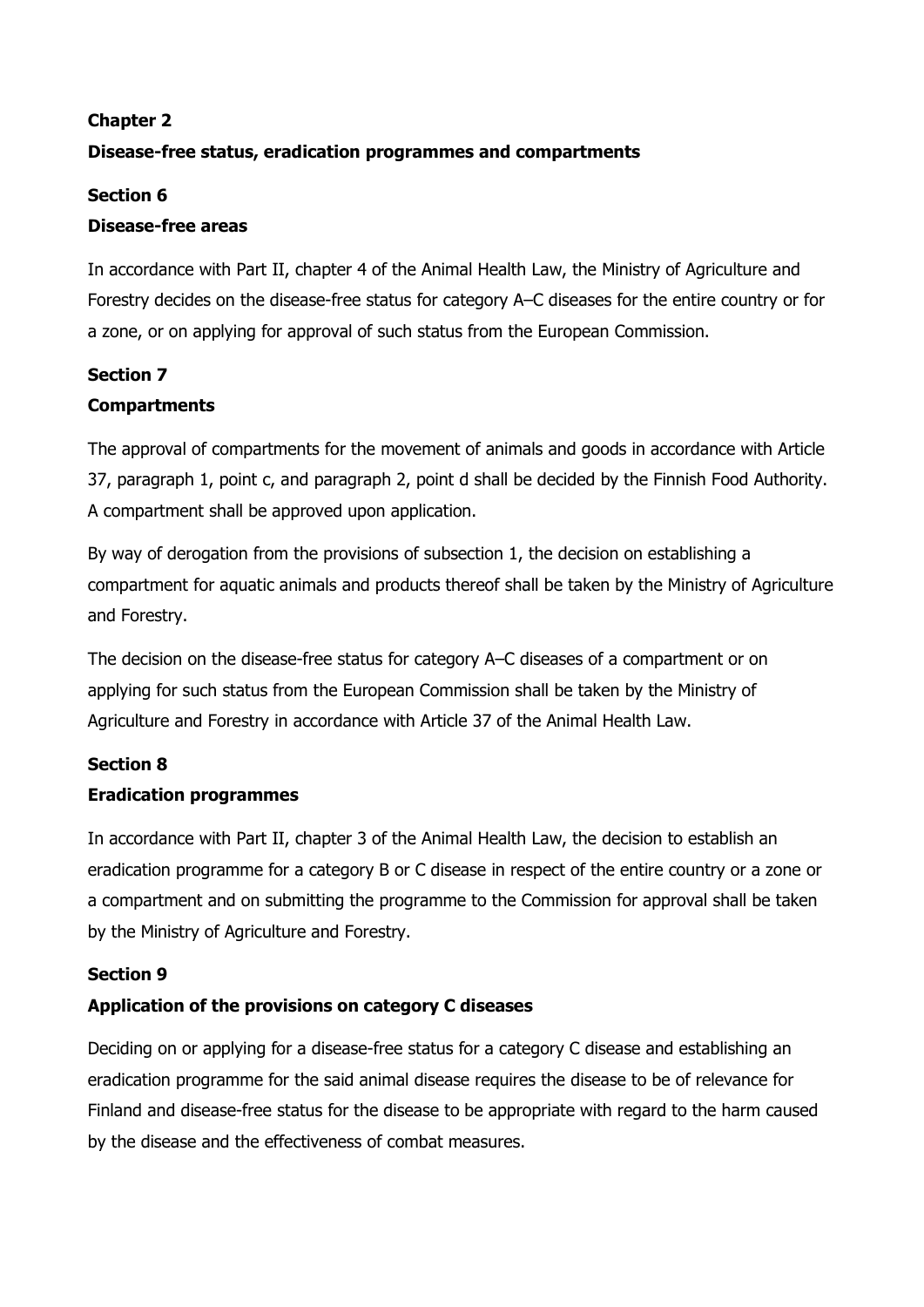Unless otherwise required by European Union law, the provisions laid down below in this Act on combating category C diseases shall apply only to those areas and compartments which have disease-free status for the category C disease or in which an eradication programme is being implemented to combat the said animal disease.

# Section 10

## Publication of information on the status of areas and compartments

The provisions on areas and the compartments referred to in section 7, subsection 2 that have disease-free status or in which an eradication programme is being implemented are laid down by decree of the Ministry of Agriculture and Forestry.

The Finnish Food Authority shall publish on its website a list of the areas and compartments referred to in subsection 1 as well as of the compartments approved by it to hold disease-free status.

# Chapter 3 Animal health responsibilities

### Section 11

## Compulsory zoonosis control

The operator shall control the occurrence of a zoonotic disease designated as another animal disease to be combated or as an animal disease to be controlled if the establishment is associated with a special risk of the occurrence or spread of the disease and if regular control of the occurrence of the disease is necessary for the implementation of European Union legislation on combating or for managing the risk of spread of the disease (*compulsory zoonosis control*). Compulsory zoonosis control shall include the monitoring of the health of the animals, taking samples from the animals necessary with regard to the disease or having them taken, submitting the samples to a laboratory for examination and keeping a record of the samples taken and submitted. Where necessary, the operator shall submit information on the results of the examination of the samples to the animal health authority and notify of the occurrence of the animal disease at the establishment, the number of animals at the establishment, and the introduction of new animals into the establishment.

Provisions on the establishments and animal diseases to be covered by compulsory zoonosis control, and further provisions on the obligations included in the control and on the laboratory examination of samples, are laid down by decree of the Ministry of Agriculture and Forestry.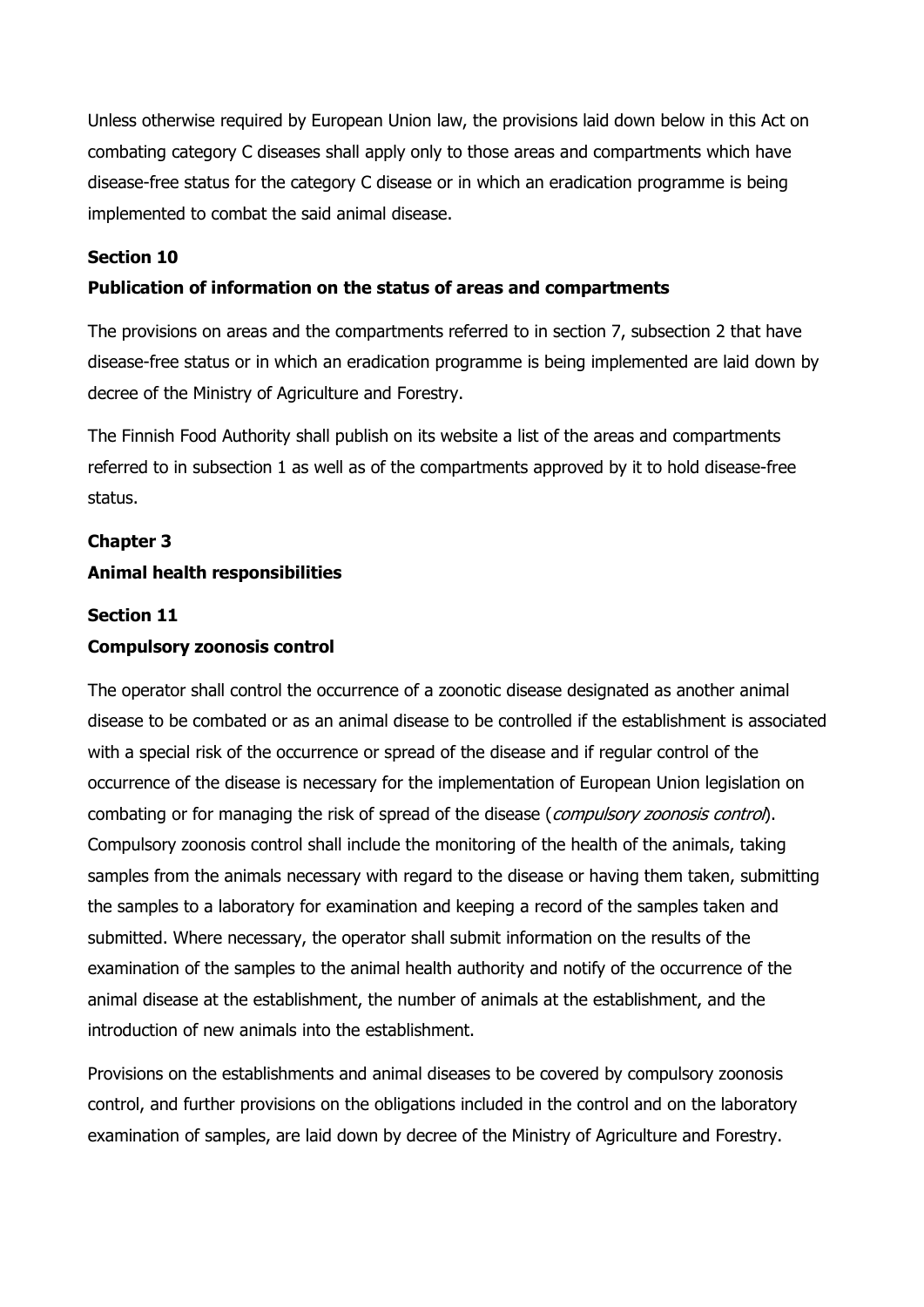## Section 12

# Voluntary health control and health categorisation of establishments

Operators shall be entitled to obtain a health category for their establishments in accordance with a categorisation reflecting the risk of spread of an animal disease from the establishment concerned if they undertake to control the animal disease in question at the establishment and meet the requirements for the control of the animal disease (voluntary health control).

An operator that has given an undertaking of voluntary health control shall arrange for the animals to have regular health checks, take samples from the animals for examination of the disease or have such samples taken, submit the samples to a laboratory for examination, keep a record of the samples taken and submitted and, where necessary, notify the authority of the occurrence of the animal disease at the establishment. Voluntary health control may also include prohibitions, conditions and restrictions concerning the introduction of listed animals or animals of susceptible species or their germinal products from an establishment not covered by the health control or from an establishment in a lower health category or from the wild, as well as obligations relating to the marking of animals and the keeping of records on animals and germinal products.

Establishments subject to voluntary health control shall be divided into health categories based on the probability of the non-occurrence of the animal disease that is being controlled. The categorisation shall take into account the suspected or confirmed animal diseases in animals kept at the establishment and in animals having been in contact with them, the results of the examinations referred to in subsection 2, and the length of time for which the establishment has carried out voluntary health control.

Provisions on the types of establishments and the animal diseases to be covered by voluntary health control are laid down by decree of the Ministry of Agriculture and Forestry. Further provisions shall also be laid down by decree of the Ministry of Agriculture and Forestry on the obligations, prohibitions, conditions and restrictions included in voluntary health control and on the division of establishments into the health categories referred to in subsection 3.

### Section 13

# Undertaking for voluntary health control and decision on health category

An operator that wishes to undertake voluntary health control shall notify the Regional State Administrative Agency accordingly. The Regional State Administrative Agency shall decide on the health category of the establishment.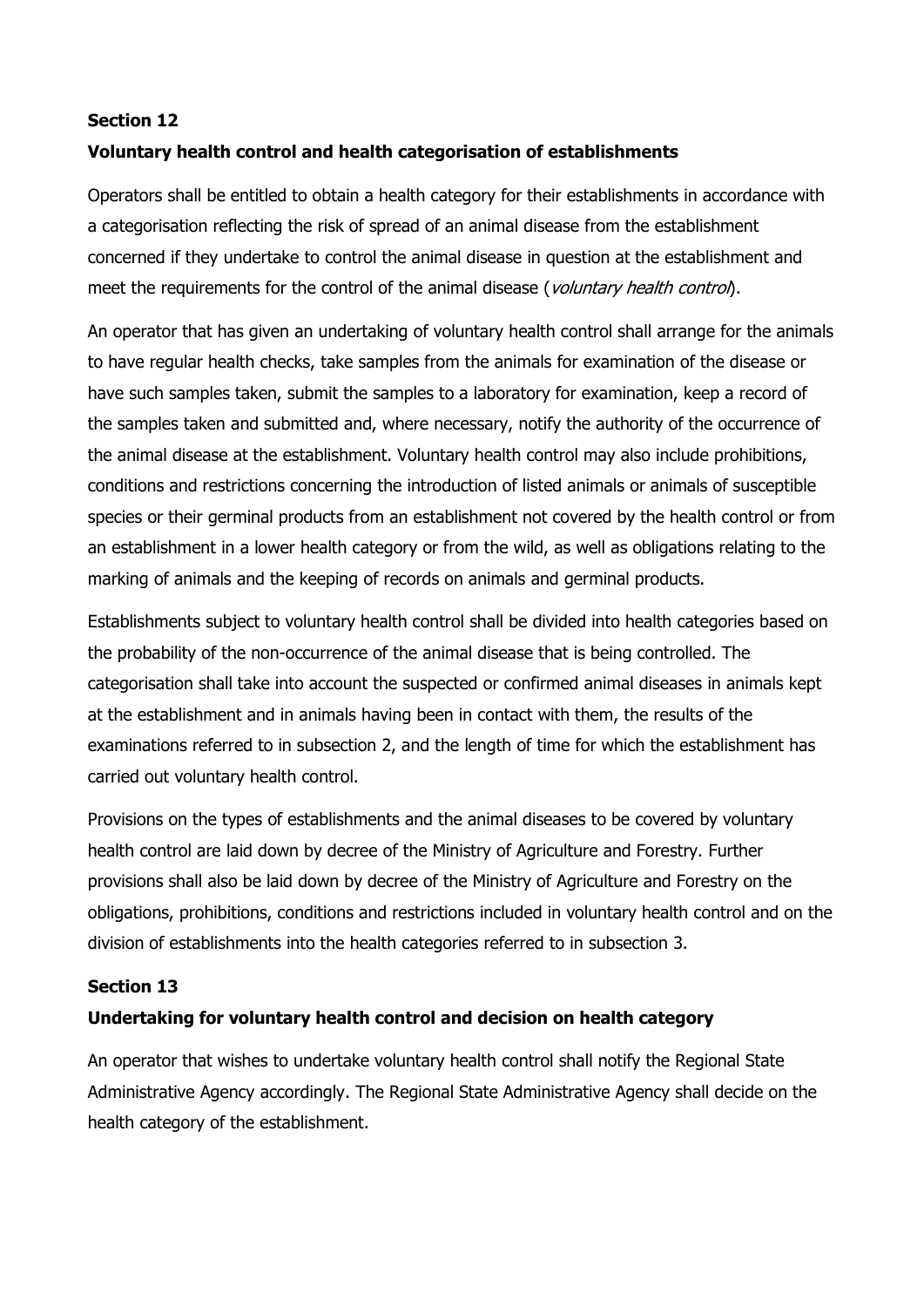The Regional State Administrative Agency may withdraw its decision on the health category if the establishment fails to comply with the prohibitions, conditions, restrictions and obligations referred to in section 12, subsection 2. The Regional State Administrative Agency shall withdraw its decision on the health category if the operator notifies that it will cease to carry out health control at the establishment concerned.

Further provisions on the content of the notifications referred to in subsections 1 and 2 and on the notification procedure are laid down by decree of the Ministry of Agriculture and Forestry.

## Section 14

# Categorisation of establishments included in an eradication programme for a category B or C disease

Establishments that keep listed species may, in the manner set out in Articles 31 and 32 of the Animal Health Law, be categorised based on the disease-free status or vector protection of the establishment in an area where an eradication programme referred to in section 8 to combat a category B or C disease is being implemented. The decisions concerning the status of an establishment shall be taken by the Regional State Administrative Agency.

Further provisions on the categorisation of establishments included in an eradication programme and on decision-making thereon are laid down by decree of the Ministry of Agriculture and Forestry.

### Section 15

# Vaccinations and other treatments

To prevent category A–C diseases or other animal diseases to be combated or animal diseases to be controlled, vaccination or other treatment of animals may be ordered if the occurrence of the animal disease cannot be prevented or restricted without undue cost or loss and the occurrence of the disease would cause serious harm to the keeping of animals or to human health, or if this is required by the Animal Health Law or a provision issued pursuant thereto. The obligation to vaccinate or treat may be extended to apply to all animals of a listed or susceptible species for which a vaccine is available or a treatment can be carried out, or only to the animals or establishments associated with a special risk of occurrence or spread of the disease or where the outbreak of a disease is capable of causing special harm to the keeping of animals or to human health.

Operators and pet keepers shall be obliged to ensure that the animals covered by the obligation to vaccinate or treat are vaccinated or treated in the manner required. Operators and pet keepers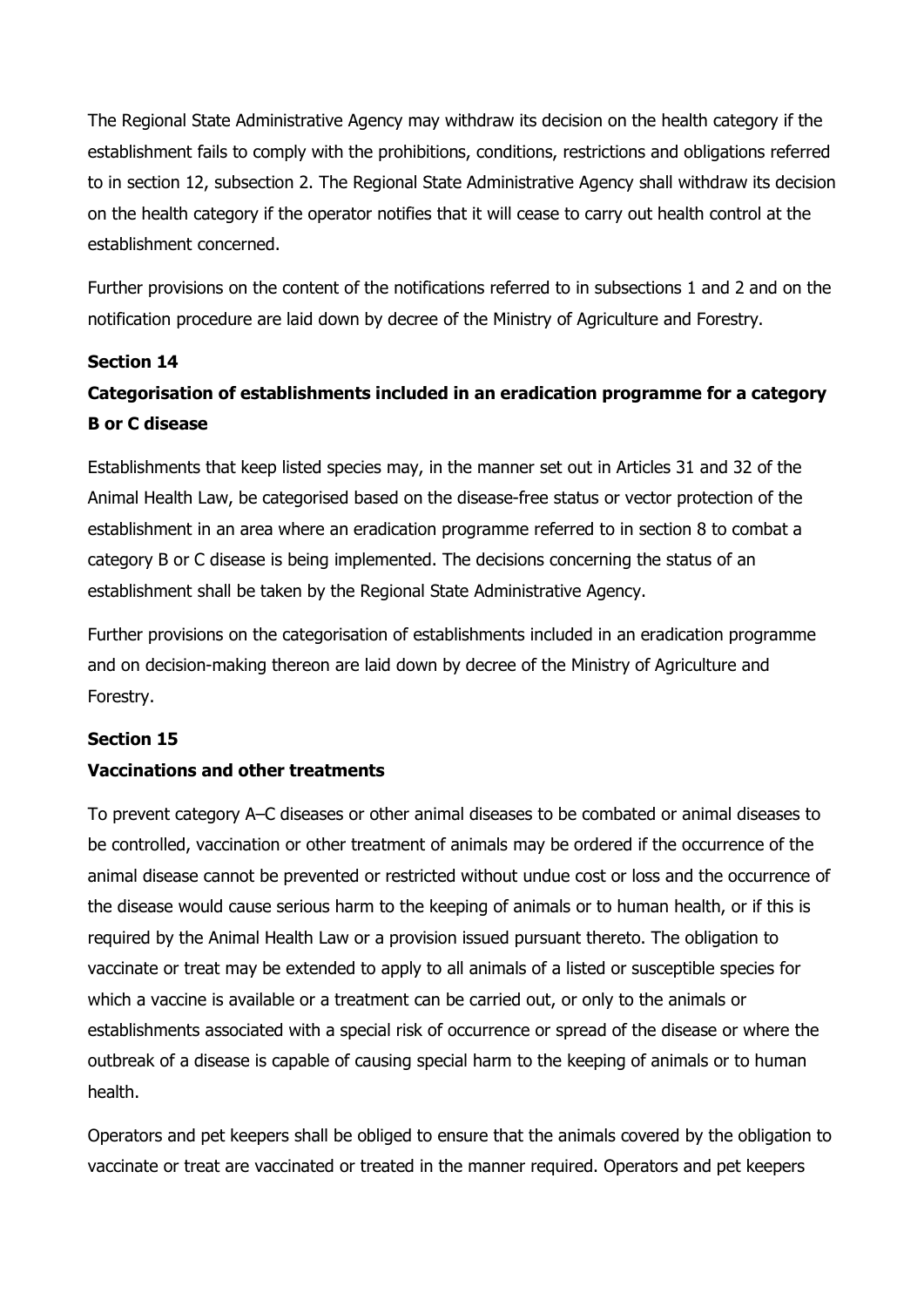shall also be obliged to mark the vaccinated and treated animals and to keep a record of vaccinations and treatments if this is required to combat the animal disease, and to submit the necessary notifications on vaccinations and treatments to the animal health authority. The animal health authorities shall conduct the necessary examinations to monitor the effects of vaccinations and treatments.

Provisions are laid down by decree of the Ministry of Agriculture and Forestry on the implementation of compulsory vaccinations and treatments, the animals and establishments subject to the obligation to vaccinate or treat, the vaccines and treatments to be used, the manner of vaccination and treatment, the frequency of vaccinations and treatments, and the obligation to mark, keep records and notify associated with the vaccinations and treatments. Further provisions may also be laid down by decree of the Ministry of Agriculture and Forestry on the examinations carried out by the authorities relating to vaccinations and treatments

Besides the provisions of this section, the Finnish Food Authority may carry out bait vaccinations of wild animals in order to combat category A–C diseases, other animal diseases to be combated or animal diseases to be controlled.

## Section 16

## Organisation of animal exhibitions and other similar events

Anyone who organises an exhibition of bovine animals, sheep, goats, pigs or poultry, or another similar event at which these animals are gathered on a temporary basis from several different establishments, shall ensure that the event does not give rise to a risk of spread of animal diseases or a risk to human health and ensure that no animals are brought to the event that are known to spread or suspected of being capable of spreading an animal disease. At an event, bovine animals, sheep, goats, pigs and poultry shall be kept in a way that does not jeopardise the health category of the establishment or the disease-free status or vector protection referred to in section 14 and shall also be kept separate from any other animal species that might have animal diseases that could be transmitted to the said animals.

Further provisions on the health requirements applicable to the bovine animals, sheep, goats, pigs and poultry to be brought to events referred to in subsection 1 may be laid down by decree of the Ministry of Agriculture and Forestry.

### Section 17

### Precautions due to increased risk of spread of diseases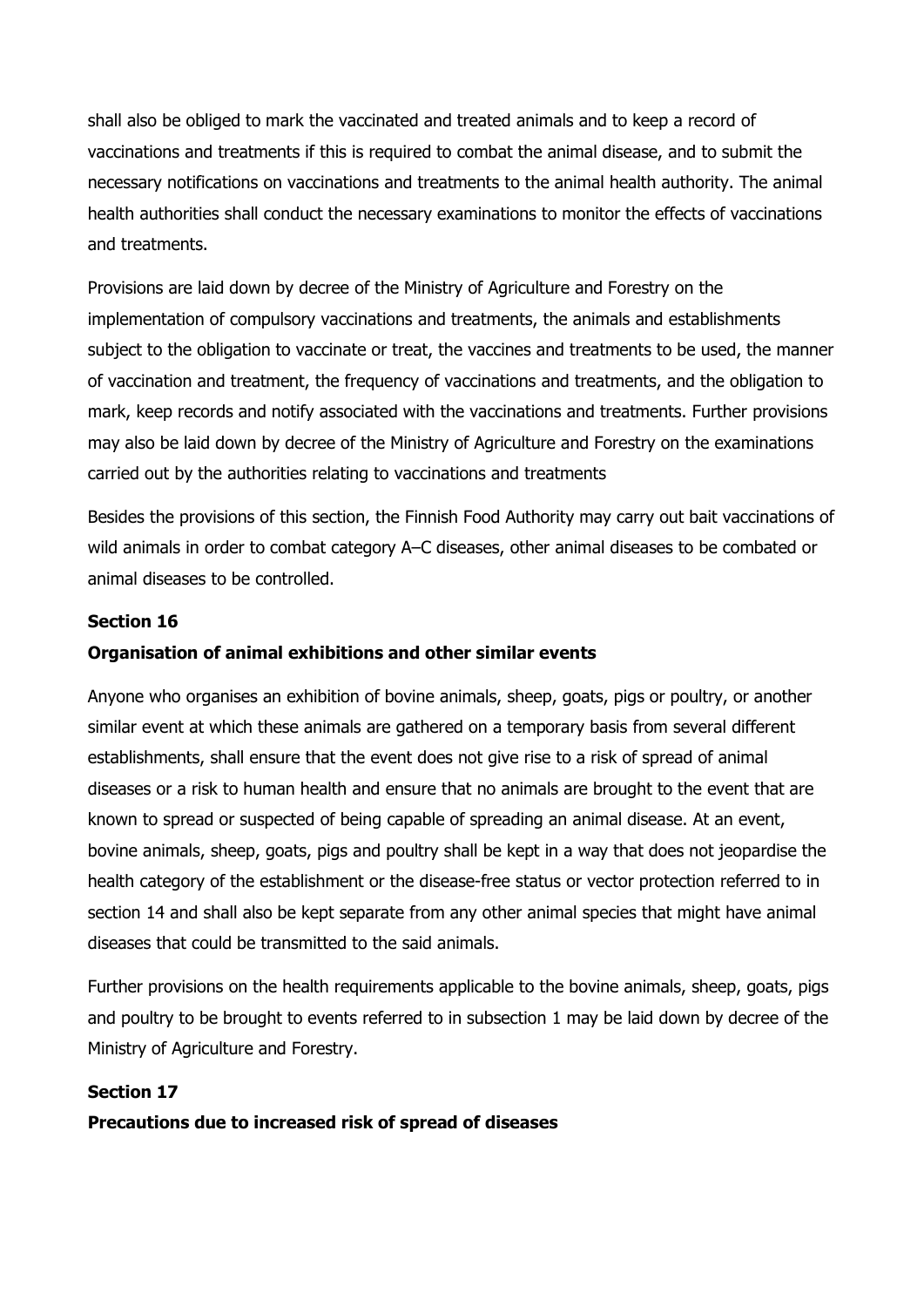Where a category A–C disease or an emerging disease or another animal disease to be combated occurs in Finland or is suspected to occur in wild animals or to spread to Finland via wild animals or vectors or by other similar means, the necessary measures to prevent the spread of the animal disease may be taken in respect of the entire country or a given risk area.

For this purpose:

1) operators may be obliged to monitor the health of animals of listed or susceptible species;

2) operators may be obliged to keep animals of listed or susceptible species indoors;

3) operators may be obliged to keep animals of different species separate from each other at the establishment;

4) releasing animals of listed or susceptible species into the wild or moving them to the establishment from the wild may be prohibited;

5) feeding wild animals that pose a risk of spread of an animal disease may be prohibited;

6) operators may be obliged to protect the feeding places of animals kept outdoors and to implement other measures to prevent animals that are kept at establishments from being infected by wild animals;

7) operators may be obliged to ensure that clothing and footwear worn in animal housing facilities at establishments are cleaned and disinfected;

8) animal health authorities may be obliged to combat and monitor the occurrence of vectors;

9) operators and visitors to establishments may be obliged to implement measures to prevent the spread of infection via vehicles visiting establishments;

10) taking animals of listed or susceptible species to animal exhibitions, animal contests and other similar events may be prohibited.

Further provisions on the obligations and prohibitions referred to in subsection 2 are laid down by decree of the Ministry of Agriculture and Forestry.

# Section 18

# Contingency plan

A slaughterhouse referred to in the Food Act, a zoo referred to in the Animal Welfare Act (247/1996), and a germinal product establishment subject to approval under the Animal Health Law or this Act shall draw up a contingency plan for category A diseases if they handle animals of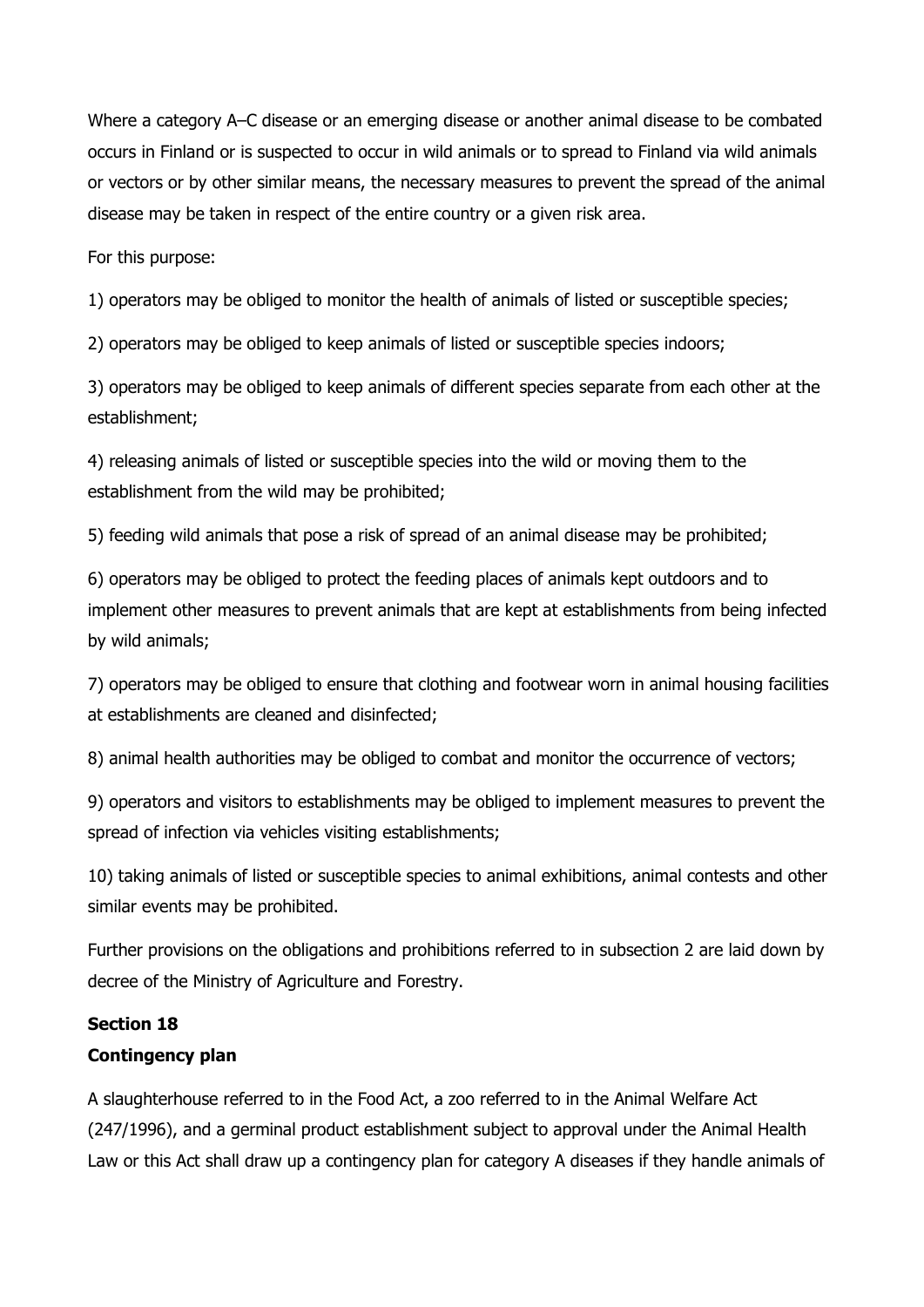listed species. The plan shall include a description of the measures to be taken in the event of the suspected or confirmed presence of an animal disease. The plan shall also describe the education and training of the staff in combating animal diseases as well as internal information dissemination and communications.

Further provisions on the animal diseases for which a contingency plan shall be prepared are laid down by decree of the Ministry of Agriculture and Forestry. Further provisions on the content of the contingency plan may also be laid down by decree of the Ministry of Agriculture and Forestry.

## Chapter 4

# Notification of animal diseases and monitoring of animal disease situation

## Section 19

# Obligation to notify of animal diseases

An operator or pet keeper shall notify the municipal veterinary officer or the Regional State Administrative Agency of any animal that is suspected or confirmed to have a listed or emerging disease or another animal disease to be combated or an animal disease to be controlled. The same notification obligation applies to other natural or legal persons taking part in the examination, care, treatment, transport, kill, slaughter, hunting, catching or observation of animals. Suspicion shall also be notified in the event of unusual mortality or other sign of serious animal disease, an animal disease confirmed from a sample taken from the immediate environment of the animal, and significant decrease of production rates with an undetermined cause. The notification shall be made without delay if it concerns a category A disease and in the event of signs indicative of the occurrence of such a disease. The notification shall be made as soon as practicable if it concerns another listed disease, an emerging disease or another animal disease to be combated or an animal disease to be controlled, and in the event of signs indicative of the occurrence of such a disease.

Further provisions may be laid down by decree of the Ministry of Agriculture and Forestry on the content of the notification and the notification procedure and, in respect of other animal diseases to be combated and animal diseases to be controlled, also on such signs of an animal disease that require notification.

## Section 20

# Notification obligation of a veterinarian and laboratory

Any confidentiality obligation notwithstanding, veterinarians shall notify the municipal veterinary officer or the Regional State Administrative Agency of any animal that is suspected or confirmed to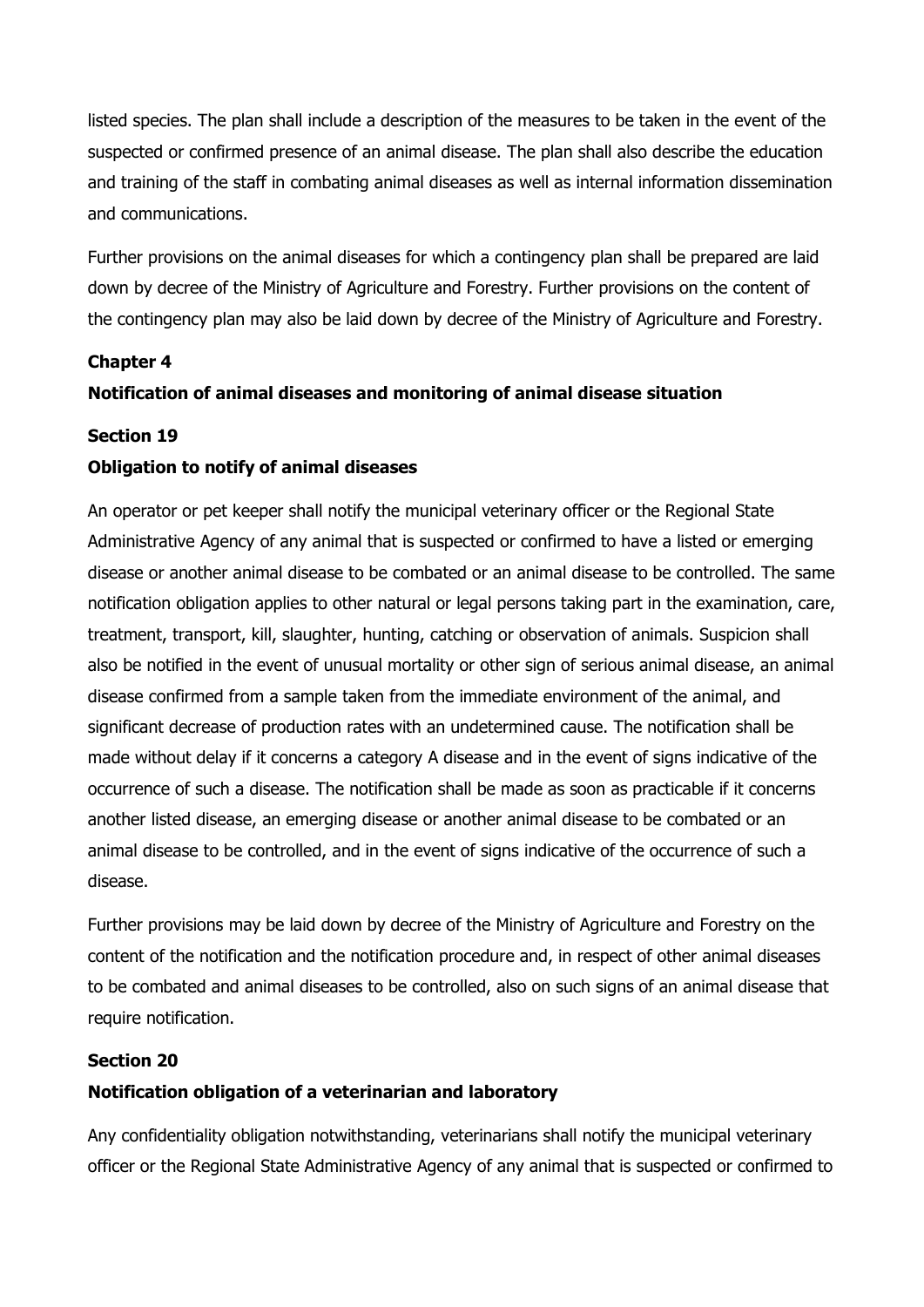have a listed or emerging disease or another animal disease to be reported. The notification shall be made without delay if it concerns a category A disease and as soon as practicable if it concerns another listed disease, an emerging disease or another animal disease to be combated or an animal disease to be controlled.

The provisions laid down in subsection 1 concerning veterinarians shall also apply to laboratories irrespective of whether the sample was submitted for examination relating to the disease in question or other examination. The notification referred to in Article 17, paragraph 4 of the Animal Health Law of the analysis of a sample examined in another Member State shall be made to the Finnish Food Authority.

Further provisions on the content of the notifications referred to in this section and the notification procedure may be laid down by decree of the Ministry of Agriculture and Forestry. Further provisions may also be laid down by decree of the Ministry of Agriculture and Forestry on the deadlines applicable to notifying of animal diseases to be reported that have not been categorised as other animal diseases to be combated or as animal diseases to be controlled.

## Section 21

## Priority measures

An operator or pet keeper who suspects an animal to have a category A–C disease, an emerging disease or another animal disease to be combated or an animal disease to be controlled shall seek to keep the animal separate from the other animals at the establishment or in the household and refrain from moving any animals, products, goods and materials that may spread infection until the animal health authority has decided on further measures.

A veterinarian who suspects an animal to have a disease mentioned in subsection 1 shall provide the operator or pet keeper without delay with advice on the measures referred to in subsection 1.

# Section 22

# Notification obligation of an animal health authority

A municipal veterinary officer shall notify the Regional State Administrative Agency of any animal that is suspected or confirmed to have a listed disease, an emerging disease or another animal disease to be reported and of receipt of the notification referred to in section 19 or 20. In addition, a municipal veterinary officer shall submit to the Regional State Administrative Agency on a monthly basis a summary of all listed diseases, emerging diseases and other animal diseases to be reported confirmed in their area. However, information recorded in the information system used by the Finnish Food Authority need not be entered in the summary.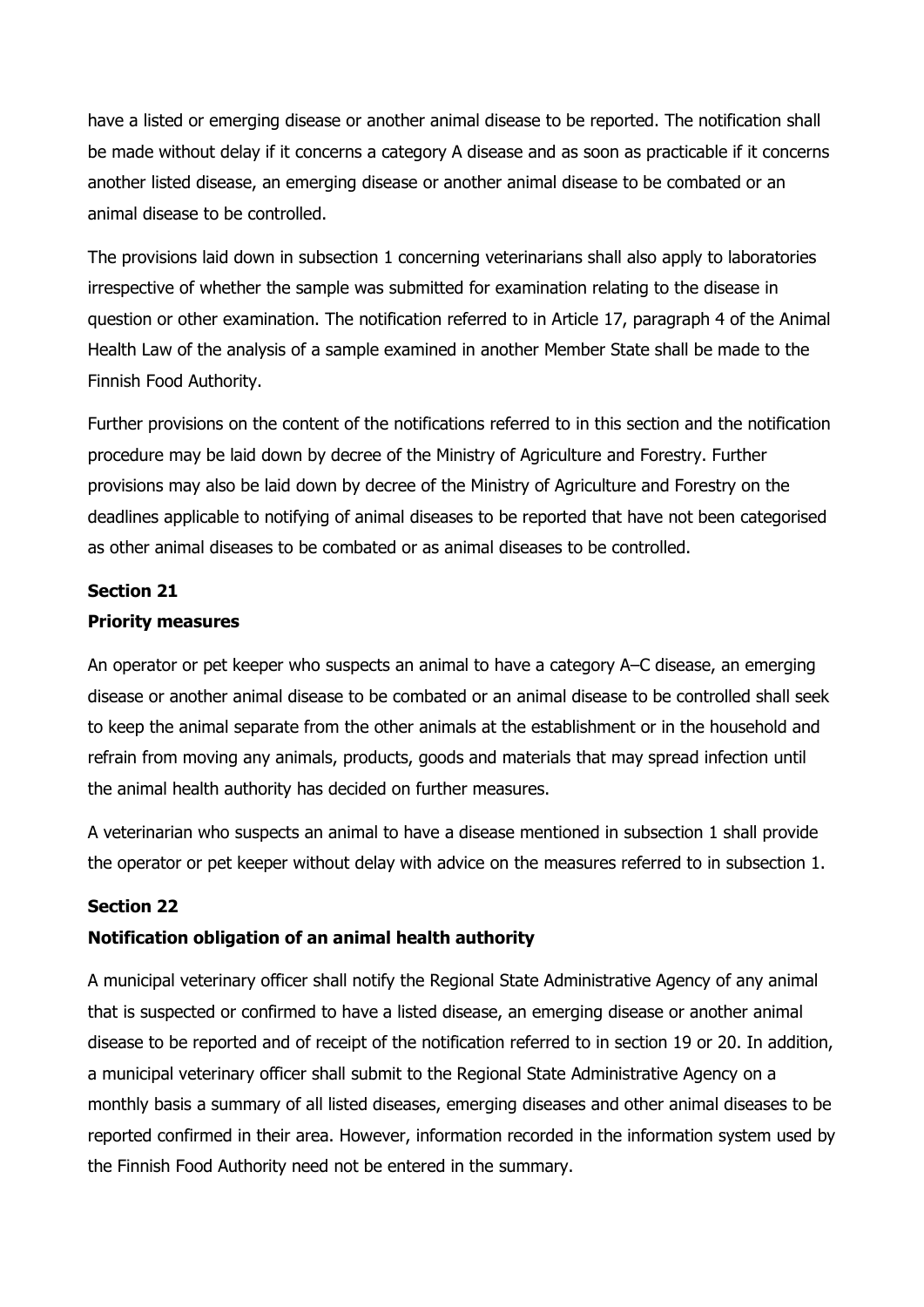The Regional State Administrative Agency shall bring the notifications referred to in subsection 1 and in sections 19 and 20 to the attention of the Finnish Food Authority when the animal disease has not been confirmed from a sample examined by the Finnish Food Authority. In addition, the Regional State Administrative Agency shall submit to the Finnish Food Authority on a monthly basis a compilation of the summaries referred to in subsection 1. The Finnish Food Authority shall notify the Ministry of Agriculture and Forestry of the occurrence of listed diseases, emerging diseases and other animal diseases to be combated and animal diseases to be controlled.

The municipal veterinary officer and the Regional State Administrative Agency shall notify the relevant physician responsible for infectious diseases in the municipality of animal diseases that may pose a risk to human health.

Further provisions on the content of the notifications and summaries referred to in this section, the deadlines for their compilation and the compilation procedure may be laid down by decree of the Ministry of Agriculture and Forestry.

# Section 23 Monitoring of animal diseases

The Finnish Food Authority shall be the competent authority referred to in Article 26 of the Animal Health Law to conduct monitoring to detect the presence of animal diseases.

In addition to the monitoring referred to in subsection 1, the Finnish Food Authority shall monitor the general health of animals and the occurrence of other animal diseases to be reported based on the notifications referred to in this chapter, laboratory examinations carried out by it, data and microbial and parasite strains provided by other laboratories, and statistical data on the cases of disease treated by veterinarians referred to in section 12, subsection 1 of the Act on Access to and Pursuit of the Profession of Veterinary Surgeon.

For the purposes of monitoring of animal health and the occurrence of animal diseases, the Finnish Food Authority may carry out compulsory screening of animals (*monitoring survey*) where animals may be examined to establish their health status and the necessary samples may be taken from the animals and products derived from them and from the establishment. Operators, pet keepers and hunters and catchers of wild animals are obliged to allow any examination and sampling of animals relating to the monitoring survey to take place.

The Finnish Food Authority may carry out the monitoring survey itself or order it to be carried out by another animal health authority. The sampling related to the programme and the submission of samples for examination may also be ordered to be carried out by an operator or a pet keeper or,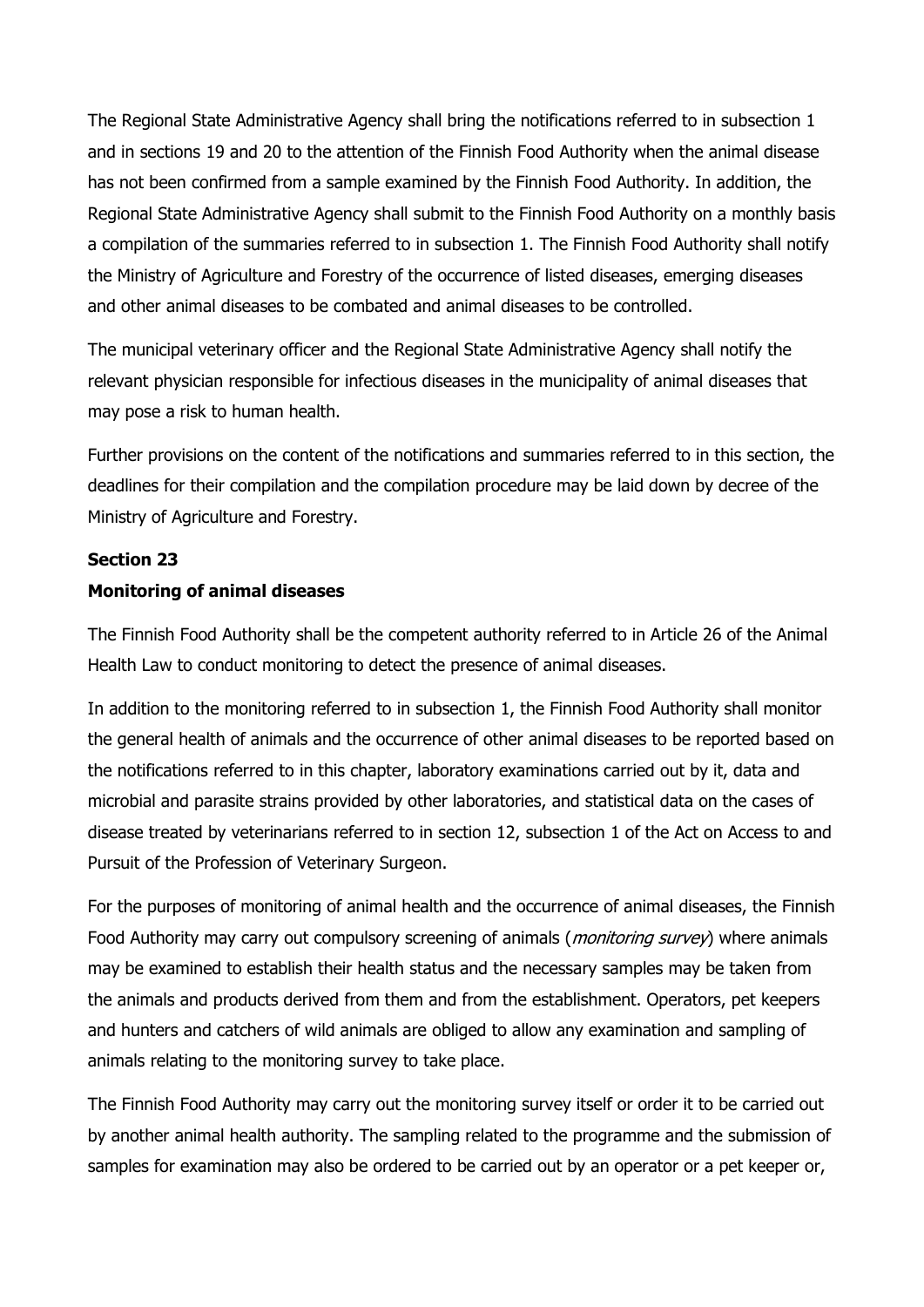in the case of an examination required under European Union law for a category A–C disease or another animal disease to be combated, by a hunter or catcher of wild animals, where this is possible taking into account the nature of the samples and the skills and knowledge required for the task. Sampling related to the survey may be carried out in the context of the animal health visits referred to in Article 25 of the Animal Health Law in so far as this is permitted by the authority which implements the survey.

The Finnish Food Authority may also include wild animals and samples submitted to it for the purpose of other examinations in its monitoring survey.

Further provisions on implementing the monitoring of animal diseases required under European Union law may be laid down by decree of the Ministry of Agriculture and Forestry.

# Section 24

# Monitoring plan

The Finnish Food Authority shall draw up a plan for the monitoring of general animal health and the occurrence of animal diseases. In respect of the monitoring set out in the Animal Health Law, the plan shall meet the design requirements laid down in Part II, chapters 2 and 3 of the said regulation. In addition, the plan shall indicate the monitoring surveys referred to in section 23 that are to be carried out and the extent and manner in which samples submitted to the Finnish Food Authority for purposes other than monitoring surveys are to be utilised in the monitoring of general animal health and the occurrence of animal diseases.

# Chapter 5

# Measures in the event of suspicion or confirmation of a category A–C disease

# Section 25

# Measures concerning a category A–C disease

The Regional State Administrative Agency shall attend to the epidemiological enquiry set out in Part III, Title II of the Animal Health Law and provisions laid down pursuant to it as well as to the preliminary disease combat measures and other disease combat measures laid down in the said Title and the said provisions to prevent the spread of a category A–C disease. The Regional State Administrative Agency shall without delay bring to the attention of the Finnish Food Authority any decision on preventing the spread of a disease issued to a natural or legal person.

Where suspicion of an animal disease cannot be ruled out or the disease cannot be confirmed without killing the animal, the Regional State Administrative Agency may order a kept animal to be killed.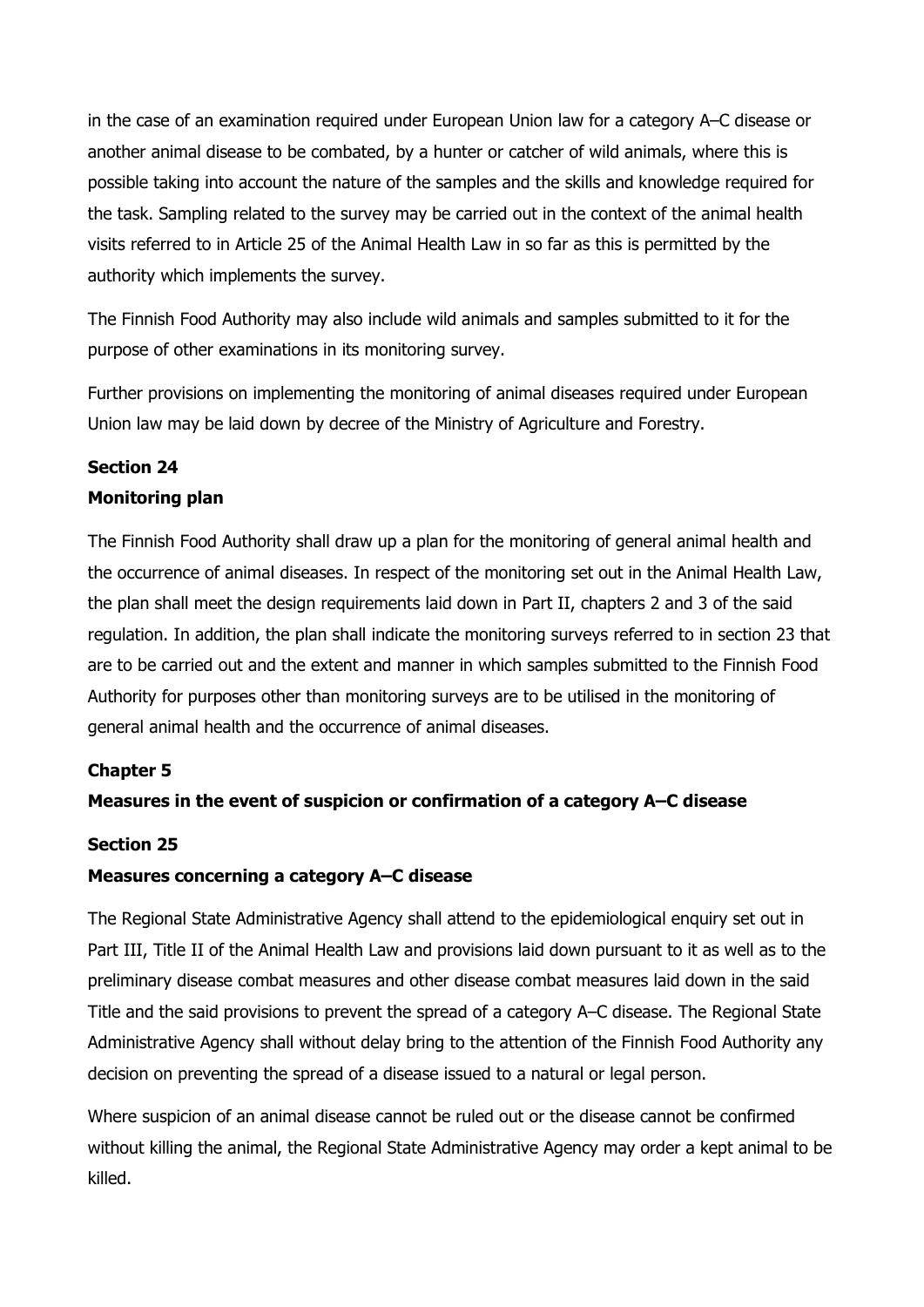The Regional State Administrative Agency may grant the person to whom the decision on preventing the spread of a disease has been issued an exemption from the decision in some respect where this is possible under the Animal Health Law and the provisions issued pursuant to it and there is a justified need for the exemption and the exemption does not pose a risk of spread of the disease. Conditions necessary to prevent the spread of the disease may be imposed in the exemption.

Unless otherwise provided in this Act, the Finnish Food Authority shall decide on the disease combat measures set out in Part III, Title II of the Animal Health Law and the provisions issued pursuant to it other than those referred to in subsection 1 implemented for a category A–C disease. The Finnish Food Authority shall without delay bring to the attention of the Regional State Administrative Agency a decision on disease combat measures issued to a natural or legal person.

By way of derogation from the provisions of subsections 1 and 4, provisions on authority in respect of zones are laid down below in this chapter.

## Section 26

# Zones to combat a category A disease

The Finnish Food Authority shall decide on establishing and repealing the designation of the following zones as well as on ordering the necessary prohibitions, conditions, restrictions and measures to be complied with therein:

1) restricted zone referred to in Part III, Title II, chapter 1, section 4 of the Animal Health Law;

2) infected zone referred to in Articles 63 and 103 of Commission Delegated Regulation (EU) 2020/687 supplementing Regulation (EU) 2016/429 of the European Parliament and the Council, as regards rules for the prevention and combating of certain listed diseases, determined as a measure in accordance with Part III, Title II, chapter 1, section 5 of the Animal Health Law;

3) temporary restricted zone referred to in Articles 9 and 75 of the Regulation mentioned in paragraph 2.

By way of derogation from subsection 1, paragraph 1, the Ministry of Agriculture and Forestry shall decide on establishing and repealing the designation of a further restricted zone referred to in Article 21, paragraph 1, point c and Article 85, paragraph 1, point c of the Regulation mentioned in subsection 1, paragraph 2 and on ordering the necessary prohibitions, conditions, restrictions and measures to be complied with therein.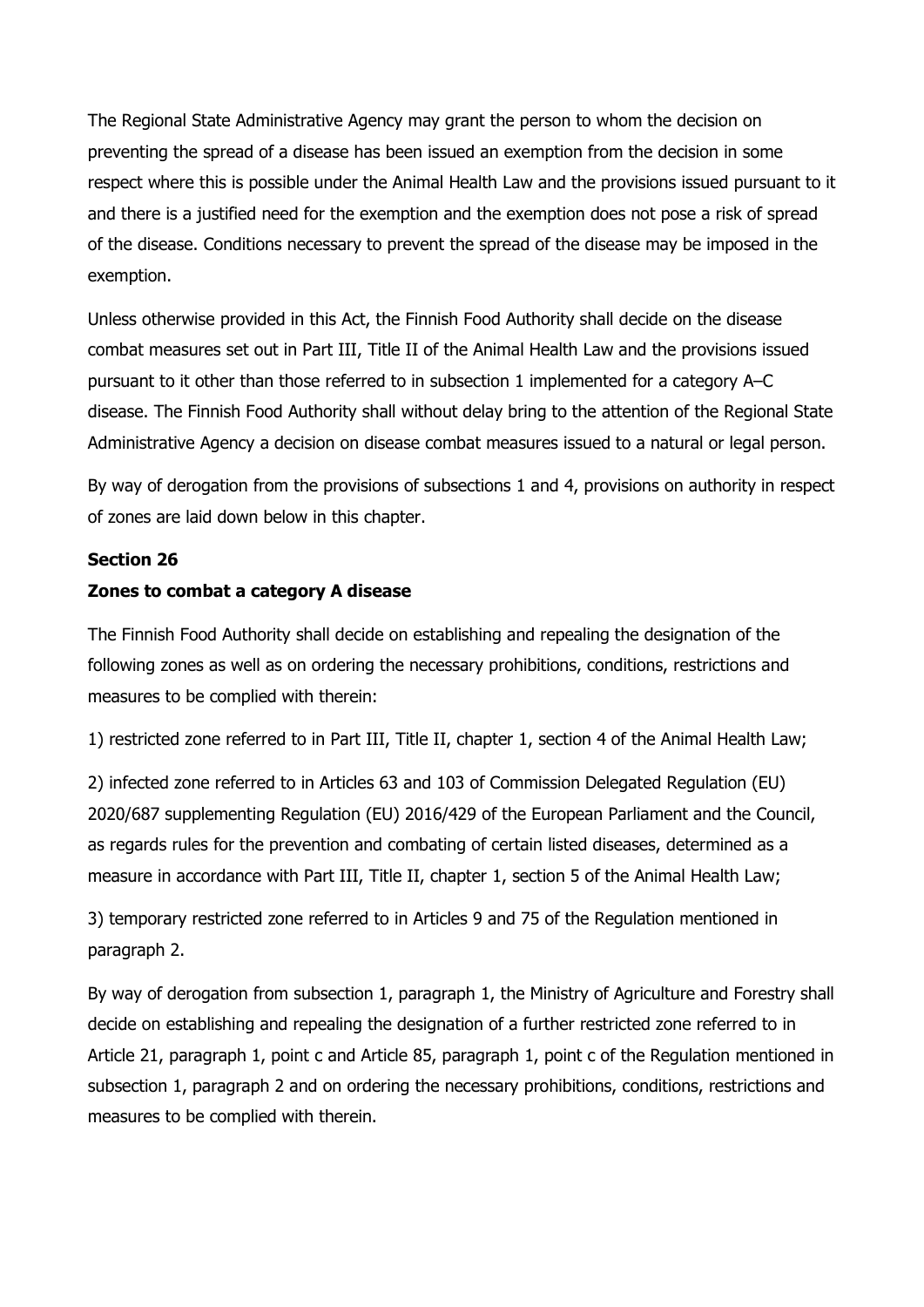In addition, for the purpose of carrying out emergency vaccinations, the Ministry of Agriculture and Forestry may by its decision establish a vaccination zone referred to in Article 69 of the Animal Health Law. In the zone, the Ministry may order the implementation of vaccinations, the animals to be vaccinated and the establishments where vaccinations are to be carried out, the vaccines to be used, the manner and frequency of vaccination, the protection area in which vaccinations are prohibited, and compliance with the necessary prohibitions, conditions, restrictions and measures laid down pursuant to Article 47 of the Animal Health Law. In addition, in the zone it may order the necessary prohibitions, conditions, restrictions and measures referred to in Article 65 of the Animal Health Law necessary to prevent the spread of animal disease. The Ministry of Agriculture and Forestry shall repeal the designation of the vaccination zone when the requirements laid down for its establishment are no longer fulfilled.

# Section 27

### Restricted zone to combat a category B or C disease

By its decision, the Finnish Food Authority may establish a restricted zone around the location where a category B or C disease occurs and order compliance within the zone with the prohibitions, conditions, restrictions and measures referred to in Article 65 of the Animal Health Law and in the provisions issued pursuant to Article 32 of the Animal Health Law that are necessary to prevent the spread of disease. The matters set out in Article 64 of the Animal Health Law and in the provisions issued pursuant to Article 32 of the Animal Health Law shall be taken into account when establishing a restricted zone and determining the boundaries of the zone. The Finnish Food Authority shall decide on repealing the designation of a restricted zone in compliance with the provisions in Article 68 of the Animal Health Law on repealing the designation of a zone established due to a category A disease.

### Section 28

### Publication and communication of a decision on a zone

The provisions laid down in chapters 9 and 10 of the Administrative Procedure Act (434/2003) on service of administrative decisions shall not apply to a decision on establishing or repealing the designation of a zone referred to in section 25 or 26 or on the prohibitions, conditions and restrictions to be complied with or measures to be implemented in the zone. The decision shall be published in the Statutes of Finland. The animal health authority shall appropriately and sufficiently communicate the decision in the municipalities where the zone is located. In addition, the decision shall be separately communicated to the operators whom the decision concerns known to the animal health authority.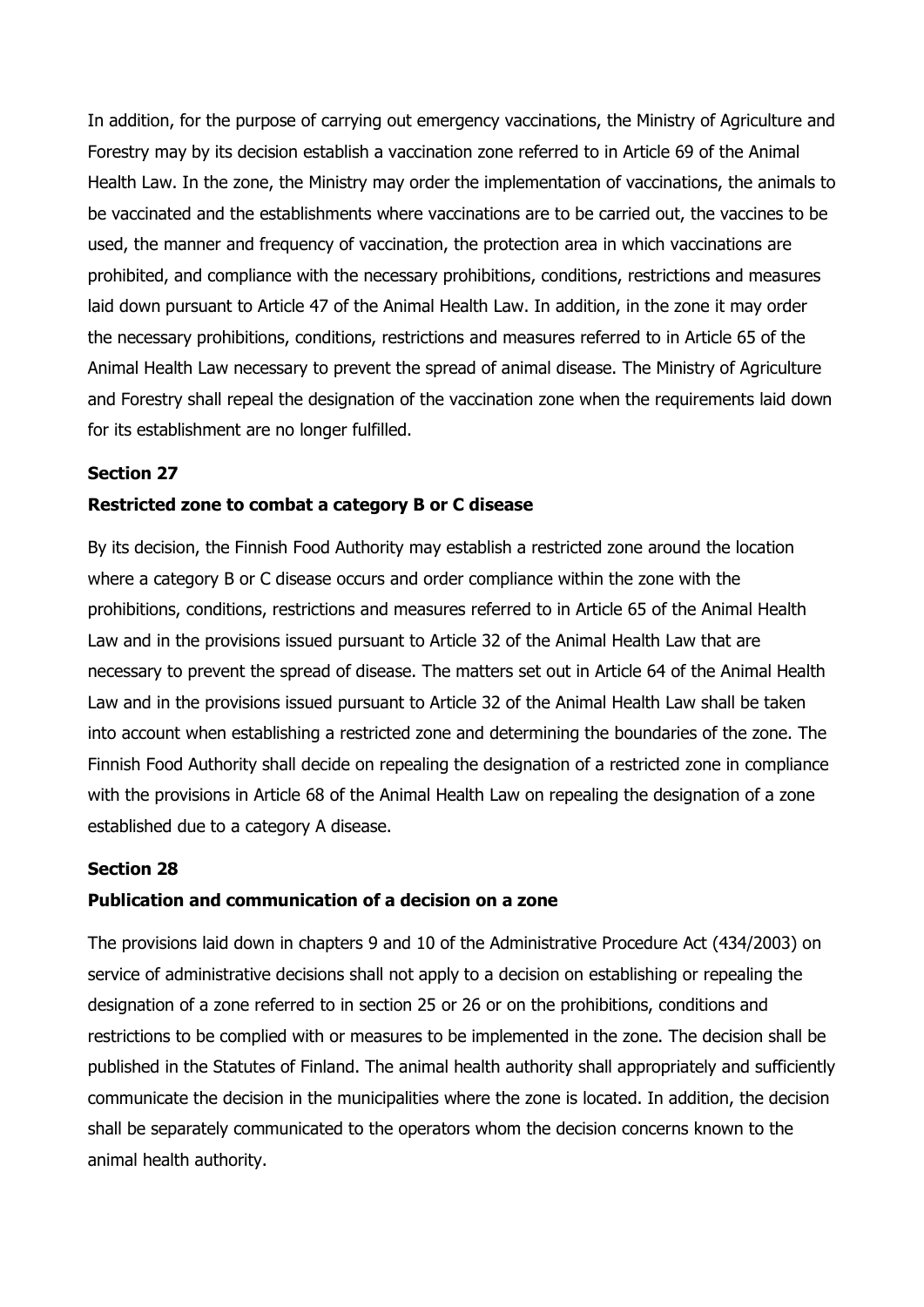## Section 29

## Exemptions from a decision on a zone

Exemptions from the prohibitions, conditions and restrictions to be complied with and measures to be implemented in a zone established by the Finnish Food Authority that are permitted under European Union law, applicable to individual cases and requiring case-by-case risk assessment, may be granted by the Regional State Administrative Agency if the exemption does not pose a risk of spread of an animal disease. An exemption is granted upon application. The conditions necessary to combat the animal disease shall be imposed in the exemption.

Upon application, the Regional State Administrative Agency may in an individual case grant an exemption from the prohibitions, conditions and restrictions to be complied with and measures to be implemented in a further restricted zone referred to in section 26, subsection 2 or in a vaccination zone if an exemption is permitted under the decision of the Ministry of Agriculture and Forestry on the zone and it does not pose a risk of spread of an animal disease. The conditions necessary to combat the animal disease shall be imposed in the exemption.

## Section 30

## Killing of animals in a zone established due to a category A disease

By its decision, the Finnish Food Authority may order the killing or slaughter of animals of a listed species kept in establishments located in a temporary restricted zone, restricted zone or further restricted zone established due to a category A disease if the animal disease threatens to spread elsewhere in the country despite the measures referred to in this chapter, the zone has a large number of animals of a listed species that cannot be protected from infection, and the killing or slaughter of the animals is necessary to prevent the spread of an animal disease. The Finnish Food Authority may also order that, if animals cannot be killed quickly enough to prevent the spread of the animal disease, they shall be vaccinated prior to killing or slaughter.

### Section 31

### Further provisions on combating category A–C diseases

Further provisions on combat measures against category B and C diseases necessary to combat an animal disease are laid down by decree of the Ministry of Agriculture and Forestry in compliance with the Animal Health Law and the provisions issued pursuant to it.

Provisions necessary to combat an animal disease and supplementary to the Animal Health Law and the provisions issued pursuant to it may also be laid down by decree of the Ministry of Agriculture and Health in compliance with Article 71 of the Animal Health Law on the following: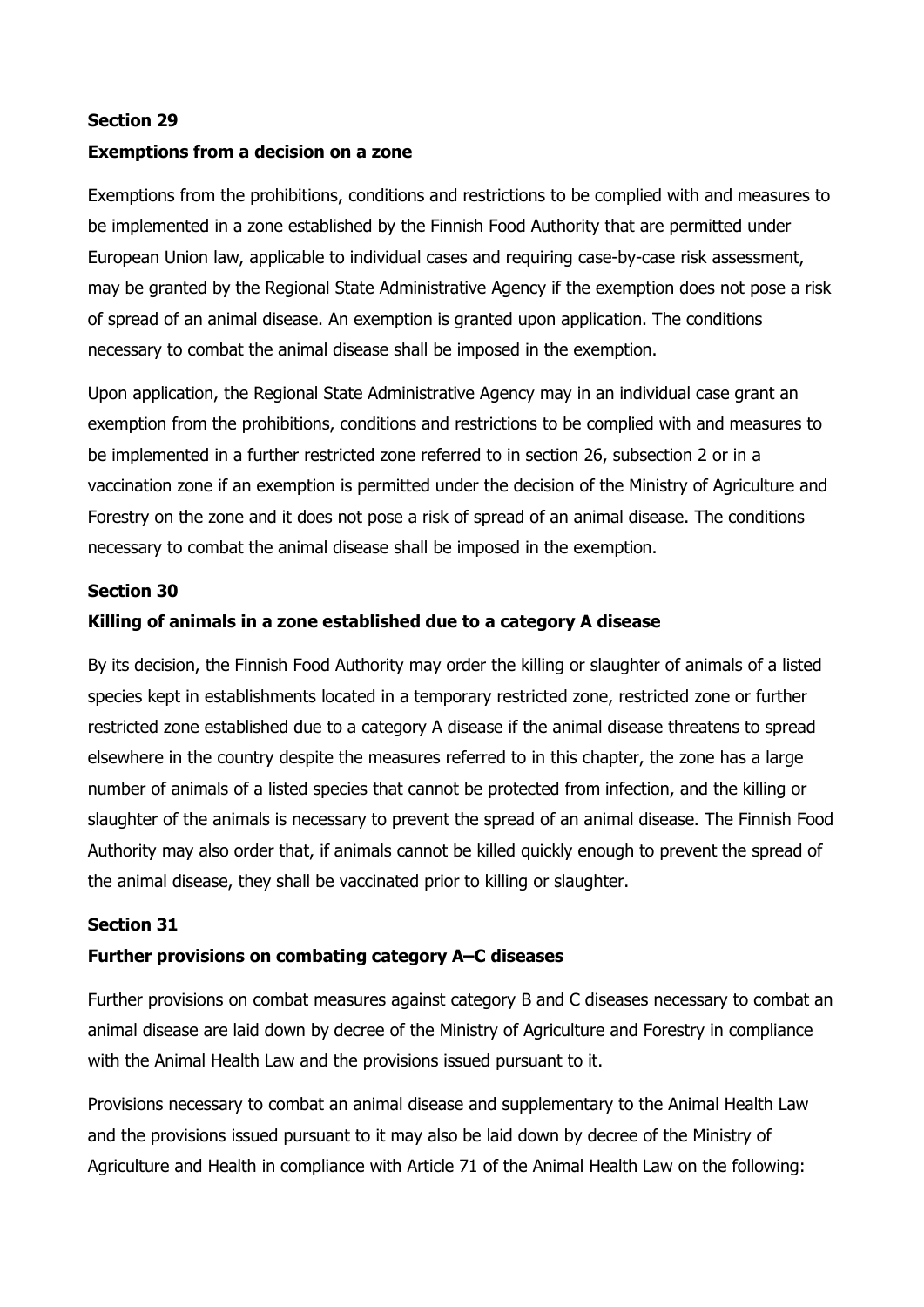1) examination, preliminary disease combat measures and epidemiological enquiry carried out due to a suspected category A–C disease;

2) combat measures against a category A disease;

3) establishing and repealing the designation of a zone referred to in sections 26 and 27, the determination of the boundaries and parts of the zones, and the prohibitions, conditions and restrictions to be complied with in the zones and the measures to be implemented there as well as any exemptions therefrom;

4) measures relating to the killing of animals referred to in section 30 and the conditions for and extent of their application in respect of each category A disease.

# Chapter 6

# Measures in the event of suspicion or confirmation of another animal disease to be combated or an animal disease to be controlled

### Section 32

## Determining the disease situation and preventing the spread of the disease

Where, based on a notification referred to in section 19 or 20 or for another reason, an animal is suspected to have another animal disease to be combated or an animal disease to be controlled, the animal health authorities shall seek to determine the disease situation without delay. For this purpose, the animal health authorities may carry out the examinations on which provisions are laid down in Article 54 of the Animal Health Law in respect of a category A disease. If the Regional State Administrative Agency, based on examinations or for another reason, suspects an animal to have another animal disease to be combated or an animal disease to be controlled or the presence of such a disease has been confirmed, the Regional State Administrative Agency may carry out necessary epidemiological enquiries as well as measures to prevent the spread of an animal disease on which provisions in respect of a category A disease are laid down in Articles 55–57 and Article 70 of the Animal Health Law. The Regional State Administrative Agency shall without delay bring to the attention of the Finnish Food Authority any decision issued by it to a natural or legal person in order to prevent the spread of the disease.

Where a suspicion of another animal disease to be combated cannot be ruled out or the presence of the disease cannot be confirmed without killing the animal, the Regional State Administrative Agency may order a kept animal to be killed. Where taking measures that concern wild animals requires a permit referred to in the Nature Conservation Act (1096/1996), the Hunting Act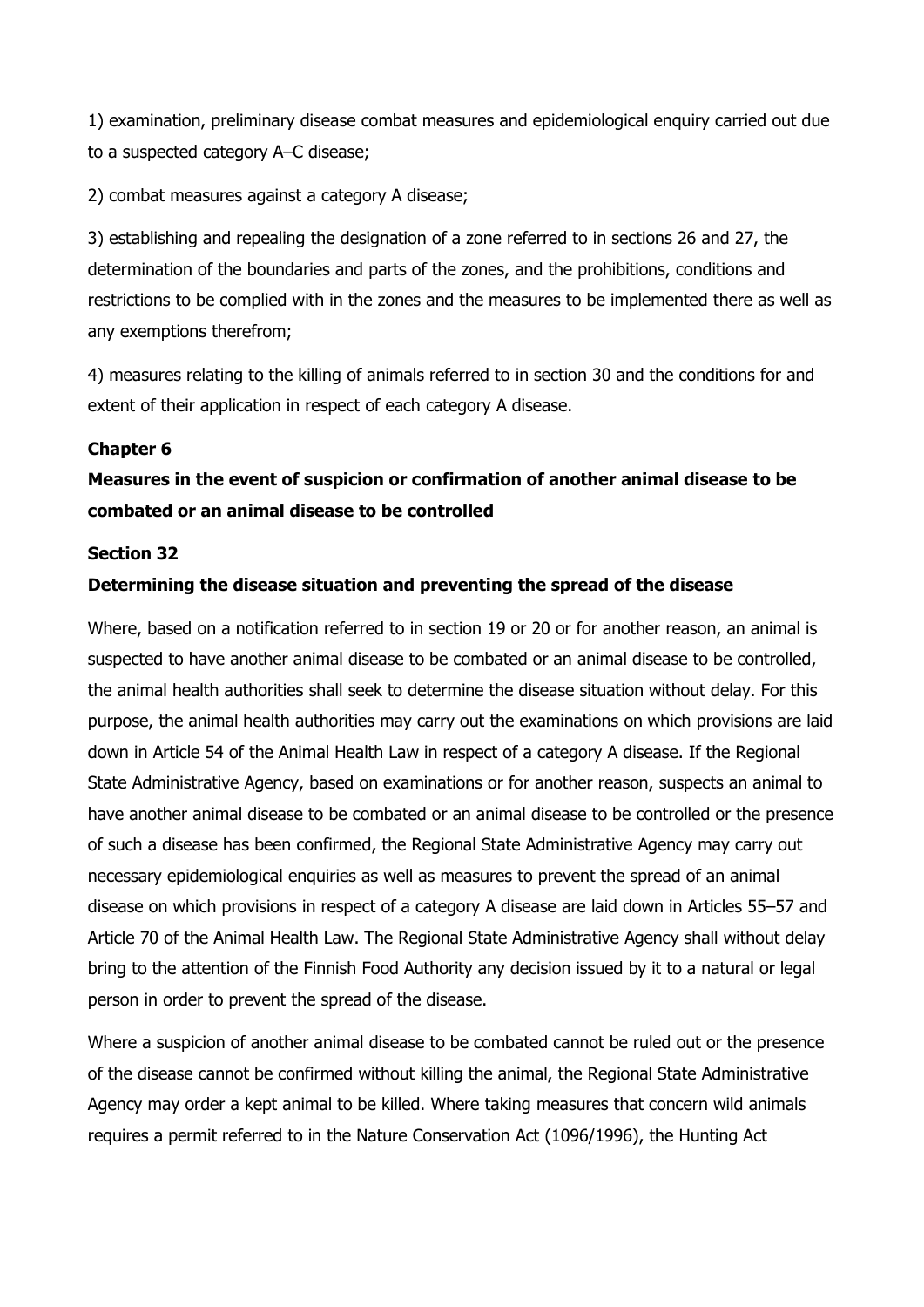(615/1993) or the Fishing Act (379/2015), the Regional State Administrative Agency shall be responsible for obtaining the permit.

The Regional State Administrative Agency may grant to the person to whom the decision to prevent the spread of a disease has been issued an exemption from the decision in some respect if there is a justified need for an exemption and the exemption does not pose a risk of spread of the disease. Conditions necessary to prevent the spread of the animal disease may be imposed in the exemption.

Further provisions may be laid down by decree of the Ministry of Agriculture and Forestry on the measures to be taken to determine the disease situation and prevent the spread of the disease in respect of each other animal disease to be combated or animal disease to be controlled, the measures for which the exemption referred to in subsection 3 may be granted, and the conditions for granting the exemption.

# Section 33

## Combat measures against another animal disease to be combated

When the occurrence of another animal disease to be combated has been confirmed, the Finnish Food Authority may take the necessary measures to eradicate the disease from the establishment or other location where the animals are kept. For this purpose, the measures on which provisions are laid down in Articles 60–62 and Article 70 of the Animal Health Law in respect of a category A disease may be implemented.

Further provisions on the measures to be taken to eradicate each other animal disease to be combated may be laid down by decree of the Ministry of Agriculture and Forestry.

## Section 34

### Period of validity of a decision to prevent spread of disease

The Regional State Administrative Agency shall without delay withdraw the decision referred to in section 32, subsection 1 when it no longer suspects the presence of an animal disease. The decision shall also be withdrawn without delay when it has been possible to verify through laboratory examinations or in another adequate manner that the animal disease is no longer present at the establishment or other location or that the animal disease no longer poses a risk to human or animal health as a consequence of the disease combat measures taken.

Anyone who takes measures to eradicate an animal disease to be controlled shall notify the municipal veterinary officer of the measures in advance if this is necessary to ensure freedom from the disease.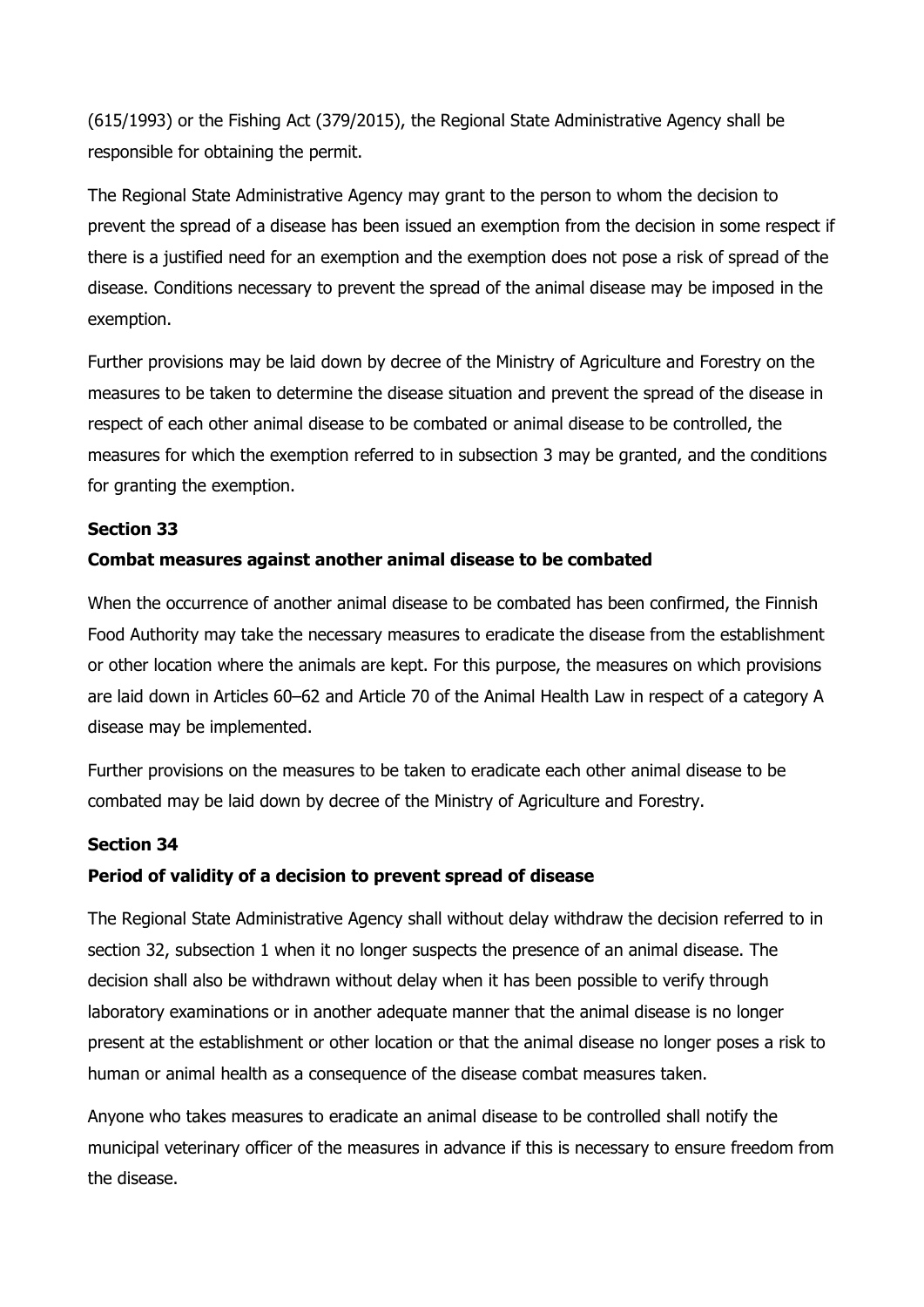Further provisions may be laid down by decree of the Ministry of Agriculture and Forestry on the manner adequate in respect of each animal disease to ensure that the disease is no longer present at the establishment or other location or that the animal disease no longer poses a risk.

Provisions are laid down by decree of the Ministry of Agriculture and Forestry on animal diseases to be controlled for which the measures to eradicate them shall be notified in the manner laid down in subsection 2. Further provisions on the content of the notification may be laid down by decree of the Ministry of Agriculture and Forestry.

# Section 35

# Decision to eradicate an animal disease to be controlled upon application of the animal owner

When the presence of an animal disease to be controlled is suspected or confirmed, the Finnish Food Authority may, upon application of the owner of the animal, issue a decision on killing or slaughtering one or more animals kept at the establishment. The decision may only be issued in cases where the decision taken to prevent the spread of an animal disease considerably hampers the keeping of animals for financial reasons or reasons related to animal welfare and where killing or slaughtering the animals is necessary to eradicate the disease from the establishment. Issuing the decision requires the operator to undertake to carry out the cleaning and disinfection measures at the establishment that are required for withdrawing the decision taken to prevent the spread of an animal disease. The owner of the animal shall be responsible for the implementation of the decision.

Provisions on animal diseases whose occurrence or suspected presence nonetheless does not justify a decision to kill or slaughter an animal are laid down by decree of the Ministry of Agriculture and Forestry.

# Section 36

### Disease combat carried out pursuant to the TSE Regulation

The provisions laid down in sections 32–34 shall not apply to the prevention and eradication of bovine spongiform encephalopathies (BSE) or of scrapie in ovine and caprine animals, which are governed by the TSE Regulation.

The Regional State Administrative Agency shall be responsible for the tasks of the competent authority set out in Articles 12 and 13 of the TSE Regulation. However, the disease combat measures set out in Article 13, paragraph 1, point c shall be decided by the Finnish Food Authority.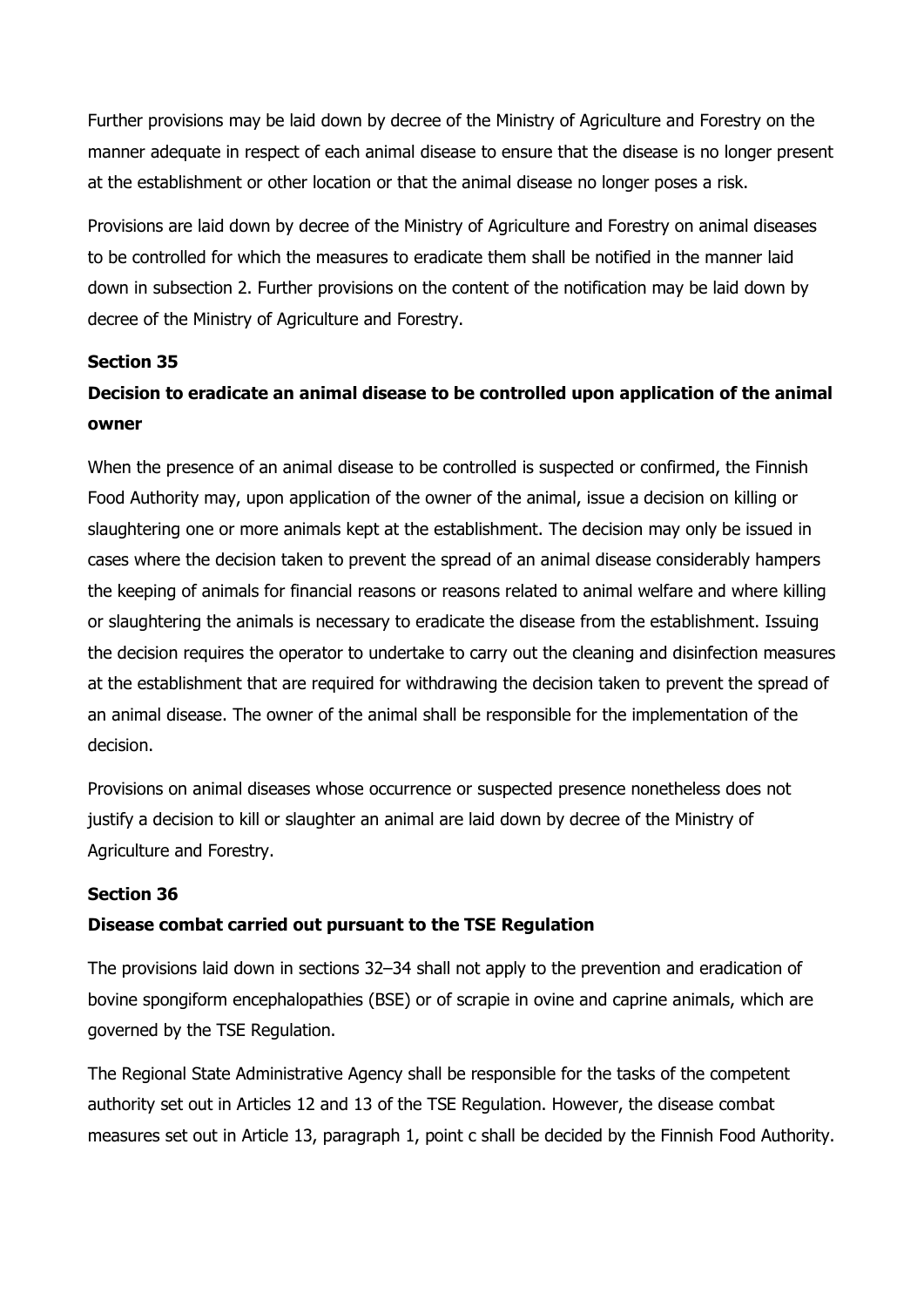Upon application, the Regional State Administrative Agency may in an individual case grant an exemption from a decision including movement restrictions taken to prevent the spread of a disease if provisions to that effect are laid down in the TSE Regulation and there is justified need for the exemption and the exemption does not give rise to the risk of spread of an animal disease. Conditions necessary to prevent the spread of an animal disease may be imposed in the exemption.

Necessary provisions supplementing the TSE Regulation on the duties of the authority referred to in subsection 2 and granting the exemption provided in subsection 3 may be laid down by decree of the Ministry of Agriculture and Forestry.

# Section 37 Restricted area

A restricted area may be established in an area where:

1) another animal disease to be combated or an animal disease to be controlled occurs which cannot be quickly eradicated due to geographical, ecological or epidemiological factors or due to the wide spread of the disease; or

2) a disease that is another animal disease to be combated or an animal disease to be controlled in other parts of the country but not in the area in question occurs and establishing a restricted area is justified in order to safeguard the good animal disease situation in other areas.

The decision on establishing a restricted area and repealing its designation shall be taken by the Ministry of Agriculture and Forestry. In establishing a restricted area and determining its boundaries, geographical, administrative, ecological and epidemiological factors and possibilities for surveillance shall be taken into account. The designation as a restricted area shall be repealed when the conditions provided for its establishment no longer exist.

In so far as this is necessary to prevent the spread of animal disease, the decision on the restricted area may, in compliance with the Animal Health Law:

1) prohibit the transport and other movement within and from the restricted area of animals, products, means of animal transport and any materials and goods that may spread animal disease, restrict it or impose conditions on it;

2) order that animals or products may not be moved from the restricted area unless they have been treated to remove any infection or unless the animals have been kept in quarantine, and determine the permitted uses of the animals or products;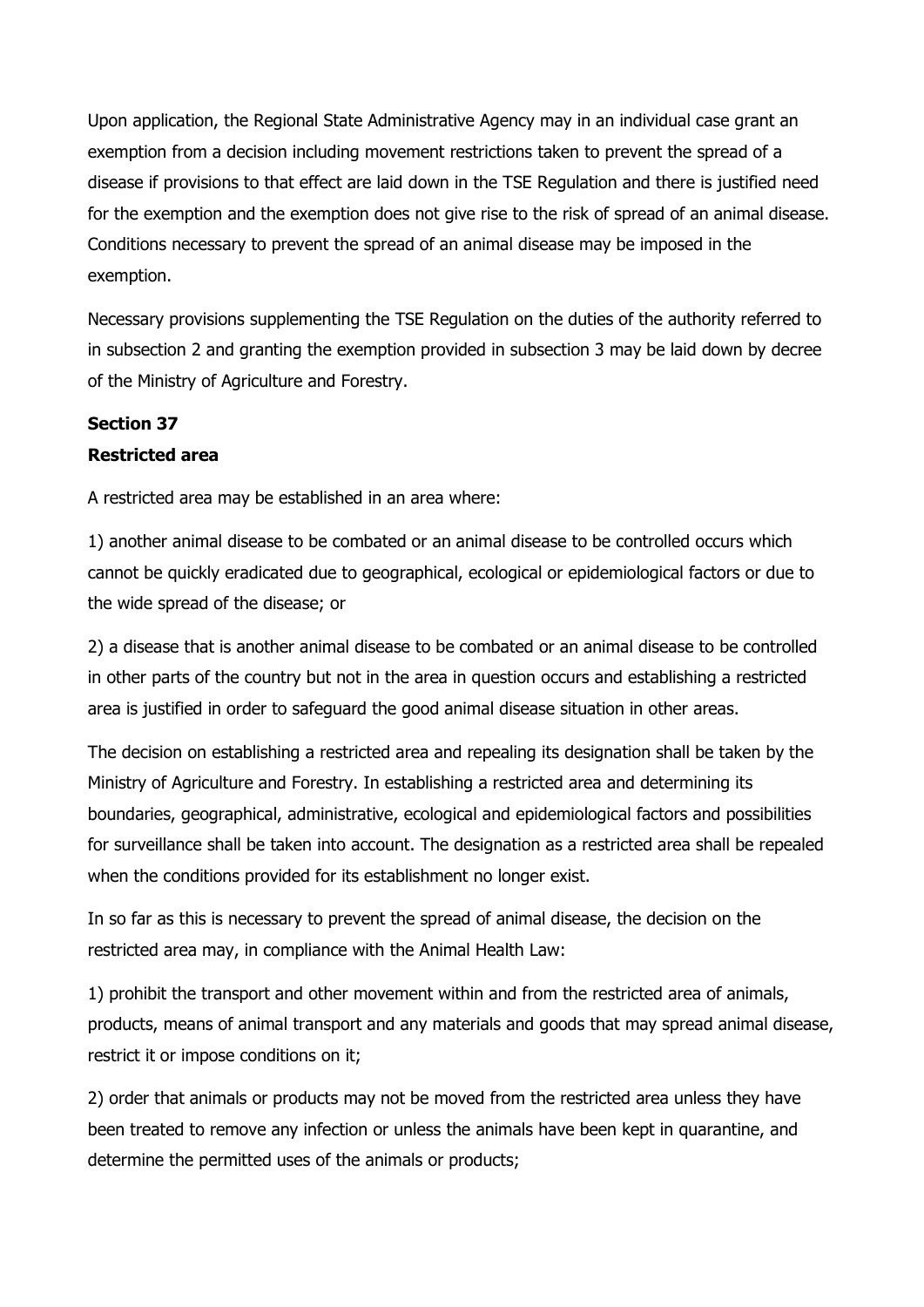3) order operators and pet keepers to provide the animal health authority with information about the species, numbers and identification markings of animals brought to and moved from an establishment or other location located in the restricted area;

4) order animal transporters and animal dealers to provide the animal health authority with information about the animals they have transported or dealt in within, from or to the restricted area, the transport of such animals and the sale and purchase transactions of the animals dealt in;

5) order an obligation on operators to mark animals originating in the restricted area and products of animal origin with a marking that depicts their origin, freedom from animal disease and treatment, or to add the marking to the documents that accompany the animals and products;

6) order that anyone who moves animals or products of animal origin from the restricted area must prove the origin and freedom from animal disease of the animals and products with an animal health certificate issued by the municipal veterinary officer;

7) order the mass killing or slaughter of animals kept at establishments located in the restricted area in compliance with the conditions laid down in section 30 with regard to a restricted zone.

The provisions laid down in sections 28 and 29 on a restricted zone also apply to a restricted area.

Further provisions may be laid down by decree of the Ministry of Agriculture and Forestry on the conditions for establishing a restricted area and on the prohibitions, conditions, restrictions and measures referred to in subsection 3 as well as on the extent to which they shall be ordered to be applied in respect of another animal disease to be combated or an animal disease to be controlled.

### Section 38

# Measures to prevent the spread of certain zoonoses

If the presence of a zoonosis only categorised as a category D or E disease or as another animal disease to be reported is suspected or confirmed at an establishment where animals are displayed or animal-related leisure pursuits take place on a professional basis, the operator shall be obliged to communicate the matter to visitors to the establishment and to take the necessary measures to protect them from infection.

Where necessary to prevent a risk to human health, in a case referred to in subsection 1 the Regional State Administrative Agency may carry out or order the municipal veterinary officer to carry out an examination of the establishment to determine the disease situation and by a decision issued to the operator give orders on the following:

1) cleaning and disinfection of equipment and tools used at the establishment;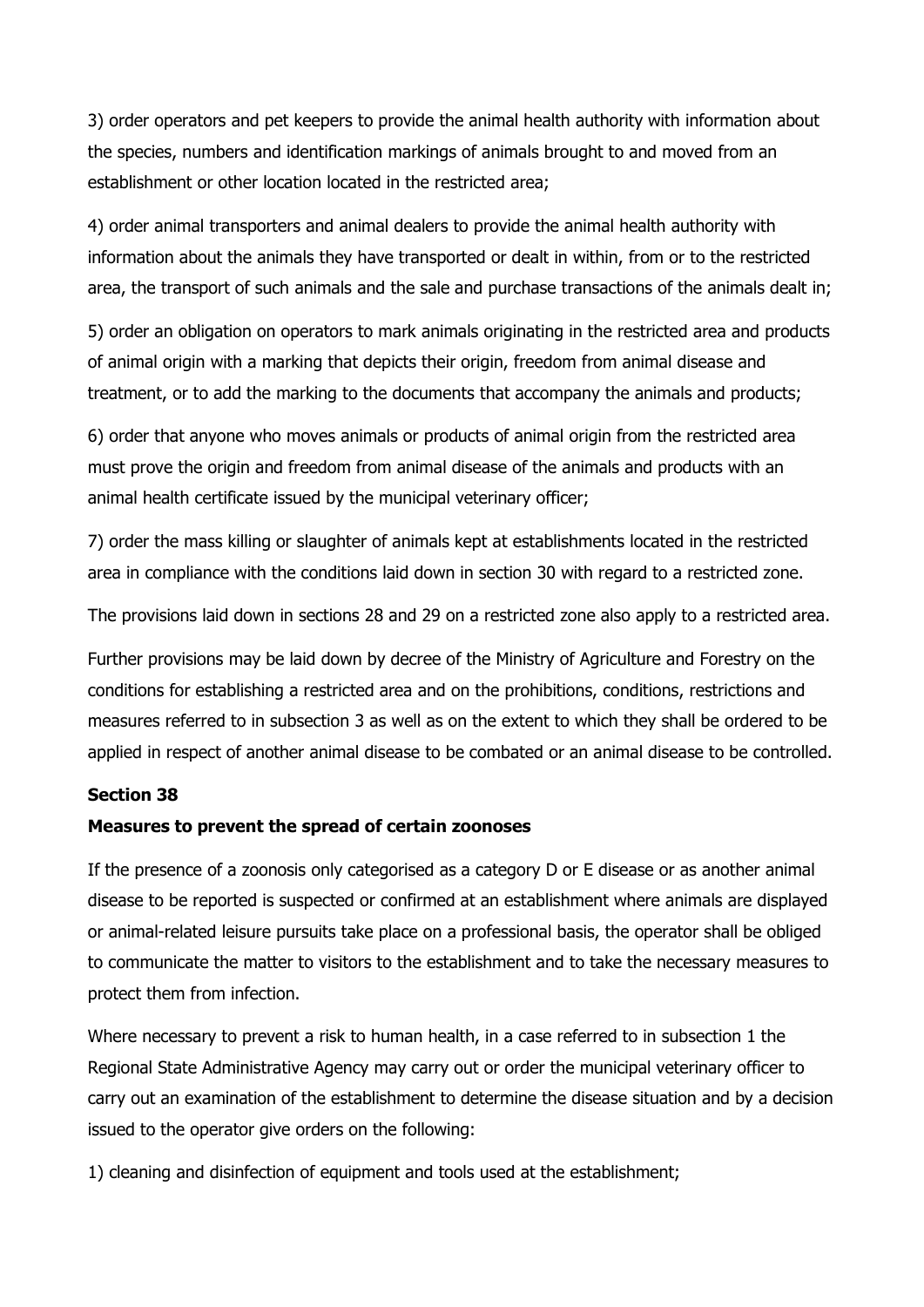2) keeping and use of products, materials and goods kept at the establishment which may carry infection;

3) cleaning and disinfection of animal housing facilities and surfaces that are in contact with the animals;

4) combating and monitoring of vermin;

5) manner in which visitors to the establishment are advised to protect themselves from infection; and

6) medication of animals kept at the establishment.

# Chapter 7

# Approval of certain establishments

# Section 39

# Approval of establishments for movements of terrestrial animals and products thereof

Decisions on the approval of establishments referred to in Articles 94 and 95 of the Animal Health Law shall be taken by the Regional State Administrative Agency.

The exemptions concerning the activities of an approved germinal product establishment by the authority of the home Member State provided for in Commission Delegated Regulation (EU) 202/868 supplementing Regulation (EU) 2016/429 of the European Parliament and of the Council as regards the approval of germinal product establishments and the traceability and animal health requirements for movements within the Union of germinal products of certain kept terrestrial animals shall be decided by the Regional State Administrative Agency.

Necessary provisions required for the implementation of the Animal Health Law on the procedures relating to the approval or exemption referred to in this section may be laid down by decree of the Ministry of Agriculture and Forestry.

# Section 40

# Approval of a semen collection centre for domestic trade

Where under the Animal Health Law the collection of the semen of bovine, porcine, ovine, caprine or equine animals does not require the approval referred to in Article 94 of the Animal Health Law and no such approval has been granted, the said semen may only be collected at a semen collection centre approved in accordance with this section. However, the requirement shall not apply to collection of semen used only to inseminate own animals at the establishment where the semen is collected.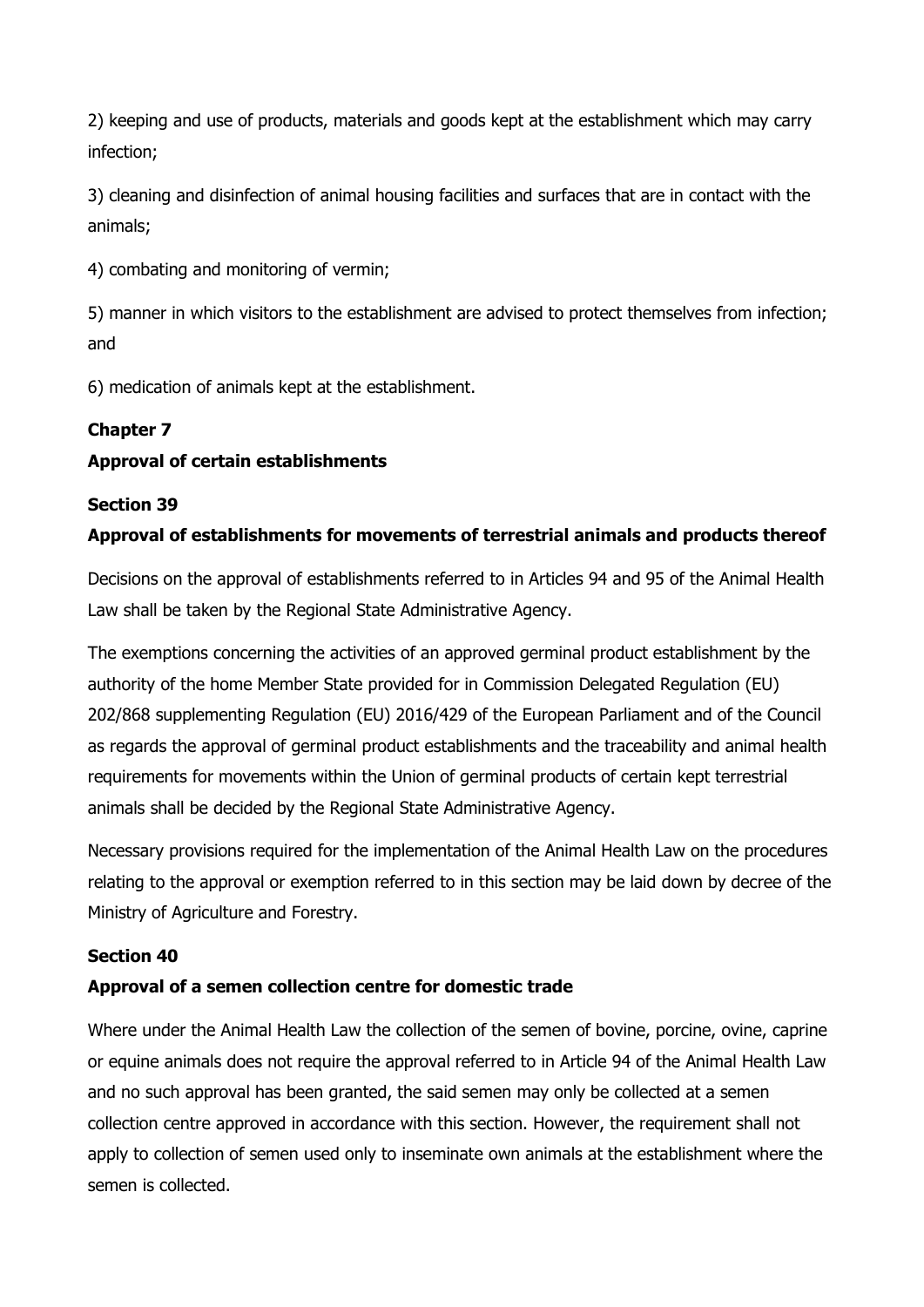A semen collection centre is approved by the Regional State Administrative Centre upon application. The approval is subject to the following conditions:

1) facilities of the centre are suited for animal keeping and isolation, sperm collection, processing and storage, and equipment maintenance;

2) facilities of the centre have been designed and built and are capable of being maintained in a manner that allows the efficient prevention of the spread of animal disease;

3) preventing the spread of animal diseases at the centre is the responsibility of a designated veterinarian;

4) personnel of the centre possess sufficient knowledge and skills to perform their duties.

The application for approval shall indicate the contact information of the operator and the semen collection centre and it shall be accompanied by a description of the activities to be carried out at the centre and a report on the matters referred to in subsection 2. Conditions necessary to prevent the spread of animal diseases may be imposed in the approval decision.

The Finnish Food Authority shall provide the approved collection centre with a national approval code.

Further provisions on the conditions for approval and the approval procedure may be laid down by decree of the Ministry of Agriculture and Forestry.

# Section 41

# Approval of embryo collection team for domestic trade

Where under the Animal Health Law the collection of the embryos of bovine, porcine, ovine, caprine or equine animals from donor animals or the in vitro production of embryos from collected oocytes does not require the approval referred to in Article 94 of the Animal Health Law and no such approval has been granted, the said activities may only be carried out by an embryo collection team approved in accordance with this section.

The embryo collection team is approved by the Regional State Administrative Agency. The approval is subject to the following conditions:

1) collection team has as its disposal appropriately equipped facilities for the examination, processing, storage and packing of embryos and for equipment maintenance;

2) designated veterinarian who is a member of the team is responsible for the activities of the collection team;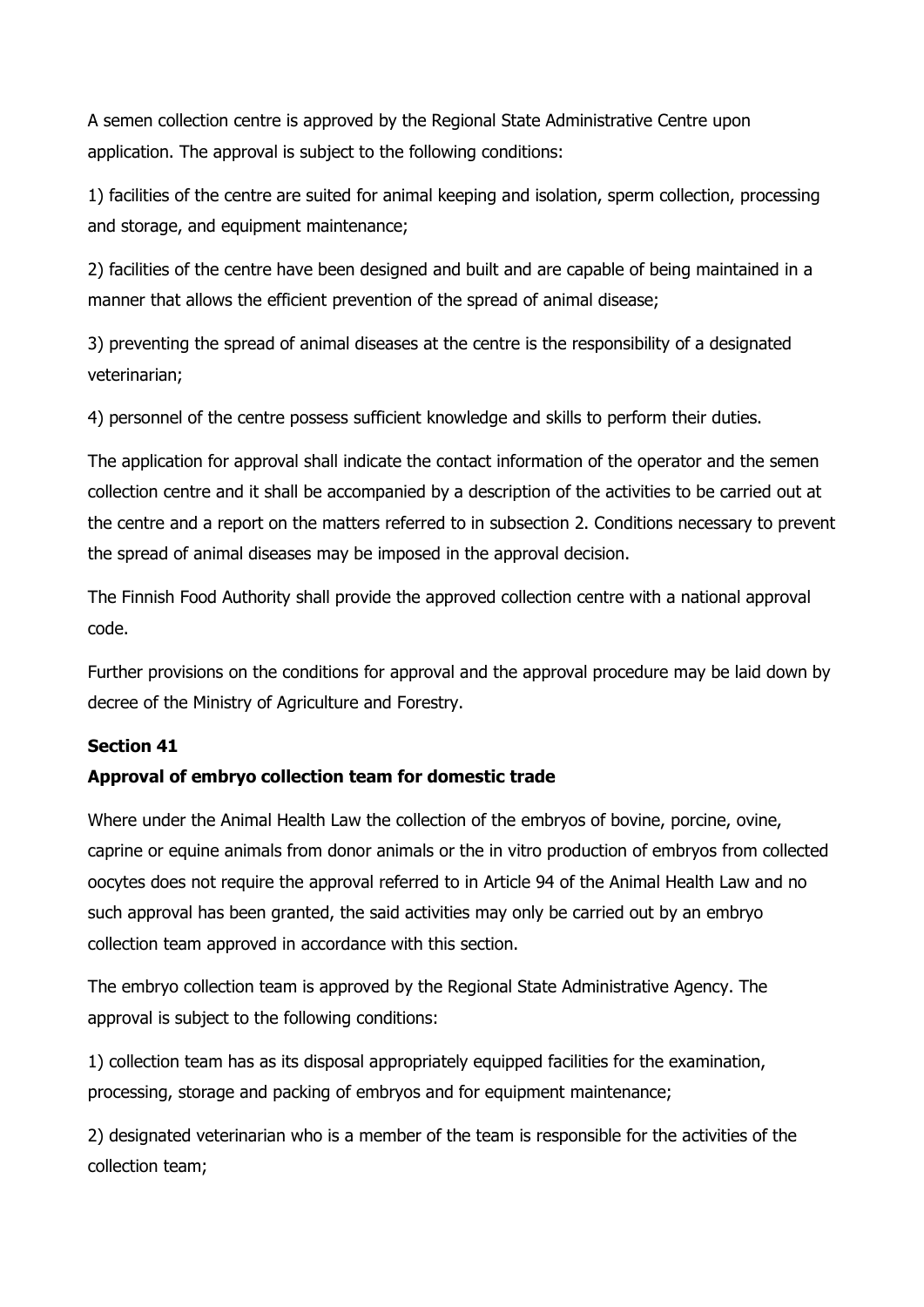3) members of the collection team possess sufficient knowledge and skills to perform their duties.

If the embryo collection team carries out embryo production, the members of the team shall also possess sufficient knowledge and skills of the methods used for embryo production and the hygiene requirements relating to the production and of combating animal diseases. In addition, the team shall have at its disposal appropriately equipped permanent facilities for oocyte collection, the storage and processing of the gametes used in embryo production and the production and storage of embryos.

The application for approval of an embryo collection team shall indicate the contact information for the members of the team and the contact information for the permanent facilities for activities, if any. The application shall be accompanied by a description of the activities of the team and a report on the fulfilment of the conditions for approval. Conditions necessary to prevent the spread of animal diseases may be imposed in the approval decision.

The Finnish Food Authority shall provide the approved embryo collection team with a national approval code.

Further provisions on the conditions for approval and the approval procedure may be laid down by decree of the Ministry of Agriculture and Forestry.

# Section 42

# Activities of a sperm collection centre and embryo collection team approved for domestic trade

At the semen collection centre approved in accordance with section 40 above, semen may only be collected from healthy animals and where it has been possible to adequately ensure that the establishment where they are kept is free from semen-born animal diseases. The health of the animals kept at the centre shall be monitored continuously for the presence of any animal diseases in the animals. The collection, processing and storage of semen at the semen collection centre shall be organised in such a way that the good hygienic quality and freedom from animal diseases of the semen can be ensured and that animal diseases cannot spread to the centre.

The embryos collected and oocytes used for embryo production by the embryo collection team in accordance with section 41 above shall be derived from healthy animals and where it has been possible to adequately ensure that the establishment where they are kept is free from animal diseases. The collection team shall carry out the collection of embryos and oocytes, detachment of ovaries, examination and production of embryos and processing and storage of embryos and the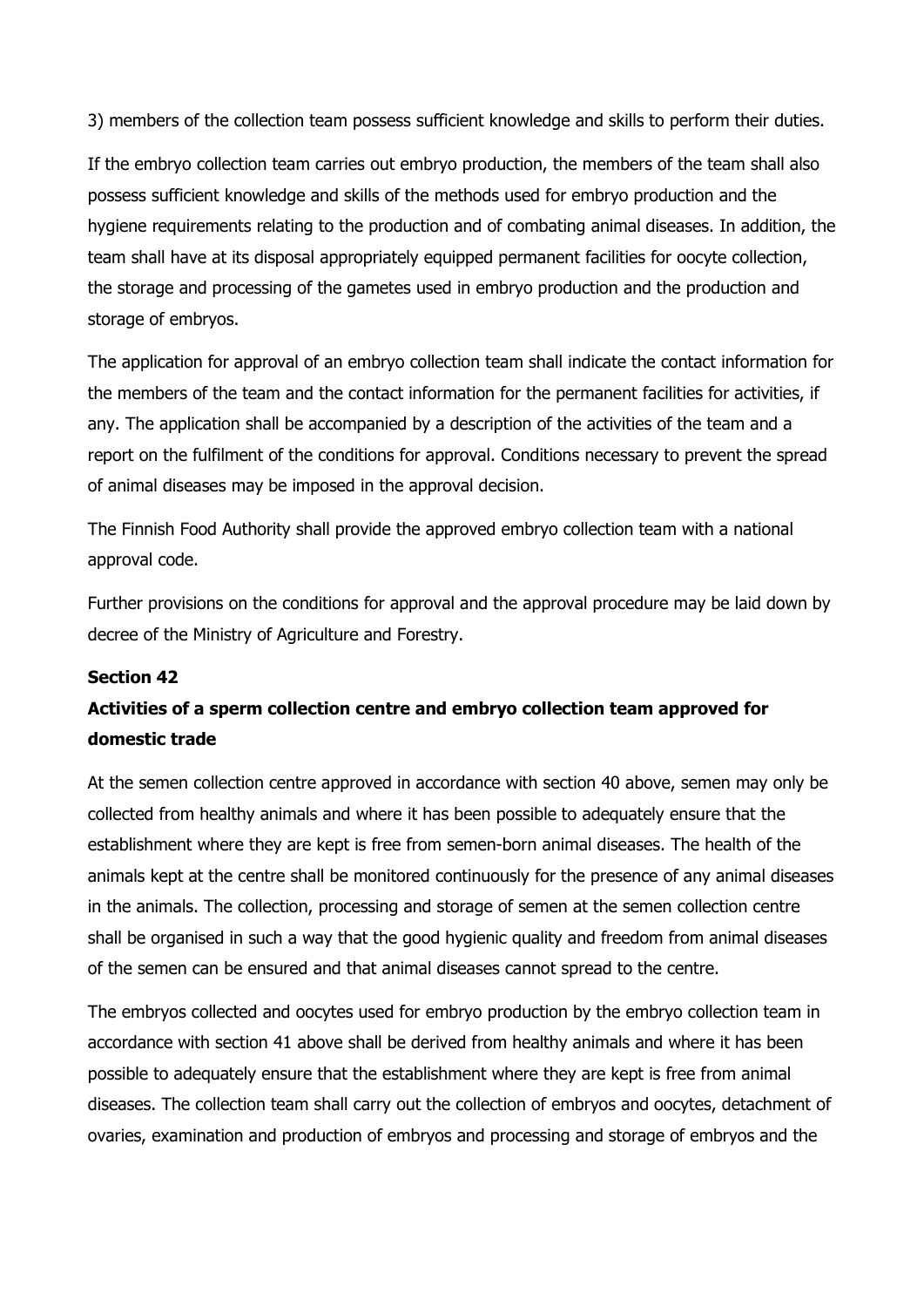gametes used in their production in such a way that the good hygienic quality and freedom from animal diseases of the embryos can be ensured.

Any substantial changes in activities shall be notified to the Regional State Administrative Agency without delay.

Further provisions may be laid down by decree of the Ministry of Agriculture and Forestry on the health requirements for animals brought to and kept at a sperm collection centre approved in accordance with section 40 and for the embryos collected and gametes used in embryo production by a collection team approved in accordance with section 41 and on the arrangements of the activities of the centre or collection team to prevent the spread of animal diseases.

# Section 43

# Approval of aquaculture establishments and disease control aquatic establishments

The approval referred to in Articles 176–179 of the Animal Health Law for aquaculture establishments and disease control aquatic establishments shall be decided by the Finnish Food Authority.

https://ec.europa.eu/food/system/files/2021-07/ah\_ahl\_btsf\_training\_20210621\_3-5.pdf

However, approval need not be obtained for:

1) operations of a hatchery that only produces fingerlings from wild brood fish in the region for restocking as newly hatched in the same region;

2) operations of the type of establishment referred to in Article 176, paragraph 2, points a–c of the Animal Health Law unless the risk referred to in that Article is associated with the establishment;

3) for operations of the type of establishment referred to in Article 3, paragraph 1, points b–e of Commission Delegated Regulation (EU) 2020/691 supplementing Regulation (EU) 2016/429 of the European Parliament and of Council as regards rules for aquaculture establishments and transporters of aquatic animals unless the risk referred to in that Article is associated with the establishment.

The Finnish Food Authority shall conduct a risk assessment within one month of the operator submitting the registration notification referred to in Article 172 of the Animal Health Law or the notification of any significant changes in the establishment referred to in that Article. The risk assessment shall be based on the information provided and on any other information on the operations obtained pursuant to this Act. The risk assessment shall take into account the animal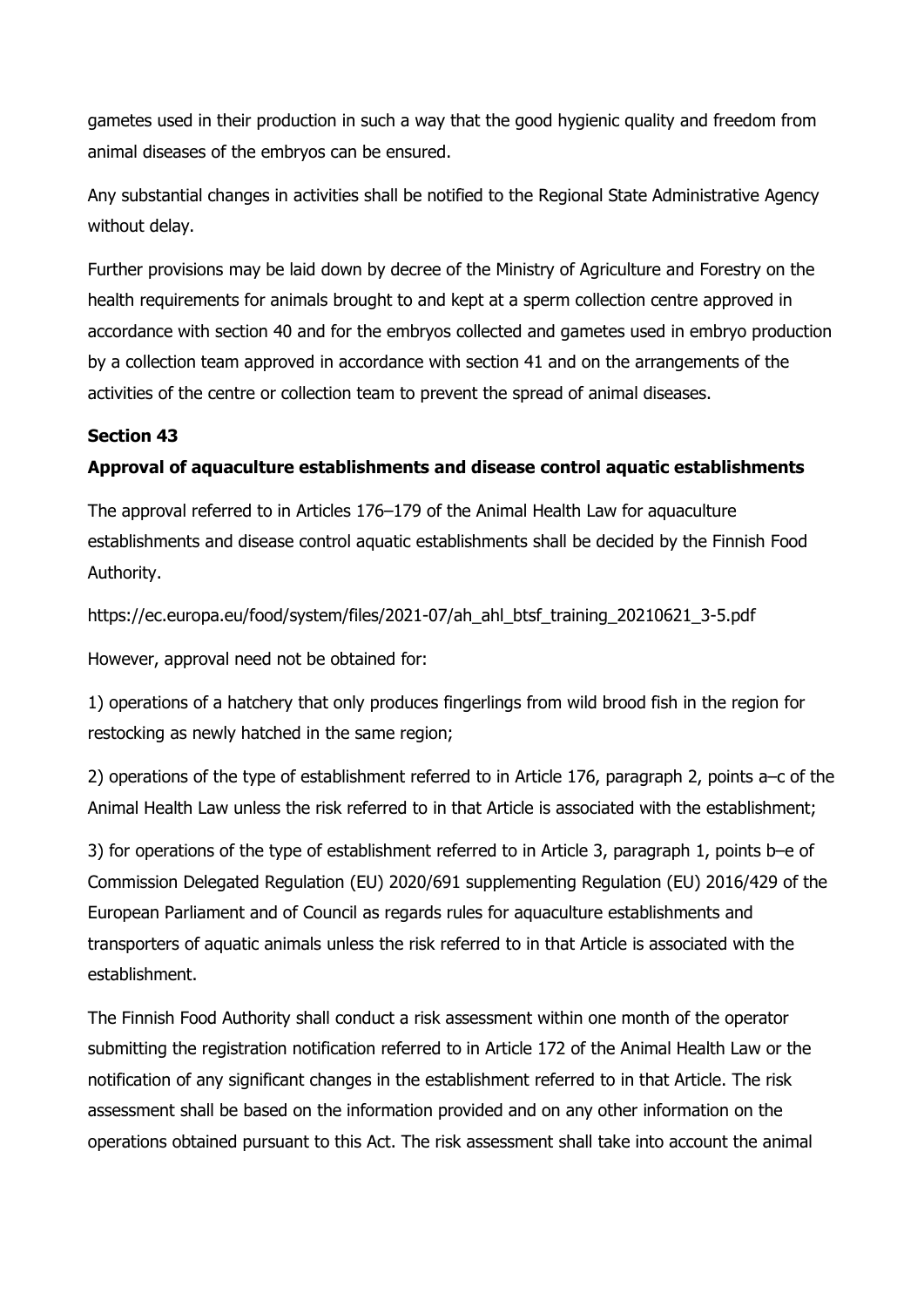movement practices and, with regard to establishments other than establishments of aquatic animals for ornamental purposes, the location of the establishment as well.

Further provisions on approval procedures required for the implementation of the Animal Health Law may be laid down by decree of the Ministry of Forestry and Agriculture. Further provisions may also be laid down by decree of the Ministry of Agriculture and Forestry on the matters to be taken into account in the risk assessment and on the small quantities referred to in Article 176, paragraph 2, point a of the Animal Health Law.

## Chapter 8

## Movements of animals and products

### Section 44

## Animal health certificates

The municipal veterinary officer issues the animal health certificate referred to in Part IV, Titles I and II of the Animal Health Law and signs the journey log of a travelling circus or animal exhibition.

Provisions may be laid down by decree of the Ministry of Agriculture and Forestry on the application of exemptions set out in the Animal Health Law or provisions issued pursuant to it other than those referred to in Article 209 of the Animal Health Law under which a Member State or a competent authority may authorise the movement of animals and products without an accompanying animal health certificate.

### Section 45

### Notifications of operators and authorities relating to movements

The municipal veterinary officer accepts the notifications referred to in Part IV, Titles I and II of the Animal Health Law or set out in provisions laid down pursuant to the Animal Health Law of intended movements of animals or products to other Member States which an operator shall submit to the competent authority of the Member State of origin.

The municipal veterinary officer also accepts the notifications referred to in Part IV, Titles I and II of the Animal Health Law which an operator shall submit to the competent authority if a consignment received is found not to fulfil the requirements for movements in all respects.

The municipal veterinary officer or the Regional State Administrative Agency shall submit to the competent authority of the Member State of destination the notifications of intended movements of animals and products for which the competent authority of the Member State of origin is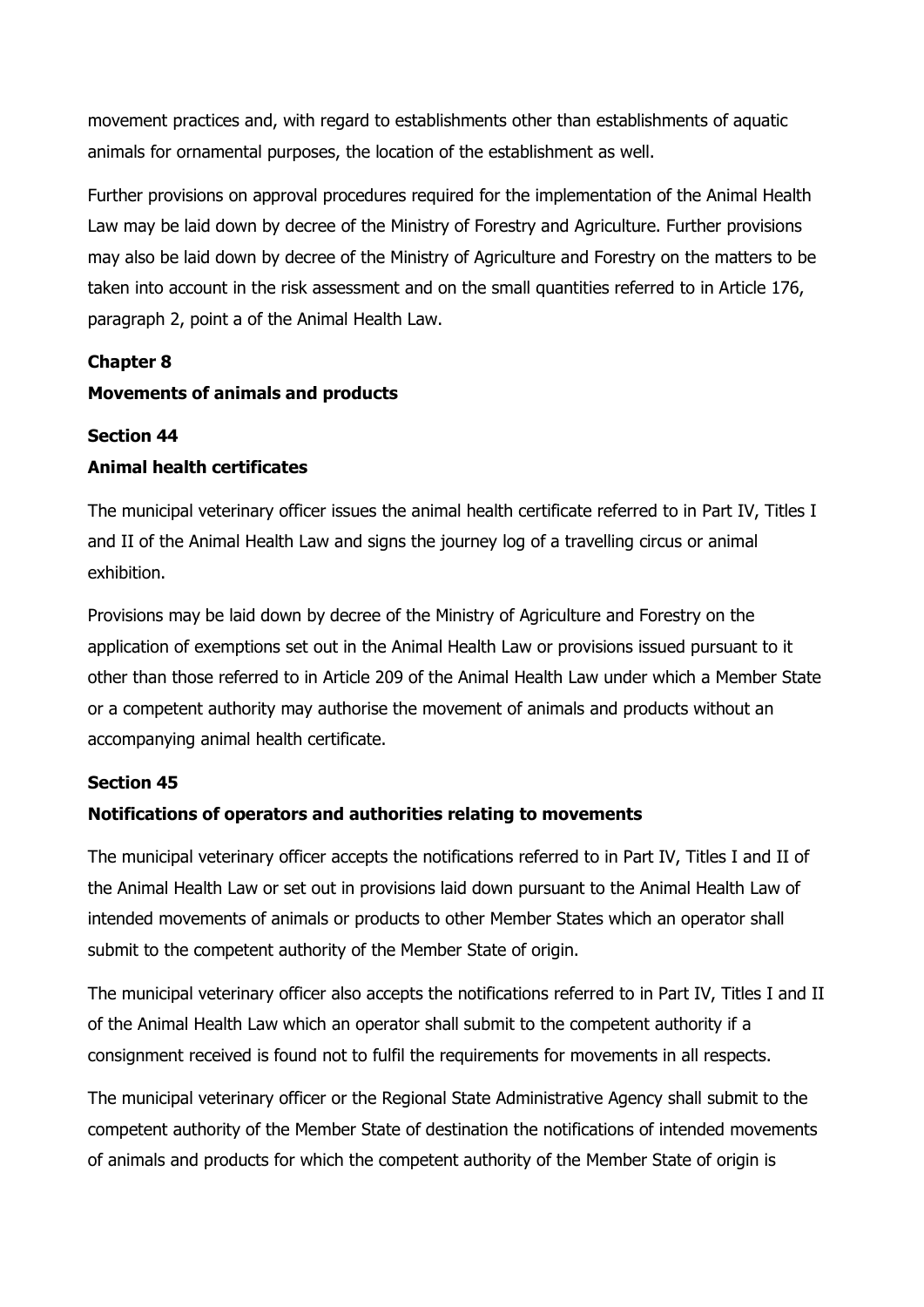responsible under the Animal Health law or provisions laid down pursuant to it. However, the municipal veterinary officer or the Regional State Administrative Agency may entrust to the operator the recording of the basic information required for the notification in the electronic information management system for official controls referred to in the Official Controls Regulation and, when no animal health certificate is required for the movement, the preparation of the notification and its submission via the system as well. An operator that records information in the electronic information management system, or their representative, shall have the right to obtain access rights to the system free of charge from the control authority.

## Section 46

# Obligation to provide information to customers of passenger traffic and postal services between Member States

Passenger transport operators and operators of ports and airports used for passenger transport between Member States as well as tour operators selling foreign travel shall provide passengers and operators of postal services between Member States and their customers with information on the prohibitions of cross-border movements of animals and products and of other protection measures due to an outbreak of a category A or B disease or an emerging disease confirmed in Finland or in another Member State. However, the obligation to provide information only applies if the relevant animal disease threatens to spread via passenger traffic or postal services.

The Finnish Food Authority shall be responsible for producing the information content to be provided.

Further provisions on the outbreaks and operators to which the obligation laid down in subsection 1 applies are laid down by Government decree. Further provisions on the minimum requirements for manners of information provision may also be laid down by Government decree.

# Section 47

# Restrictions of intra-country movements to safeguard disease-free status or implementation of an eradication programme

Terrestrial animals and products thereof may not be moved from the territory of Finland into or via an area or compartment that has disease-free status or in which an eradication programme is being implemented in a way that jeopardises the retention of the status or the implementation of the eradication programme. Provisions on the restrictions of intra-country transfers of aquatic animals are laid down in Part IV, Title II of the Animal Health Law.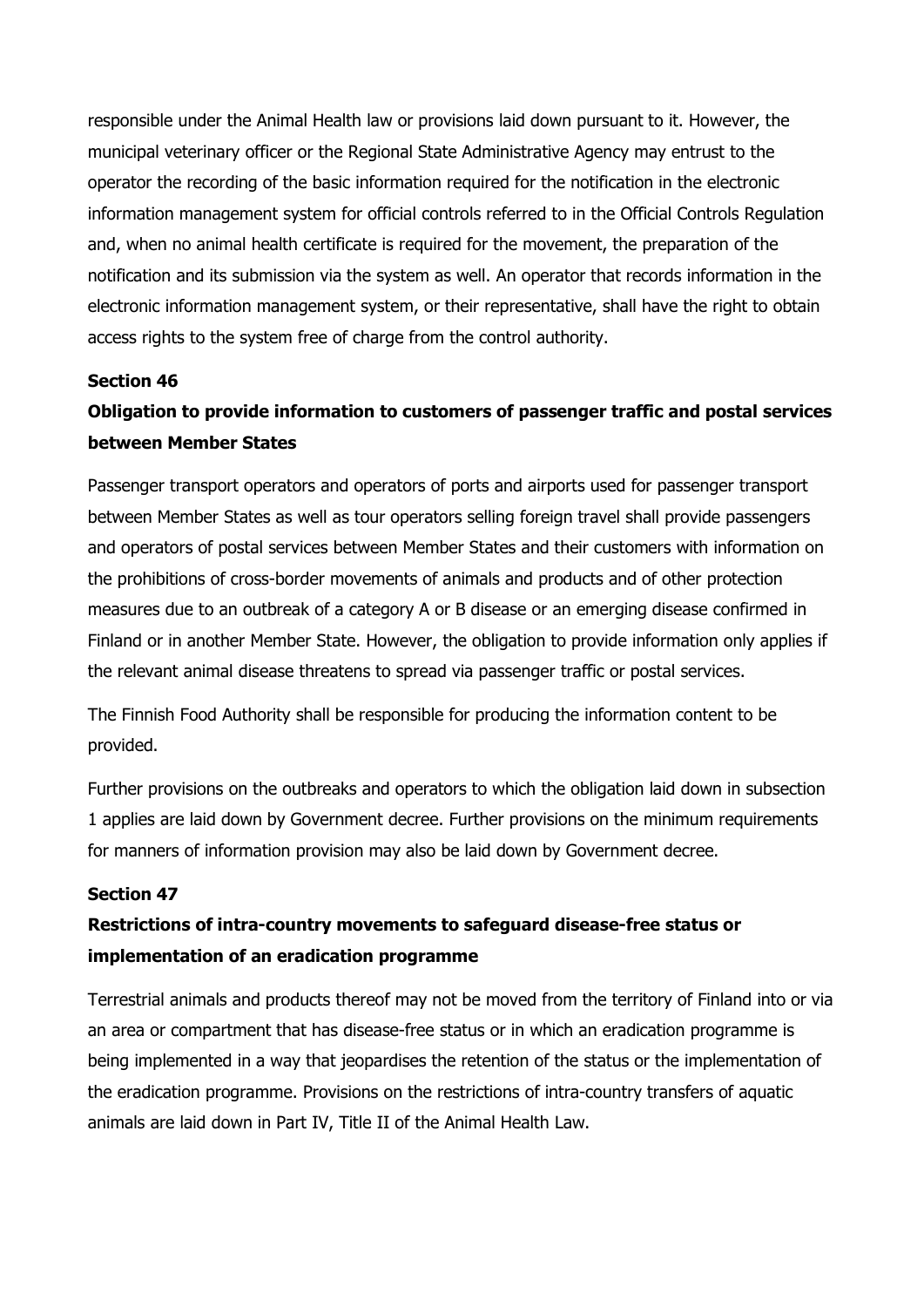Further provisions required for the implementation of the Animal Health Law on the restrictions of movements between different areas referred to in subsection 1 are laid down by decree of the Ministry of Agriculture and Forestry.

## Section 48

# Release of animals into the wild

Terrestrial animals may not be released into the wild if the person releasing them knows or suspects that they may be capable of spreading an animal disease that may be harmful to other animals or to humans. Provisions on the release into the wild of aquatic animals are laid down in Part IV, Title II of the Animal Health Law.

Aquatic animals released into the wild that originate in Finland or another Member State and belong to a listed species in respect of category B or C disease shall originate in an area or compartment that has disease-free status for the disease in question.

Further provisions in compliance with the Animal Health Law may be laid down by decree of the Ministry of Agriculture and Forestry on the health requirements for terrestrial animals to be released into the wild.

## Section 49

# Movements requiring the consent of the Finnish Food Authority

As the competent authority of the place of destination or the Member State of destination, origin or transit, the Finnish Food Authority shall in individual cases decide on allowing the movement of animals or products in the following cases:

1) movement of terrestrial or aquatic animals or of germinal products of terrestrial animals for the scientific purposes set out in Article 138, 165 or 204 of the Animal Health Law;

2) movement of wild terrestrial animals set out in Article 155 of the Animal Health Law;

3) movement permitted by a national exemption applied by another Member State of terrestrial animals to a territory that has disease-free status or in which an eradication programme is being implemented;

4) movement of terrestrial animals for disease eradication purposes as set out in Article 128 and Article 157, paragraph 4 of the Animal Health Law;

5) movement of germinal products to a gene bank set out in Article 45 of the Delegated Regulation mentioned in section 39, subsection 2, or movement of germinal products from other than an approved establishment as set out in Article 13 of the said Regulation;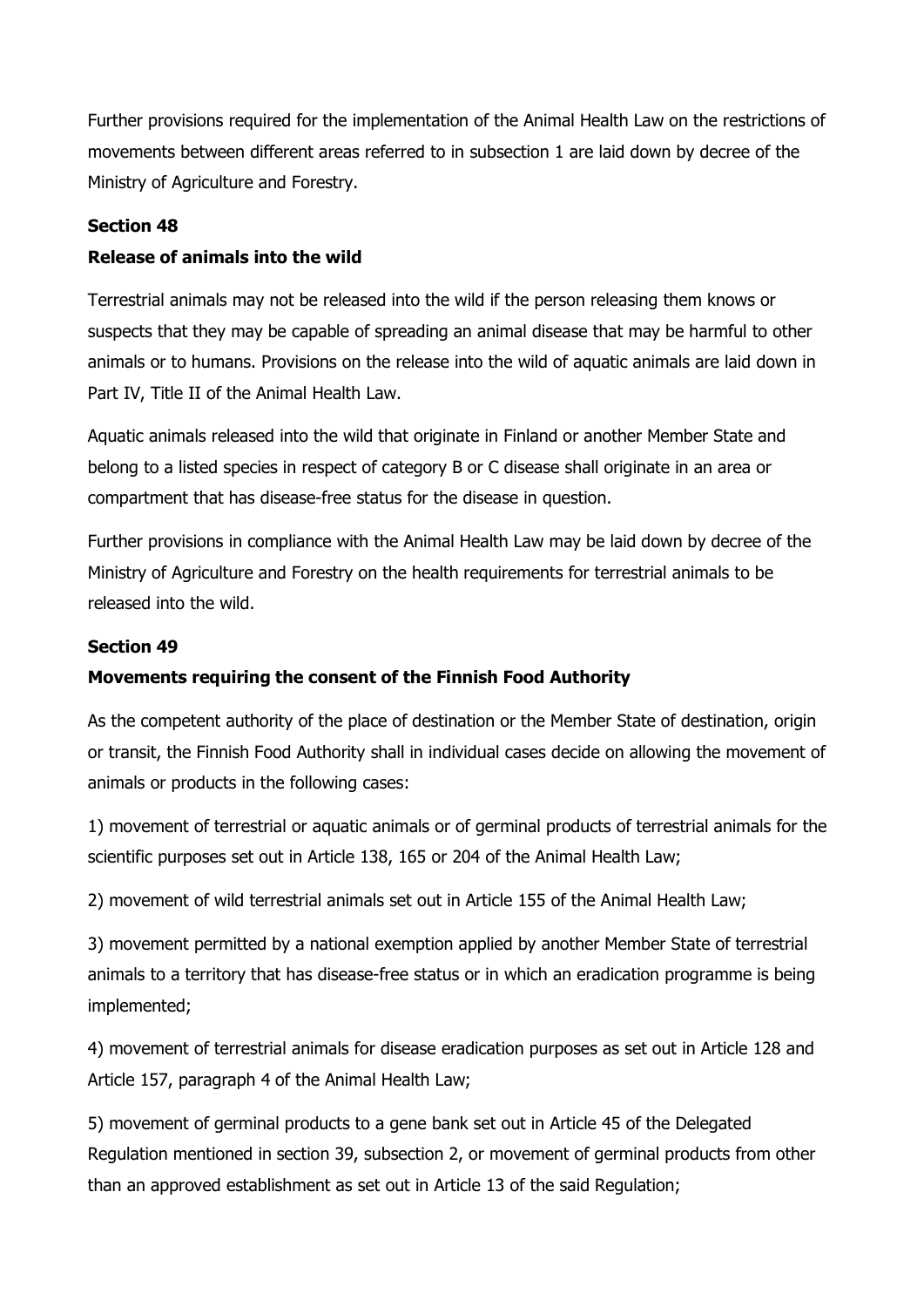6) movement of primates from establishments other than confined establishments set out in Article 63, paragraph 2 of Commission Delegated Regulation (EU) 2020/688 supplementing Regulation (EU) 2016/429 of the European Parliament and of the Council, as regards animal health requirements for movements within the Union of terrestrial animals and hatching eggs;

7) non-commercial movement of pets referred to in Article 32 of the Pets Regulation that does not fulfil all requirements laid down for it;

8) movement of aquatic animals which under Articles 193, 196, 198, 201 and 209 requires the permission of the Member State or the competent authority and which does not derogate from the provisions of section 48, subsection 2.

Unless otherwise provided in or pursuant to the Animal Health Law, the application by an operator or pet keeper to allow a movement referred to in subsection 1 shall indicate the contact information of the applicant as well as information on the animals, germinal products and products to be moved. The application shall be accompanied by a description of the activities for the purpose of which the animals or products are to be moved as well as the information necessary to assess the risk of spread of animal diseases.

Besides the provisions of and issued pursuant to the Animal Health Law, allowing a movement is subject to the condition that the movement does not pose a risk of spread of animal diseases. The decision to allow the movement shall, where necessary, impose the conditions necessary to prevent the spread of animal diseases.

For the performance of its duties, the Finnish Food Authority may without separate decision move animals or products referred to in subsection 1, paragraph 1 to Finland provided that these do not pose a risk of the spread of animal diseases.

Further provisions in compliance with the Animal Health Law may be laid down by decree of the Ministry of Agriculture and Forestry on the application procedure for allowing the movement referred to in subsection 1.

### Section 50

### Application of the provisions on terrestrial or aquatic animals to other animals

The provisions laid down in this chapter or in chapter 7 on terrestrial or aquatic animals shall also apply to other animals to the extent set out in the provisions issued pursuant to Articles 227 and 228 of the Animal Health Law.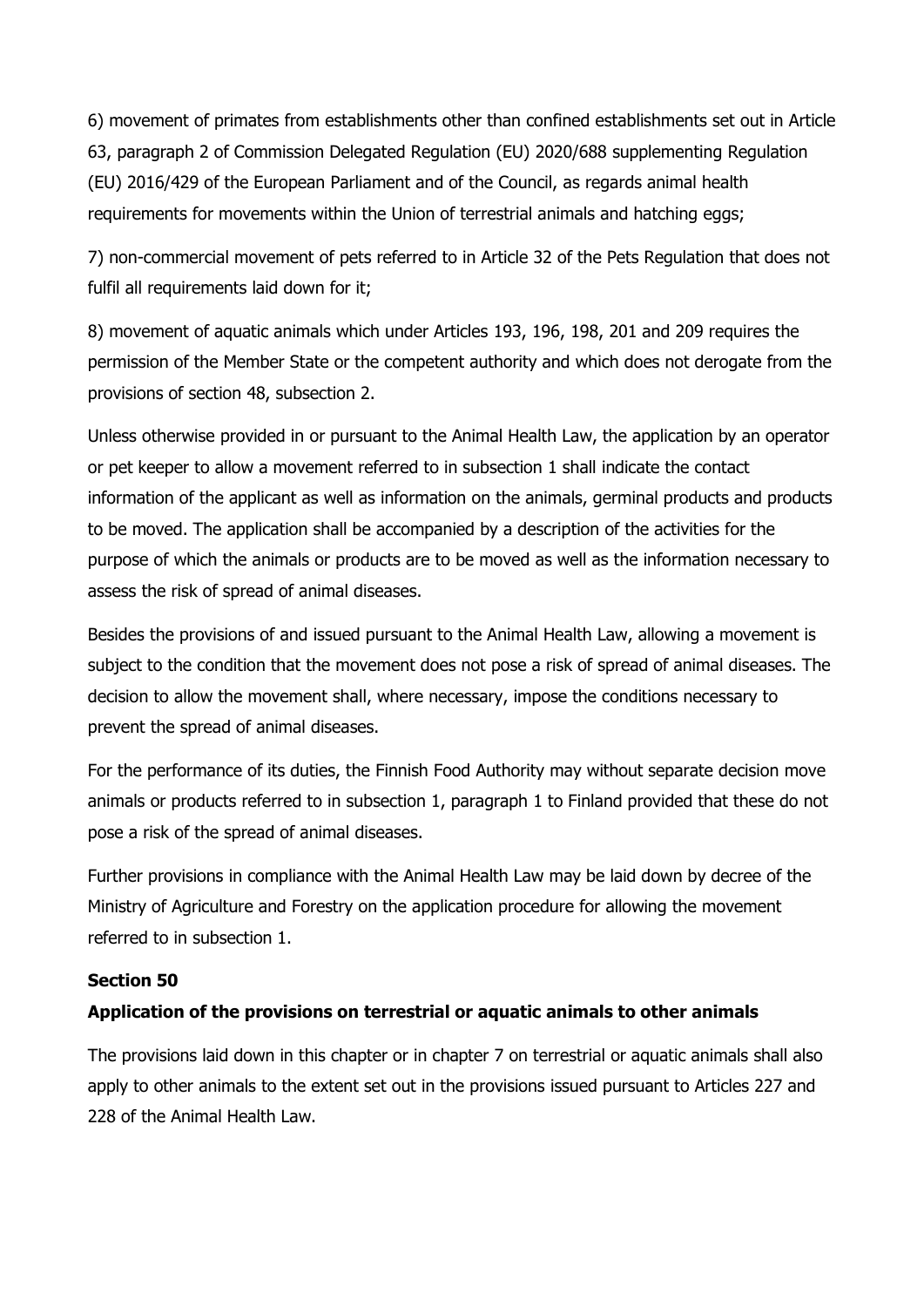# Section 51

## National supplementary provisions

By decree of the Ministry of Agriculture and Forestry:

1) provisions may be laid down on the application of the exemptions set out in or pursuant to the Animal Health Law which concern examinations of animals or products to be moved, vaccinations given to animals to be moved, cleaning of transport vehicles used to move animals, allowing the assembly of animals to be moved in the means of transport, the movement of animals or products to an area or compartment which has disease-free status or in which an eradication programme is being implemented, or activities taking place in the vicinity of the national border;

2) provisions permitted by the Animal Health Law may be laid down on disease prevention and risk mitigation measures concerning the movement of aquatic animals from one habitat to another;

3) in the manner permitted by the Pets Regulation, provisions may be laid down on exemptions from vaccination requirements for young pet animals and from the requirements applicable to noncommercial movements of pets of the species listed in Annex I, Part B of that Regulation;

4) further provisions permitted by the TSE Regulation or required for its implementation may be laid down on the TSE combat requirements concerning the intra-Union trade in live animals, semen and embryos;

5) provisions relating to the implementation of Part IV of the Animal Health Law, the Pets Regulation or the provisions issued pursuant to them may be laid down on the movements of animals or products if required by the said European Union provisions.

### Chapter 9

### Export and import of animals and products

### Section 52

### Eligibility for export of animals and products

Only animals and products whose origin can be adequately verified may be moved from Finland to a state other than a Member State. The animals and products shall be marked in a way that allows them to be linked to the relevant certificates and documents. Export may not jeopardise public health or animal health in Finland, the state of destination or the state of transit.

Besides the provisions of subsection 1, the animals and products shall comply with the animal health requirements applicable to animals and products moved to other Member States unless the state of destination requires the requirements imposed by it to be complied with in export. Where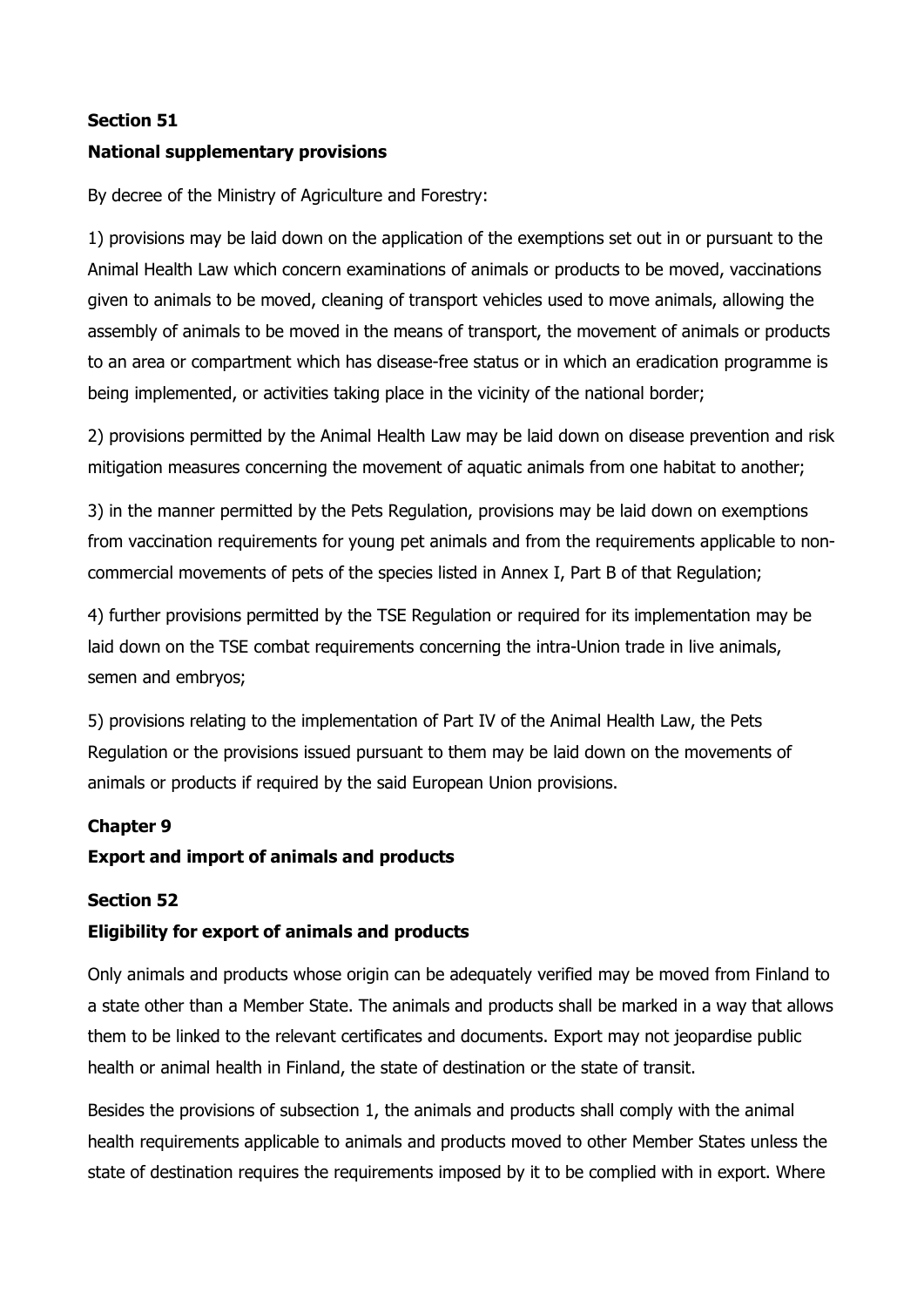the export of animals and products to a state other than a Member State has been agreed in a bilateral agreement between the European Union and that state or its region, the animals and products exported shall comply with the provisions of the said agreement.

The exporter shall be responsible for fulfilling the requirements applicable to export. The exporter shall also be responsible for finding out the requirements imposed by the state of destination and, if the export consignment is transported via a state other than a Member State, of the transit requirements imposed by that state as well.

Provisions required for the implementation of the European Union legislation on eligibility for export may be laid down by decree of the Ministry of Agriculture and Forestry.

## Section 53

## Obligation of exporter to register and registration procedure

Animals and products that may pose more than a minor risk of spread of animal diseases may be moved to a state other than a Member State only by a party that has registered in the register kept by the Finnish Food Authority.

The registration notification shall be submitted to the Finnish Food Authority. The notification shall indicate the contact information of the exporter and information on the animals or products which the registration concerns as well as the state to which the animals or products are to be exported. When exporting animals, the unique registration number referred to in Article 93 of the Animal Health Law issued to the establishment and when exporting products, the approval number issued to the food premises pursuant to the Food Act or, in the absence of an approval number, a similar identifier, shall be given. The registration remains in force for three years from the submission of the notification and it may be renewed.

Further provisions on the animal species and products to the export of which the obligation to register applies are laid down by decree of Ministry of Agriculture and Forestry.

## Section 54

# Export certificates and inspections and use of the electronic information management system

The official animal health certificate required to accompany animals and products exported to a state other than a Member State is issued by the municipal veterinary officer at the request of the exporter. Before issuing the certificate, the municipal veterinary officer shall inspect the animals and their establishment and the products if the eligibility of the animals and products for export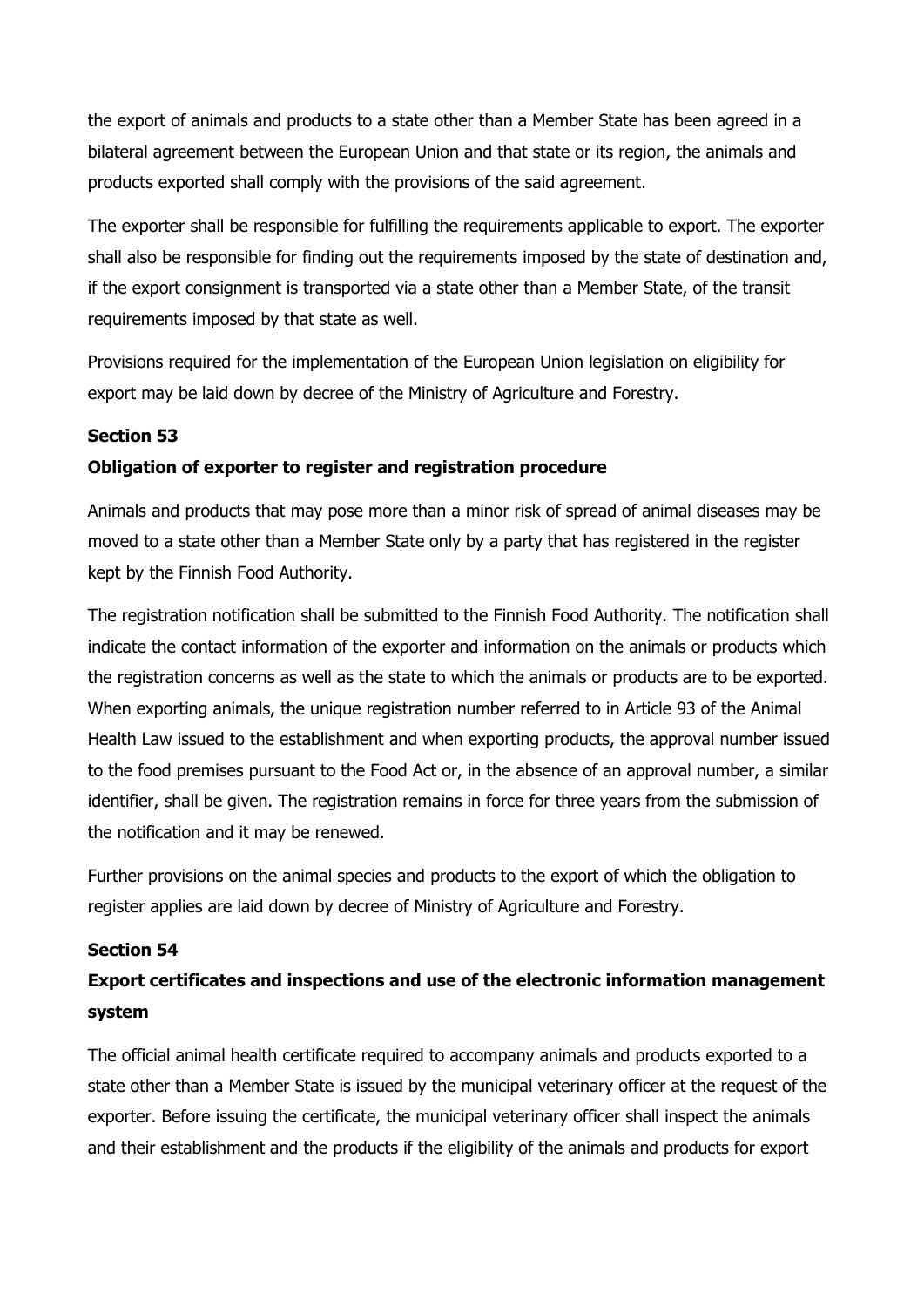and fulfilment of the import requirements of the state of destination and any requirements relating to transit cannot be ascertained by other means.

The electronic information management system for official controls referred to in the Official Controls Regulation shall be used in drawing up or submitting the animal health certificates whenever this is possible and there is no impediment to the use of the system arising from the state of destination. The exporter shall be responsible for providing the basic information required for drawing up the animal health certificate and, upon request, also for recording this information in the electronic information management system.

The municipal veterinary officer shall notify the Finnish Food Authority if learning, after having issued the certificate, of a suspected or confirmed outbreak that would have prevented the issue of the certificate. The Finnish Food Authority shall bring the matter to the attention of the competent authority of the state of destination.

Further provisions may be laid down by decree of the Ministry of Agriculture and Forestry on the performance of the export inspection, the form of the animal health certificate and the procedure for its issue, and on the use of the electronic information management system for official controls in export.

# Section 55

# Keeping of information and documents on exported animals and products

An exporter shall keep for a period of five years the following information on the animals and products the exporter has moved to a state other than a Member State the export of which requires registration under section 53:

- 1) information on the animals and products and their identifiers;
- 2) quantities of animals and products;
- 3) place of departure and place of destination of the dispatch;
- 4) time of the dispatch; and
- 5) information on the documents issued by an authority which accompanied the dispatch.

Further provisions on the information to be kept may be laid down by decree of the Ministry of Agriculture and Forestry.

# Section 56

Specific provisions on control of imports of animals and products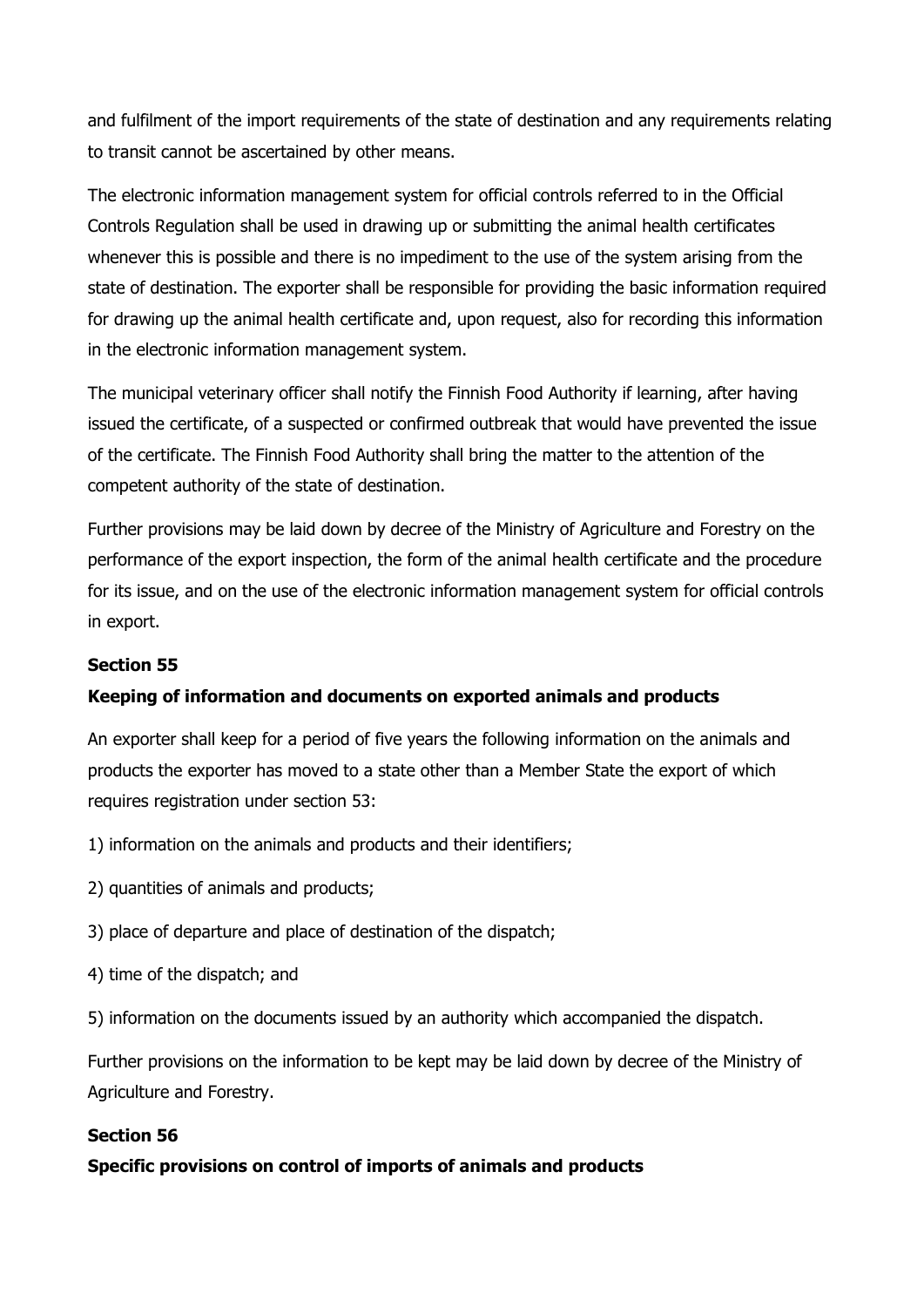The provisions on the control of imports of animals and products from a state other than a Member State to Finland or via Finland to another Member State are laid down in the Act on Import Controls of Animals and Certain Goods (1277/2019) in so far as provisions on control are not laid down in this section.

Where the import referred to in subsection 1 is associated with a requirement set out pursuant to Part V of the Animal Health Law for authorisation or risk assessment by the competent authority of the Member State of destination or transit, the decision on such authorisation or risk assessment shall be taken by the Finnish Food Authority.

The municipal veterinary officer shall attend to the inspections and examinations related to the import referred to in subsection 1 which under provisions issued pursuant to Part V of the Animal Health Law shall be carried out at the destination. Where under provisions issued pursuant to Part V of the Animal Health Law animals shall be kept in post-entry quarantine, the decision on release from quarantine shall be taken by the municipal veterinary officer.

## Section 57

# National competence in the absence of European Union import requirements

Provisions may be laid down by decree of the Ministry of Agriculture and Forestry in compliance with Articles 230, 234 and 238 of the Animal Health Law and Article 14, paragraph 3 of the Pets Regulation on the animal health requirements to be fulfilled by the species or categories of animals or products imported to Finland from a state other than a Member States or the health certificates concerning these, and on the countries and areas from which the said animals or products may be imported, if animal or product import requirements or lists of countries and areas are not set out under Part V of the Animal Health Law, the Pets Regulation or other European Union law.

### Chapter 10

#### Emergency measures and emerging diseases

#### Section 58

# Measures when a risk of spread of a disease is associated with an animal or product moved to Finland

Where an outbreak of a category D disease or emerging disease is confirmed in another Member State and it poses a risk in Finland through an animal or product moved to or via Finland from the area in question or through means of transport or goods in contact with such an animal or product, the Finnish Food Authority may, by its decision, order as an emergency measure under Article 258 of the Animal Health Law: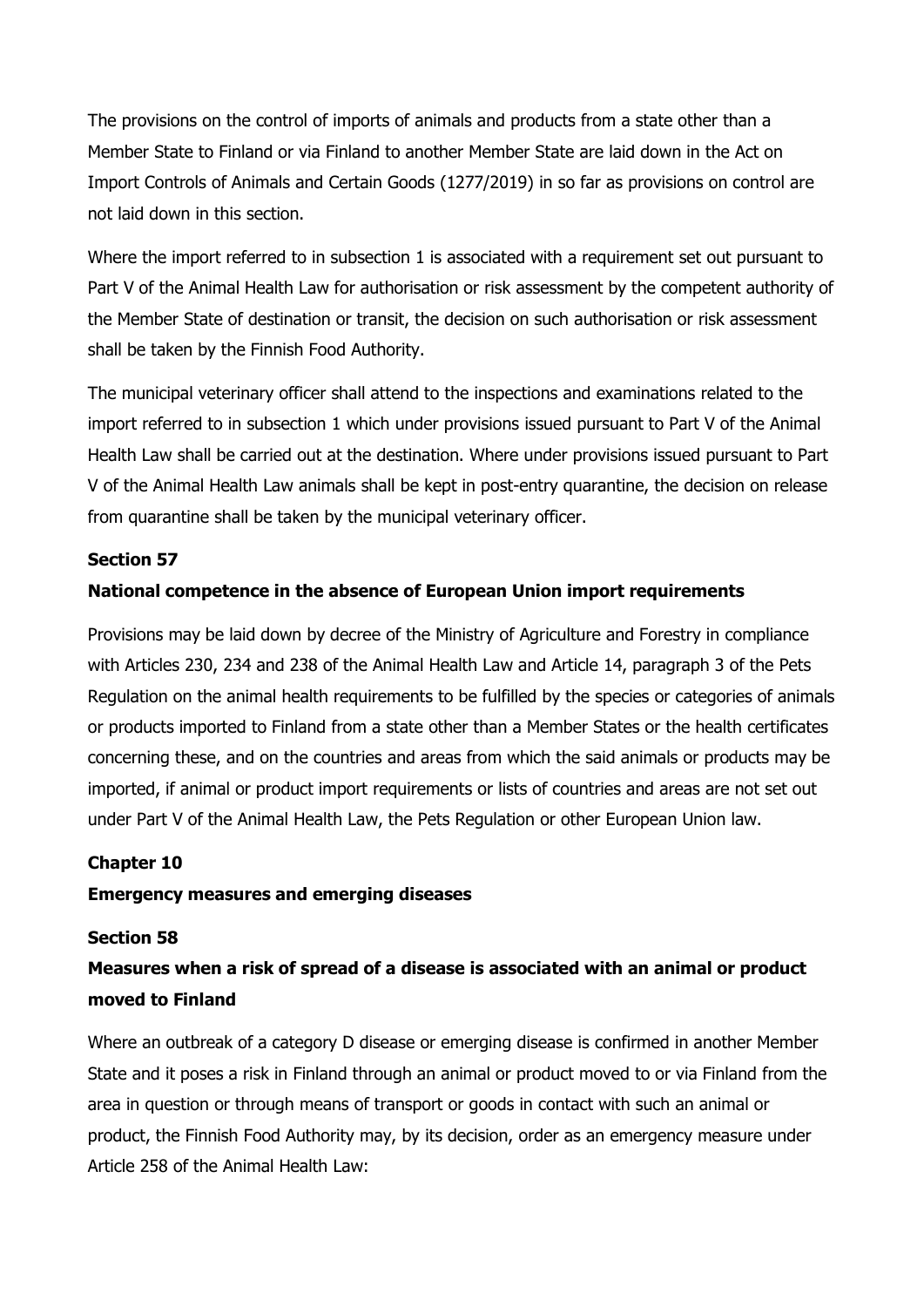1) animal to be killed, kept in isolation at the place of destination or elsewhere, placed in quarantine, or returned to the Member State from which it was moved if the competent authority of the Member State in question approves the return;

2) product to be destroyed, treated so as to remove the risk of spread of animal disease, stored until the risk of an animal disease spreading associated with it has been determined, or returned to the Member State from which the product was imported if the competent authority of the Member State in question approves the return; or

3) cleaning or disinfection of a means of transport or good.

The decision of the Finnish Food Authority referred to in subsection 1 may impose conditions necessary to the performance of the measures and orders on necessary examinations to be carried out on the animal in the context of isolation or quarantine. The operator or pet keeper shall be responsible for performing the measures and liable for the costs arising therefrom.

The Finnish Food Authority shall without delay notify the Ministry of Agriculture and Forestry of its decision referred to in subsection 1.

# Section 59

# Prohibition of movement due to sudden threat of spread of a disease

By its decision, the Ministry of Agriculture and Forestry may prohibit the movement of animals and products as well as objects and materials that have been in contact with these to another Member State or via another Member State to a state other than a Member State, its area or compartment, or restrict such movement or impose conditions on it:

1) in order to implement Article 42, paragraph 1, point a of the Animal Health Law;

2) as an emergency measure referred to in Part VII of the Animal Health Law when a category D disease or emerging disease occurs in Finland and the measures set out in and pursuant to the Animal Health Law and this Act are not sufficient to prevent the spread of the animal disease or to safeguard the preconditions for trade between Member States.

The provisions laid down in chapters 9 and 10 of the Administrative Procedure Act on service of administrative decisions shall not apply to the decision referred to in subsection 1 above. The decision shall be published in the Statutes of Finland and the Finnish Food Authority shall communicate the decision to the operators and keepers whom the decision concerns known to the animal health authority.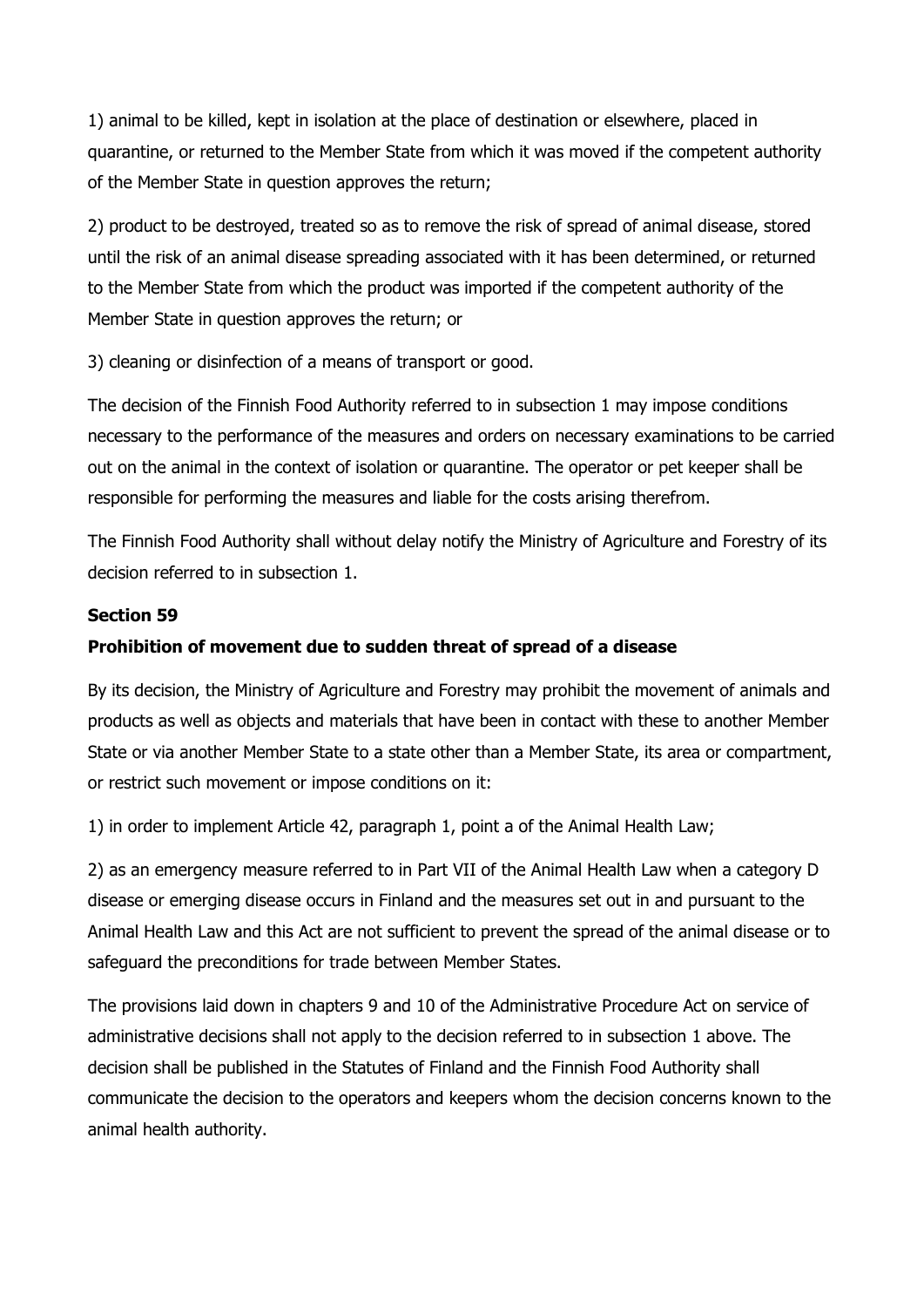## Section 60

## Temporary transport prohibition

In the event of the confirmed or suspected occurrence of a category A or B disease or emerging disease in Finland with an unknown distribution or which threatens to continue spreading despite the measures referred to in chapter 5, the Finnish Food Authority may, as an emergency measure referred to in Part VII of the Animal Health Law for reasons necessary to prevent the spread of a disease and determine the disease situation, by its decision prohibit or restrict the transport of animals in the entire country or in a part thereof. This decision may remain in force for no more than 14 days in respect of transport of animals of listed species and for no more than 3 days in respect of transport of other animals. When the conditions laid down for imposing the prohibition or restriction no longer exist, the decision shall be withdrawn without delay.

Where it is necessary to maintain in force a prohibition or restriction of the transport of animals of a listed species for longer than allowed under subsection 1 due to the wide distribution or significant risk of spread of animal diseases, the Ministry of Agriculture and Forestry may by its decision extend the prohibition or restriction. When the said conditions are fulfilled, the Finnish Food Authority shall submit to the Ministry of Agriculture and Forestry an initiative to extend the prohibition or restriction. When the conditions laid down for imposing the prohibition or restriction no longer exist, the decision of the Ministry of Agriculture and Forestry shall be withdrawn without delay.

The decision referred to in subsections 1 and 2 above and the decision on its withdrawal shall be published in the Statutes of Finland. The decision shall be adequately and appropriately communicated by the Finnish Food Authority.

In individual cases, the Regional State Administrative Agency may, upon application, grant an exemption from the prohibition or restriction referred to in this section provided that such exemption does not pose a risk of spread of animal diseases.

### Section 61

# Powers to decide on other emergency measures and measures concerning emerging diseases

Article 6 of the Animal Health Law lays down the provisions on the powers of the Commission to lay down provisions by means of implementing acts on measures to combat emerging diseases.

Provisions are laid down by decree of the Ministry of Agriculture and Forestry on taking measures other than the emergency measures under Articles 257, 258, 260 and 262 of the Animal Health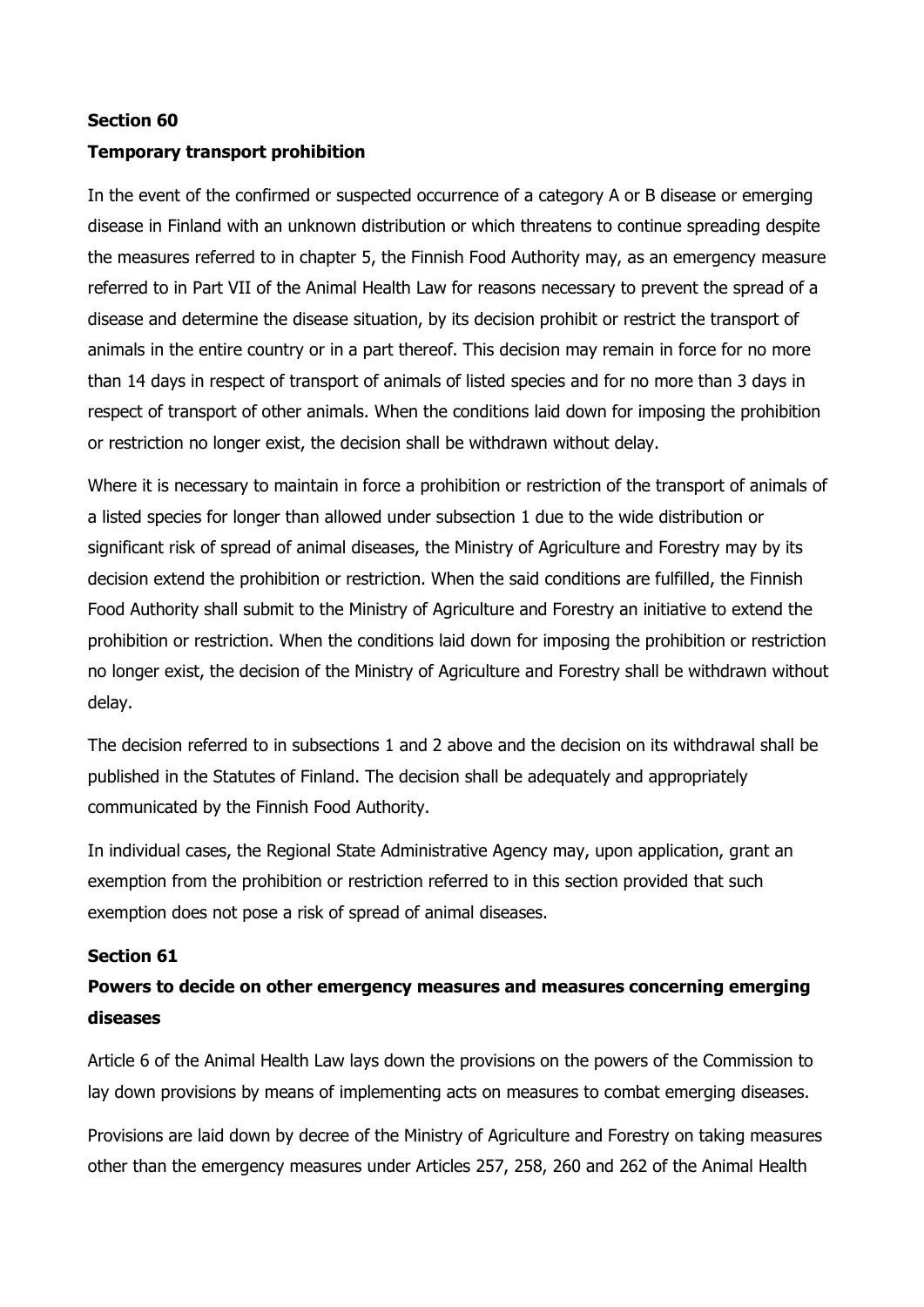Law provided in sections 58–60 to combat a category D disease or an emerging disease. The measures must be necessary in order to prevent the spread of an animal disease or determine the disease situation. Further provisions on the content of emergency measures may be laid down by decree of the Ministry of Agriculture and Forestry.

The decision on the measures referred to in subsections 1 and 2 above issued to a natural or legal person in an individual case or the decision on the establishment of a restricted zone and on the prohibitions, conditions, restrictions and measures to be complied with therein shall be taken by the Regional State Administrative Agency or the Finnish Food Authority in accordance with the division of their powers laid down in this Act.

### Chapter 11

# Laboratories and handling of disease agents

#### Section 62

### Official laboratories for animal health

The Finnish Food Authority is the national reference laboratory for listed diseases and other animal diseases to be combated and animal diseases to be controlled. In respect of animal diseases whose occurrence in Finland is highly unlikely and in respect of which arranging reference laboratory operations in Finland is not feasible in view of the costs involved or other considerations, a suitable foreign laboratory designated by the Ministry of Agriculture and Forestry after consultation with the Finnish Food Authority shall act as the national reference laboratory.

The official laboratories referred to in Article 37 of the Official Controls Regulation shall be designated by the Finnish Food Authority. The provisions on designation are set out in the Official Controls Regulation. The Finnish Food Authority itself also acts as an official laboratory.

The examinations of samples taken in the context of official controls and other measures of the authorities laid down in the animal health legislation shall take place at a laboratory referred to in subsection 1 or 2 (*official laboratory for animal health*).

#### Section 63

### Examination of samples for animal diseases other than ones taken by the authorities

Samples other than those referred to in section 62, subsection 3 taken for a category A–C disease or another animal disease to be combated or an animal disease to be controlled may only be examined at an official laboratory, an official laboratory of another Member State or an own-check laboratory designated by the Finnish Food Authority.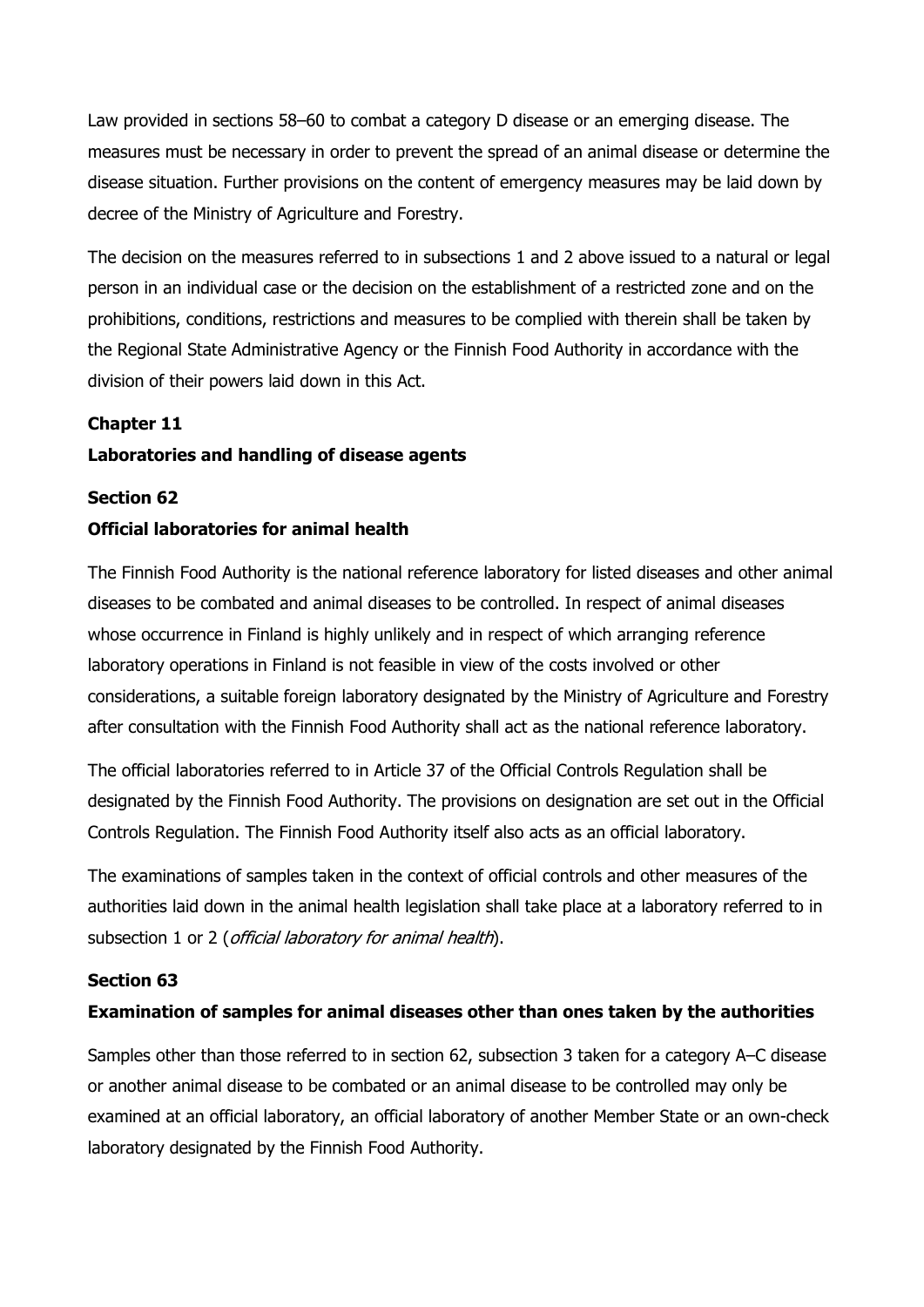Own-check laboratories are designated by the Finnish Food Authority upon application. A condition for designation as an own-check laboratory is that the competence of the laboratory has been demonstrated in accordance with the Act on Verifying the Competence of Conformity Assessment Services (920/2005) on the basis of accreditation or competence assessment equivalent with accreditation. A laboratory approved to examine samples for category A–C diseases shall have in place a written description of the procedures and measures to prevent the escape of disease agents outside the laboratory. A laboratory which examines samples that the operator has taken or has had taken in the manner required for compulsory zoonosis control laid down in section 11 shall fulfil the requirements set out in Article 12, paragraph 2 of the Zoonoses Regulation. The competence of an own-check laboratory shall be assessed at least every three years.

Upon application, the Finnish Food Authority may designate a laboratory located in another Member State to examine the samples referred to in subsection 1 provided that the competence of the laboratory has been demonstrated in the said Member State on the basis of accreditation or competence assessment equivalent with accreditation.

Samples other than those referred to in section 62, subsection 3 taken for an animal disease other than a category D or E disease or another animal disease to be reported referred to in subsection 1 may be examined in Finland only in an official laboratory for animal health or a laboratory that has submitted advance notification of its operations to the Finnish Food Authority. A laboratory subject to the obligation to notify shall use scientifically valid analysis methods, possess technical competence and produce reliable results. The staff of the laboratory shall hold the qualifications and competence required for their duties. The notification on the operations of the laboratory shall indicate the contact information of the operator and the laboratory as well as the animal diseases referred to in this subsection that are examined at the laboratory and the information on the analysis methods necessary to assess their validity.

The provisions laid down in subsections 1 and 4 shall not apply to the samples referred to in the legislation on foods or feeds.

Further provisions may be laid down by decree of the Ministry of Agriculture and Forestry on the conditions required under European Union law for laboratory designation and on the content of the notification referred to in subsection 4 and notification procedure.

#### Section 64

#### Other handling and movement of disease agents

For purposes other than examination of the samples referred to in section 62 or 63, microbial and parasitic disease agents of a category A–C disease or another animal disease to be combated may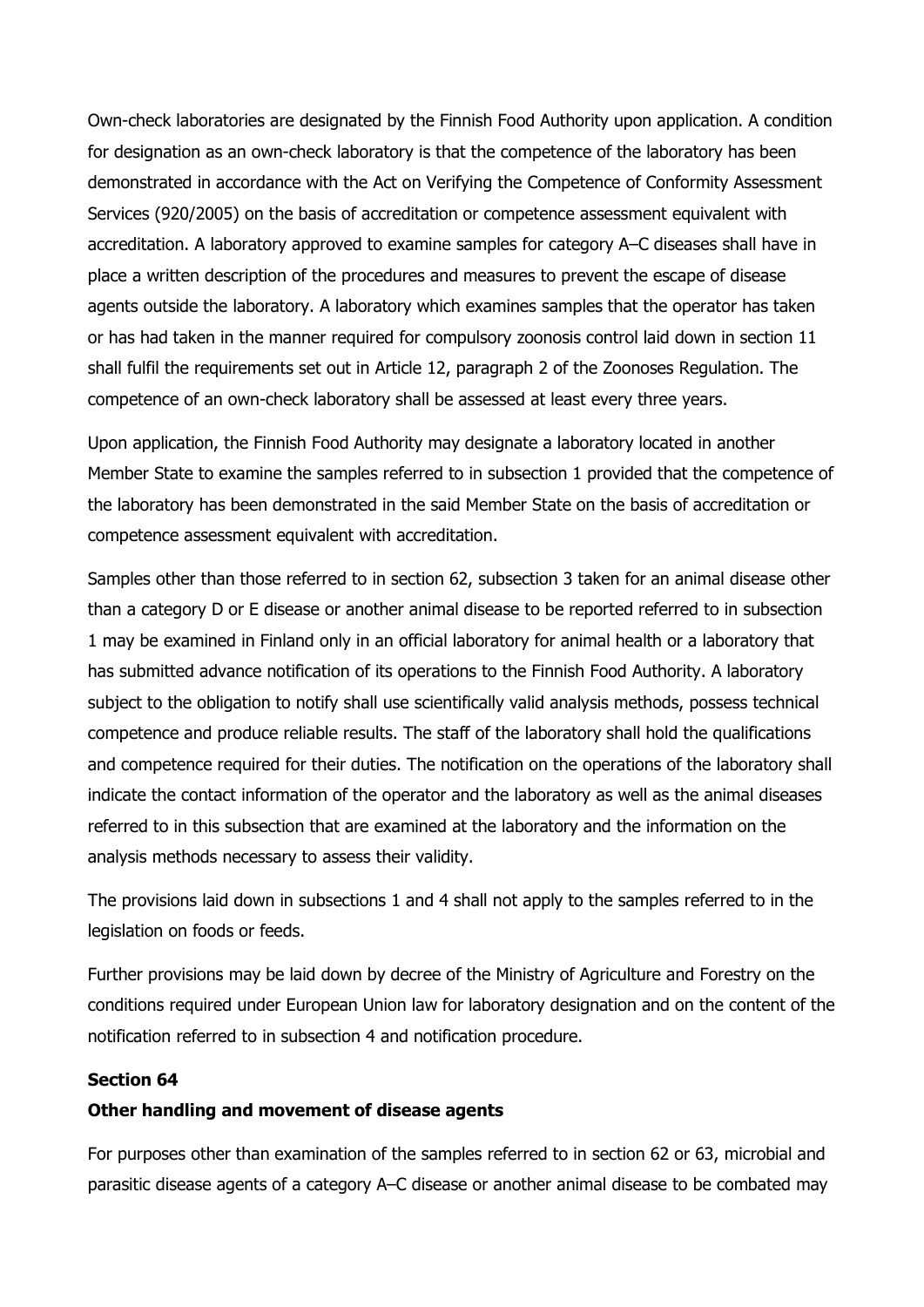be held, moved, examined or otherwise handled only at the Finnish Food Authority or the Finnish Institute for Health and Welfare or with the permission of the Finnish Food Authority.

The permission referred to in subsection 1 above is subject to the condition that the operations do not pose a risk of spread of animal diseases. The obligations relating to the operations are set out in and pursuant to Article 16 of the Animal Health Law. In addition to the obligations set out in Article 16 of the Animal Health Law, conditions that are necessary to combat animal diseases may be imposed on the operations in the permission.

The provisions of subsection 1 shall not apply to samples referred to in the legislation on foods or feeds.

## Section 65

# Obligation to notify of changes in operations

Substantial changes in the operations of an official laboratory designated by the Finnish Food Authority and an own-check laboratory and a laboratory subject to the obligation to notify referred to in section 63 as well as in operations taking place with the permission referred to in section 64 shall be notified to the Finnish Food Authority without delay.

## Section 66

### Submission of examination data, isolated microbe and parasite strains and samples

An official laboratory designated by the Finnish Food Authority as well as an own-checks laboratory and a laboratory subject to the obligation to notify referred to in section 63 shall submit to the national reference laboratory the microbe and parasite strains that cause listed diseases or other animal diseases to be reported which they have isolated from the samples they have examined, or the sample in which the microbe or parasite has been detected. In addition, it shall regularly submit to the Finnish Food Authority data on the quantities of samples examined for listed diseases and other animal diseases to be reported and the results of examinations by animal group as well as necessary data on the analysis methods.

The national reference laboratory shall provide the Finnish Institute for Health and Welfare with the data necessary for epidemiological surveys of the microbe and parasite strains examined and of samples in which the microbe or parasite has been detected. This data shall not include identification information of the objects of control.

Where a listed disease or another animal disease to be combated or an animal disease to be controlled is suspected to be present in a sample submitted to a laboratory that does not have the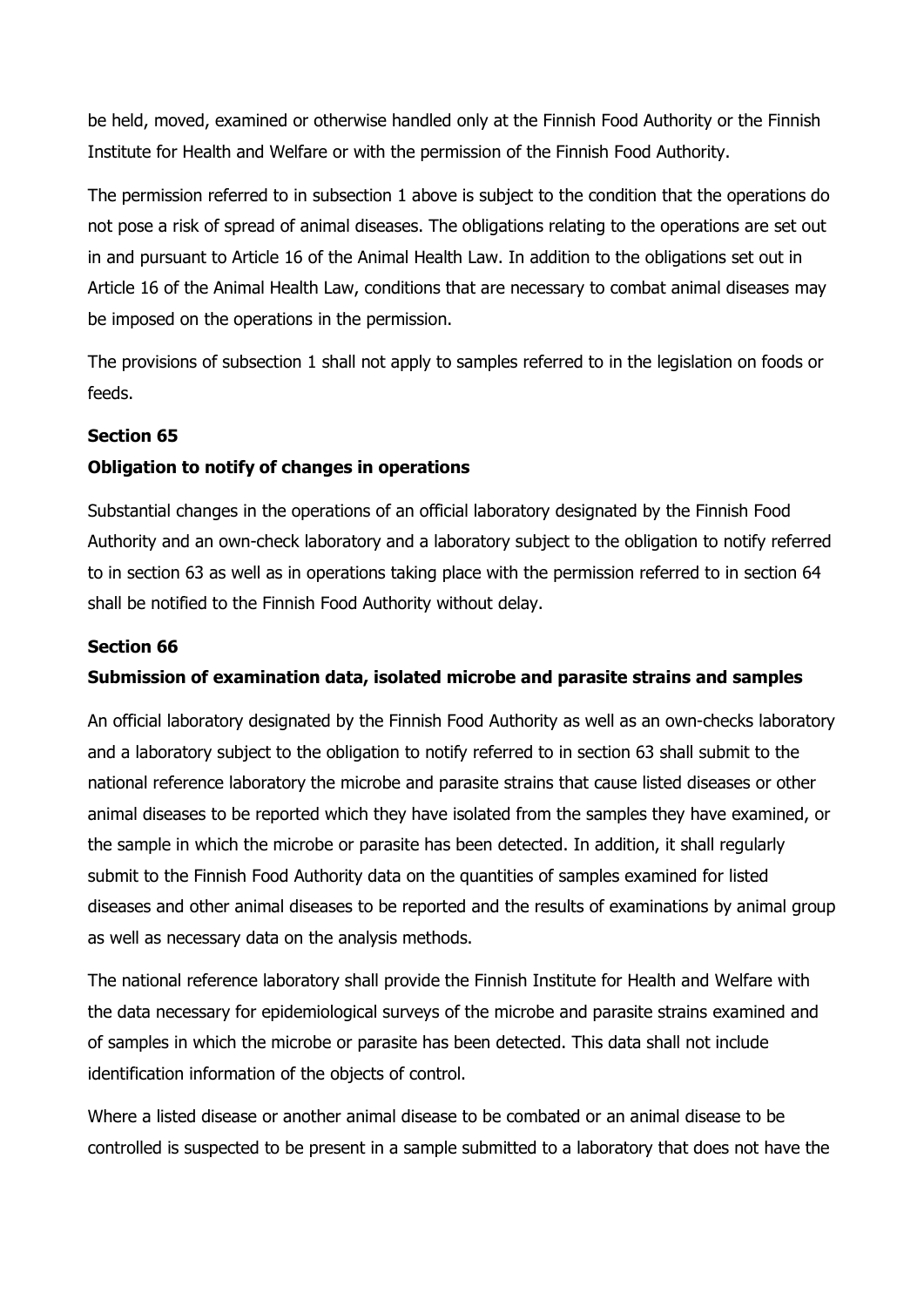right to examine samples for the said disease, the sample or the microbe isolated from it shall be immediately submitted to an official laboratory for animal health for further examination.

Further provisions may be laid down by decree of the Ministry of Agriculture and Forestry on the animal diseases for the presence of which examinations under the obligation referred to in subsection 1 have been carried out, the content of the data to be submitted, and the obligation to notify referred to in subsection 2. The Finnish Food Authority may issue regulations on the timetable and manner of submission of the microbial and parasitic strains, samples and data referred to in subsection 1.

# Chapter 12 **Authorities**

# Section 67 Finnish Food Authority

The Finnish Food Authority plans, directs, develops and controls the combating of animal diseases nationwide.

In addition to the provisions concerning the tasks of the Finnish Food Authority elsewhere in this Act, the Authority:

1) is responsible for maintaining national animal disease preparedness;

2) draws up the national plan for combating animal diseases which is a part of the multi-annual national control plan provided for in the Official Controls Regulation, as well as any other necessary nationwide contingency plans for animal diseases;

3) organises the performance of emergency tasks relating to the diagnostics of category A–C diseases and other animal diseases to be combated outside regular working hours;

4) supervises the laboratories designated by it, the laboratories subject to the obligation to notify, and the operations subject to the permission referred to in section 64;

5) serves as the liaison body referred to in Article 103 of the Official Controls Regulation;

6) is responsible for compilation of statistics and reporting on animal diseases;

7) is responsible for organising training for municipal veterinary officers on the implementation of animal health provisions and keeps a register of the municipal veterinary officers who have received special contingency training in the event of outbreaks of disease.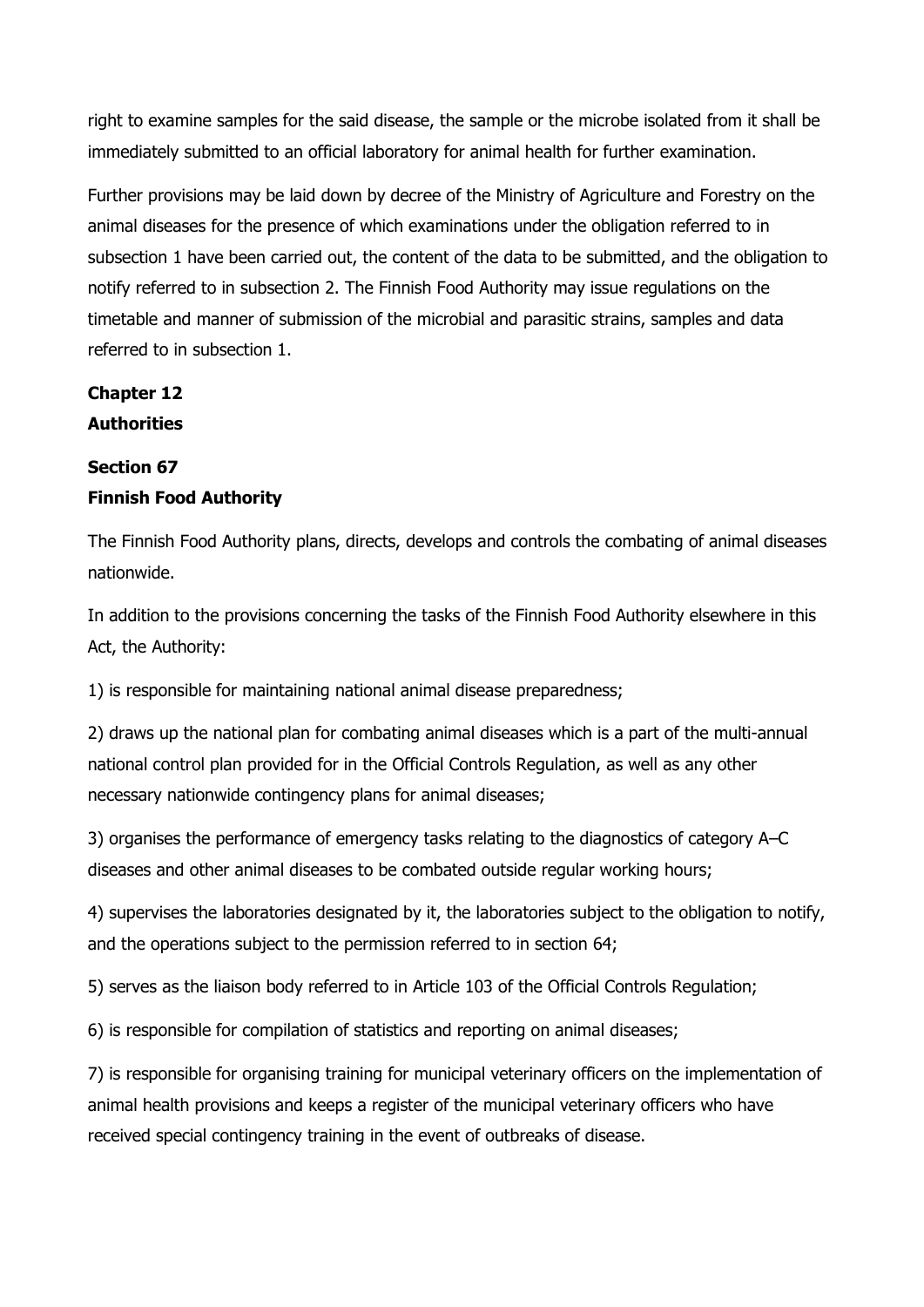The Finnish Food Authority supervises and implements the combating of animal diseases at slaughterhouses and game handling establishments and approved food premises connected to these referred to in the Food Act, with the exception of slaughterhouses, establishments and food premises, whose control under the Food Act has been transferred to a municipality in the manner referred to in section 15, subsection 2 of the Act on Veterinary Services (765/2009). In respect of the slaughterhouses, establishments and food premises supervised by it, the Finnish Food Authority shall carry out all tasks which otherwise under this Act would be the responsibility of the municipal veterinary officer.

Further provisions on the compilation of statistics and reporting as well as on the content of national contingency plans may be laid down by decree of the Ministry of Agriculture and Forestry.

# Section 68

## Regional State Administrative Agency

The Regional State Administrative Agency plans, directs and implements the combating of animal diseases and supervises compliance with the animal health provisions and the decisions issued pursuant thereto in its operating area.

In addition to the provisions concerning the tasks of the Regional State Administrative Agency elsewhere in this Act, the Agency:

1) maintains animal disease preparedness in its operating area;

2) prepares a regional plan on combating animal diseases based on the nationwide plan as well as other necessary contingency plans for animal diseases for its operating area;

3) attends to the planning and implementation of the Finnish Food Authority's disease combat decisions addressed to establishments and other locations and decisions concerning inspections and examinations in zones, mass vaccinations or killings of animals and the disposal of carcasses, with the exception of decisions which according to the law shall be implemented by operators or pet keepers;

4) organises training for municipal veterinary officers;

5) carries out the tasks at the reindeer slaughterhouses and the approved food premises connected to these referred to in the Food Act related to combating animal diseases which otherwise under this Act would be the responsibility of the municipal veterinary officer;

6) as the competent authority, is responsible for tasks under European Union law implemented by this Act in so far as the tasks do not fall within the competence of another authority.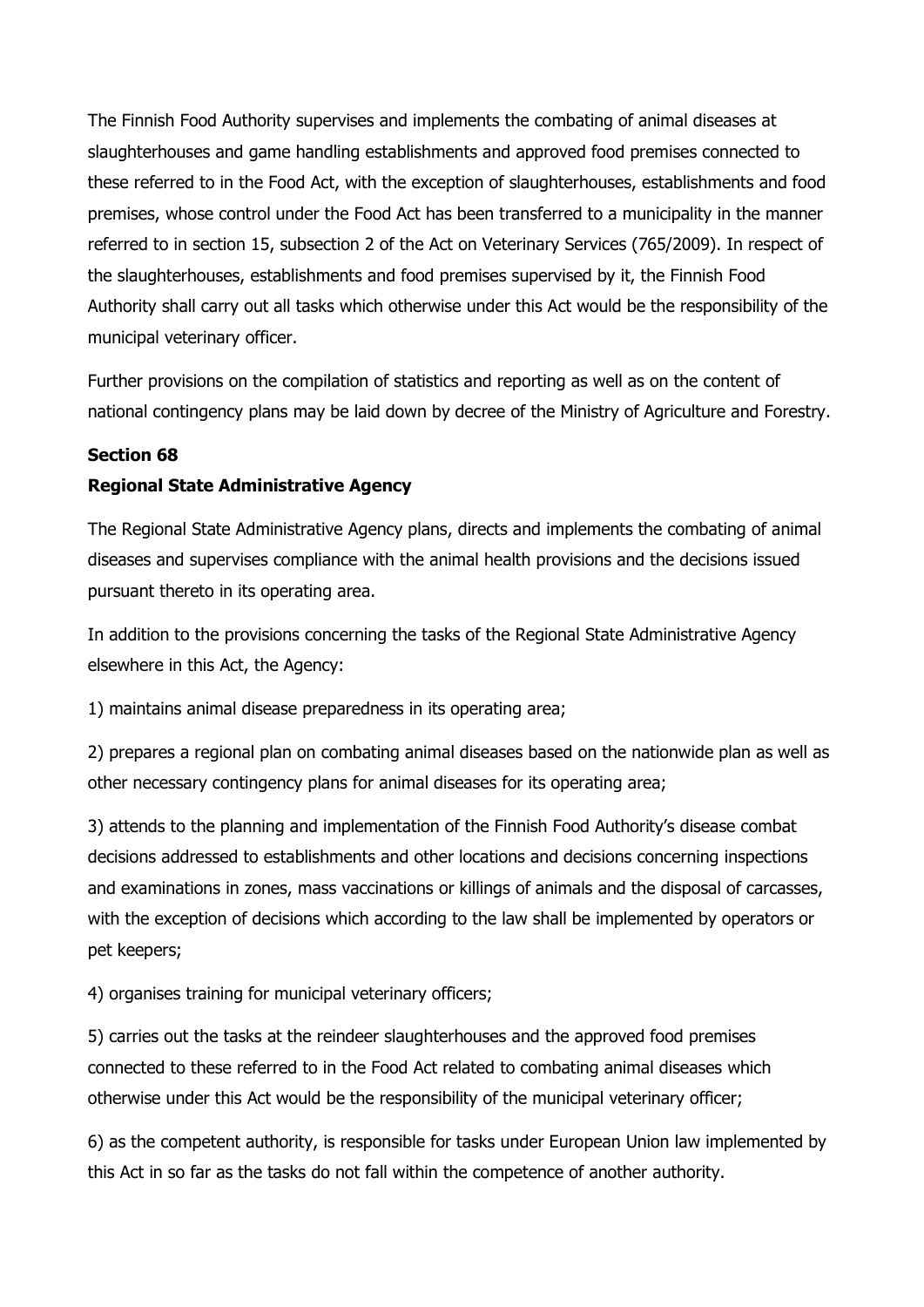A Regional State Administrative Agency in cooperation with other Regional State Administrative Agencies shall organise the performance of emergency tasks related to the combat of category A– C diseases, emerging diseases and other diseases to be combated as well as to the determination of disease situation outside regular working hours. In such cases, the Regional State Administrative Agency on standby duty shall be the competent authority in respect of the tasks laid down in this Act in the entire area for which it is on standby duty. The duty rotas of the Regional State Administrative Agencies shall be confirmed by the Finnish Food Authority.

Further provisions on the content of the contingency plans referred to in subsection 2, paragraph 2 may be laid down by decree of the Ministry of Agriculture and Forestry.

# Section 69 Municipal veterinary officer

Municipal veterinary officers implement the combating of animal diseases and supervise compliance with animal health provisions and the decisions issued pursuant thereto in their operating areas.

In addition to the provisions concerning the tasks of a municipal veterinary officer elsewhere in this Act, a municipal veterinary officer

1) as the principal animal health authority, attends to the inspections and examinations of establishments and other locations for the purpose of supervising compliance with animal disease control obligation or precautions;

2) attends to the examination, vaccination, medication and treatment of animals ordered in a decision that concerns preventing the spread of a disease when these measures can only be carried out by a veterinarian;

3) executes tasks relating to the implementation of disease combat decisions and supervises the performance of disease combat measures notified or ordered to be performed by an operator or pet keeper;

4) as the principal animal health authority, carries out the inspections and examinations of operations subject to approval, authorisation or permission under the animal health provisions.

In emergency situations where the municipal veterinary officer suspects that an animal may have or confirms that an animal has a category A–C disease, emerging disease or another animal disease to be combated or an animal disease to be controlled and where immediate action is needed to prevent the spread of an animal disease and the Regional State Administrative Agency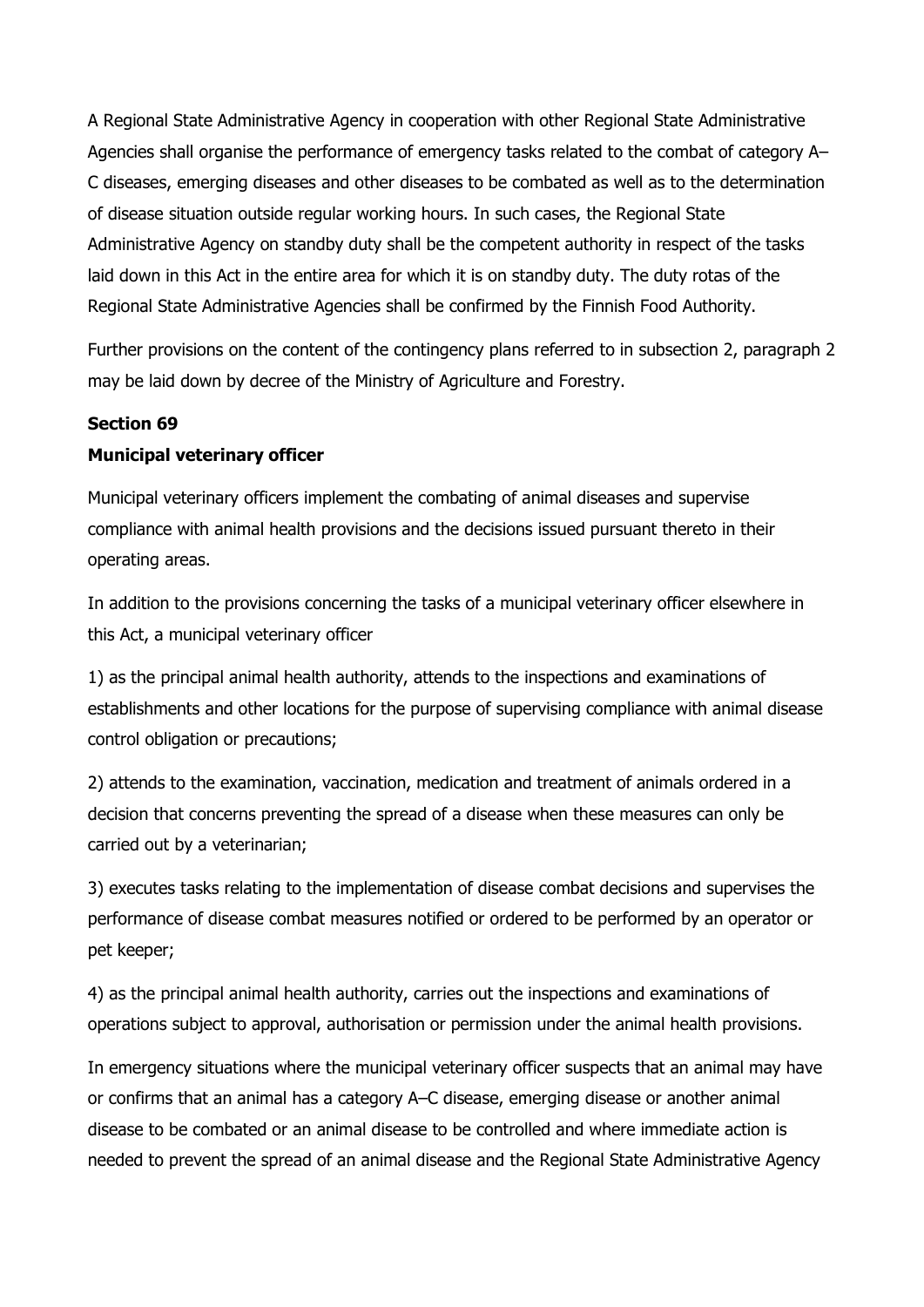is yet to take action in the matter, the municipal veterinary officer may provisionally issue a decision referred to in section 25, subsection 1, section 32, subsection 1 or section 36 . The decision shall be submitted to the Regional State Administrative Agency for resolution without delay. The Regional State Administrative Agency shall issue its decision on the matter without delay and no later than within fourteen days of the issue of the provisional decision.

In the event of a category A–C disease, emerging disease or another animal disease to be combated or an exceptionally widespread occurrence of an animal disease to be controlled, the Regional State Administrative Agency may, where necessary, order a municipal veterinary officer to carry out separately determined tasks provided for the municipal veterinary officer under this Act outside the municipal veterinary officer's operating area. The Regional State Administrative Agency shall primarily order the tasks to be carried out by a municipal veterinary officer who has received contingency training. In issuing the order, account shall be taken of the opportunities of the municipality to carry out its statutory and other duties. The Regional State Administrative Agency may also order a municipal veterinary officer to carry out tasks in the operating area of another Regional State Administrative Agency if such order is based on the request of the latter.

Further provisions on the tasks referred to in subsection 2 may be laid down by decree of the Ministry of Agriculture and Forestry.

# Section 70

### Customs

Alongside the animal health authorities, Customs supervises compliance with animal health provisions when animals or products are moved between Member States or from Finland to a state other than a Member State.

Unless otherwise provided in the animal health provisions, the Customs Act (304/2016) shall apply to the supervision by Customs.

# Section 71 Authorised inspector

The Finnish Food Authority may for a specific period delegate the right to carry out the inspections and examinations referred to in this Act to a natural person as an authorised inspector substituting for or assisting a municipal veterinary officer and to execute tasks relating to the implementation of this Act if the conditions set out in Article 30 or 31 of the Official Controls Regulation are fulfilled. An authorised inspector shall not have the right to enter premises used as a permanent place of residence for the performance of tasks.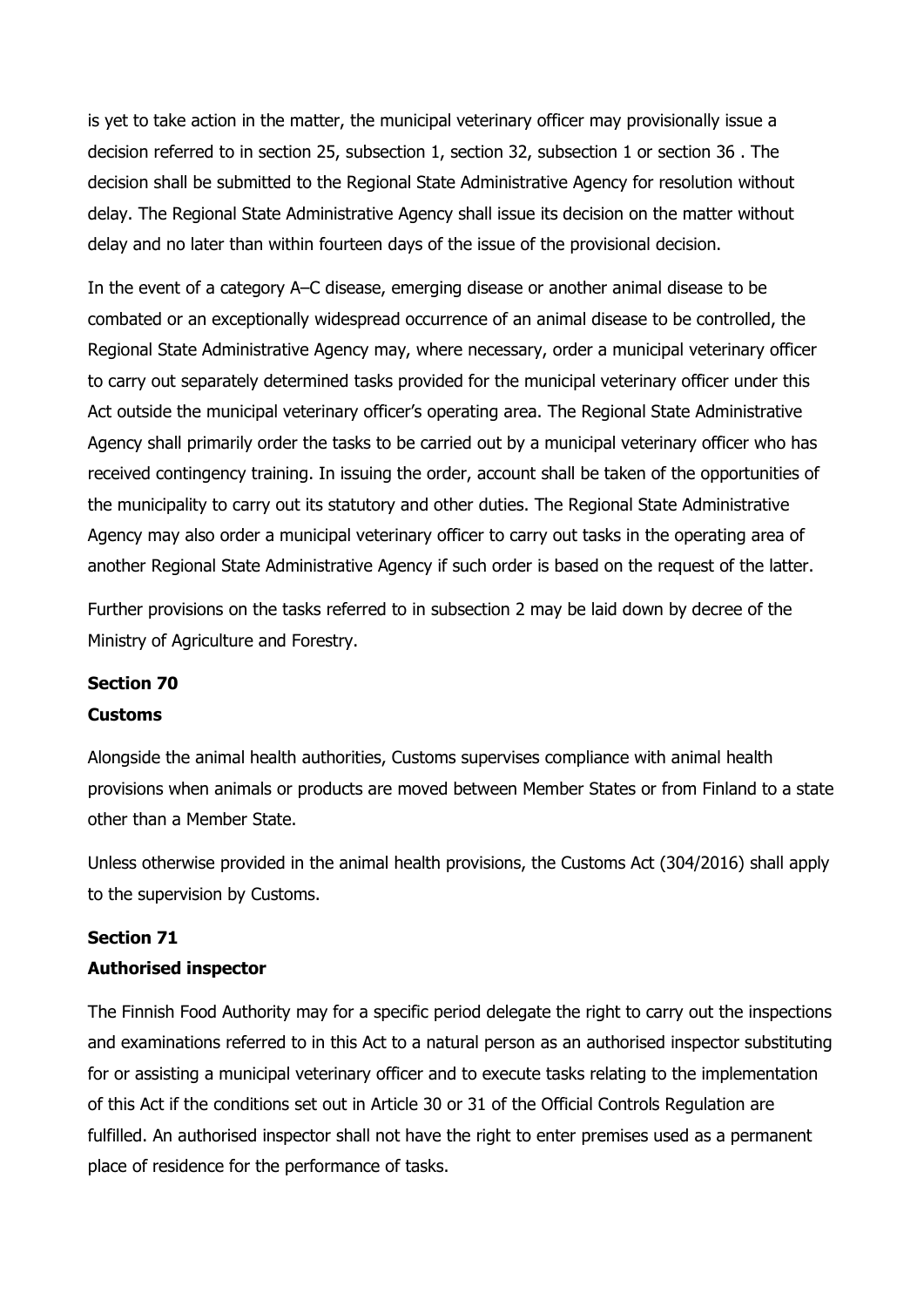In the performance of tasks, an authorised inspector shall be subject to the supervision of the Finnish Food Authority. The provisions on the obligations of natural persons to whom tasks have been delegated and of the competent authority are set out in Article 32 and 33 of the Official Controls Regulation. The provisions on criminal liability for acts in office shall apply to an authorised inspector. Provisions on the liability for damages are laid down in the Tort Liability Act (412/1974).

Upon request, an authorised inspector shall present written authorisation.

# Section 72

# Work obligation in the event of an animal disease epidemic

Where a category A disease or emerging disease has spread widely across the country and the resources of the control authorities are insufficient to combat it in the manner laid down in this Act, licensed veterinarians permanently resident in Finland and veterinary students having a temporary right to practice the profession of veterinary surgeon shall by virtue of a decision of the Finnish Food Authority be obliged to attend to the tasks of a veterinarian referred to in section 71, subsection 1 which are necessary due to the animal disease situation and which they can reasonably carry out taking into account their training and education, work experience, health and family status. The work obligation may have a duration of no more than two weeks at a time and no more than two months in total. Reasonable remuneration and compensation of expenses incurred as established by the Finnish Food Authority shall be paid from State funds to the person performing such tasks. The regular employment relationship of a person obliged to work shall not be disrupted by the work order.

The Finnish Food Authority may issue a work order if the conditions set out in Article 30 or 31 of the Official Controls Regulation are fulfilled. The provisions on the obligations of the competent authority are set out in Article 33 of the Official Controls Regulation. The Regional State Administrative Agency shall ensure that a person ordered to work is aware of the obligations and responsibilities associated with performance of the task.

The provisions laid down in section 71, subsection 2 on an authorised inspector shall apply to persons ordered to work. In addition, the provisions of the Working Time Act (872/2019), the Annual Holidays Act (162/2005), the Occupational Safety and Health Act (738/2002), the Occupational Health Care Act (1383/2001), the Workers' Compensation Act (459/2015) and the Public Sector Pensions Act (81/2016), and the provisions of the Employment Contracts Act (55/2001) on the rights and obligations of employer and employee, as applicable, shall apply to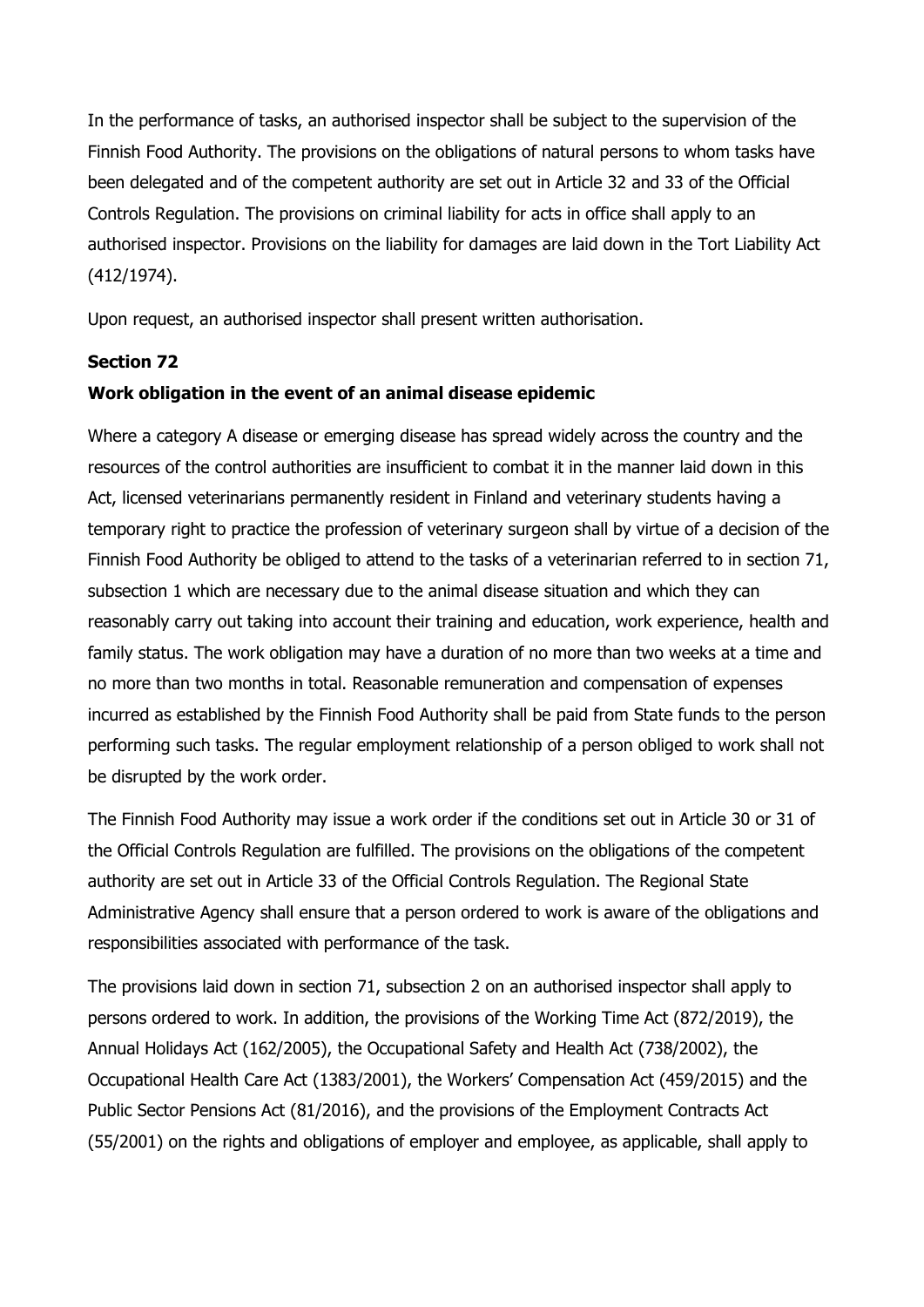the tasks. A person ordered to work shall not have the right to enter premises used as a permanent place of residence for the performance of tasks.

In the performance of tasks, a person ordered to work shall present the work order upon request.

# Section 73

## Management and communication of disease combat

In outbreaks of a category A–C disease, emerging disease or another animal disease to be combated or an animal disease to be controlled, the Regional State Administrative Agency shall manage animal disease combat and the prevention of the spread of animal disease in its operating area. Where necessary, the Regional State Administrative Agency shall serve as the regional disease combat centre referred to in European Union law.

The Finnish Food Authority shall direct and supervise the activities of the Regional State Administrative Agency to eradicate the animal diseases mentioned in subsection 1 and to prevent their spread. Where an outbreak requires measures to be taken in the operating area of more than one Regional State Administrative Agency, the Finnish Food Authority shall be responsible for maintaining the situational picture and coordinating the activities. Where necessary, the Finnish Food Authority shall have the right to give orders concerning the combat of an animal disease and the prevention of its spread to the Regional State Administrative Agency and by its decision to relieve a Regional State Administrative Agency of the responsibility for management referred to in subsection 1 if the effective combat of the animal disease and prevention of its spread would otherwise be compromised. In addition, the Finnish Food Authority shall, where necessary, serve as the national disease combat centre referred to in European Union law.

An animal health authority shall communicate the suspected or confirmed outbreaks referred to in subsection 1 as well as measures to prevent and combat the spread of animal disease. Where sufficient to combat the animal disease, communication may be limited to only certain persons or operators or groups thereof.

Further provisions on communication may be laid down by decree of the Ministry of Agriculture and Forestry.

### Section 74

# Operational expert group

The Finnish Food Authority shall decide on a case-by-case basis on assembling an operational expert group to provide expert assistance in designing the measures to combat a category A–C disease.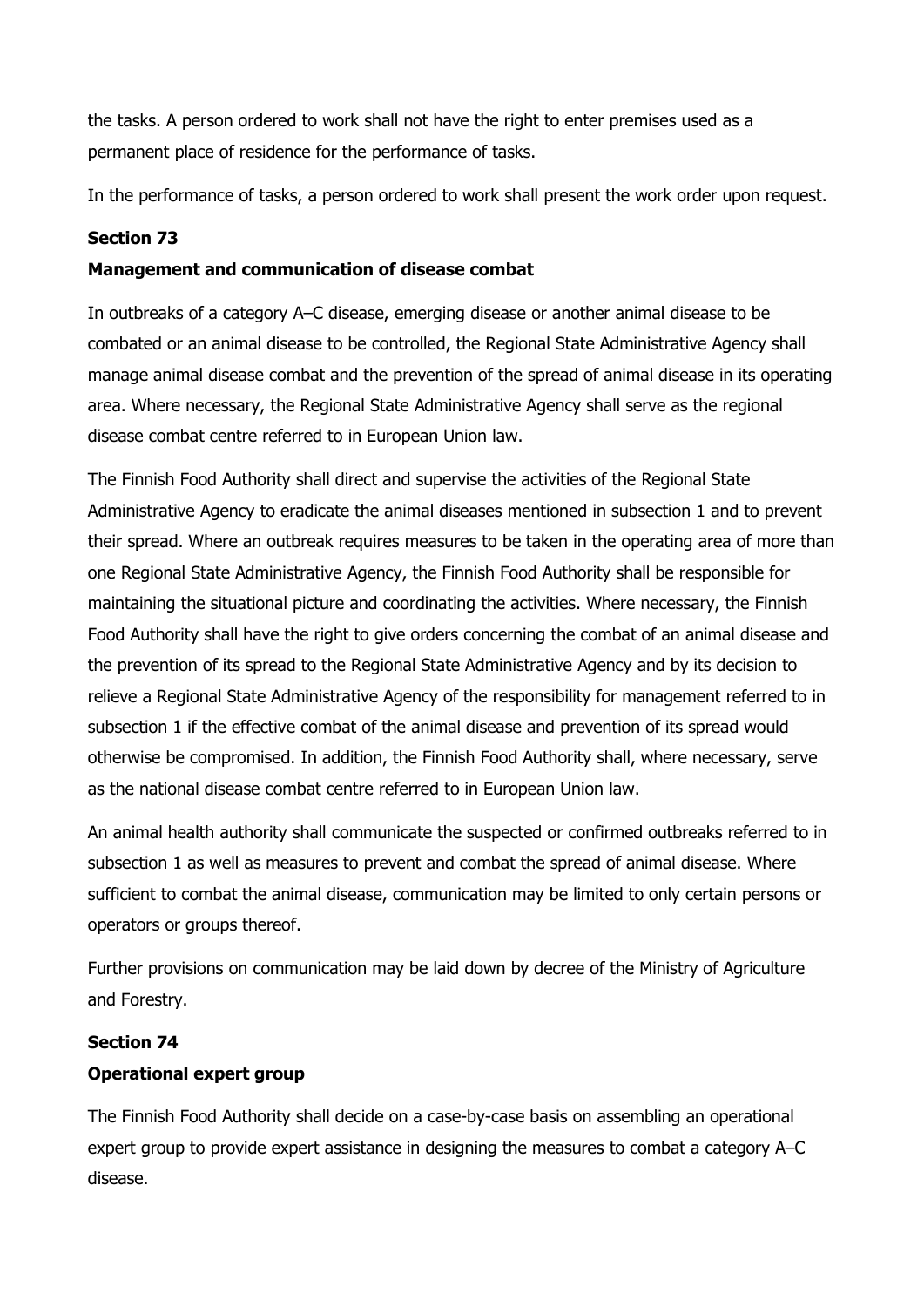Confidentiality provisions notwithstanding, an animal health authority may disclose to the members of the expert group information on cases of an animal disease necessary for the performance of their duties. Members of the expert group shall be obliged to keep confidential any confidential information disclosed to them unless otherwise provided elsewhere by law.

## Chapter 13

## Controls and registers

# Section 75 Inspections and sampling

An inspection or examination related to control of compliance with animal health provisions shall be governed by the provisions of Articles 9–15, 35 and 36 of the Official Controls Regulation in respect of official control. Other inspections or examinations referred to in animal health provisions shall be governed by the provisions of Article 15 on other official activities.

An inspection and examination of premises used as a place of permanent residence may only be carried out by a competent authority. The inspection or examination may only be carried out if it is necessary in order to determine the facts which the inspection or examination seeks to establish. Except for vehicle inspections carried out in the immediate context of entry to or exit from Finland's customs area or a special fiscal territory thereof, inspections or examinations of premises used as places of permanent residence may only be carried out if this is necessary in order to combat a serious threat to human or animal health or if there is reason to suspect that the operator or another party subject to the obligations laid down in animal health provisions has committed a criminal offence that may result in the imposition of a sentence of imprisonment or the animal disease violation referred to in section 95 that may pose a risk to human or animal health.

For the purpose of controlling compliance with the animal health provisions, the animal health authority may, by means of distance communication and without identifying itself, order samples of products offered for sale from operators. Samples may only be ordered of products that are not known or suspected to be contrary to the animal health provisions. Informing of sampling and testing and obtaining a second expert opinion shall be governed by the provisions set out in Article 36 of the Official Controls Regulation.

An operator which is responsible for animals shall be obliged to arrange such circumstances where the examination of an animal or another procedure on the animal can be safely carried out taking into account the normal behaviour of the animals, unless otherwise required by the emergency nature of the matter.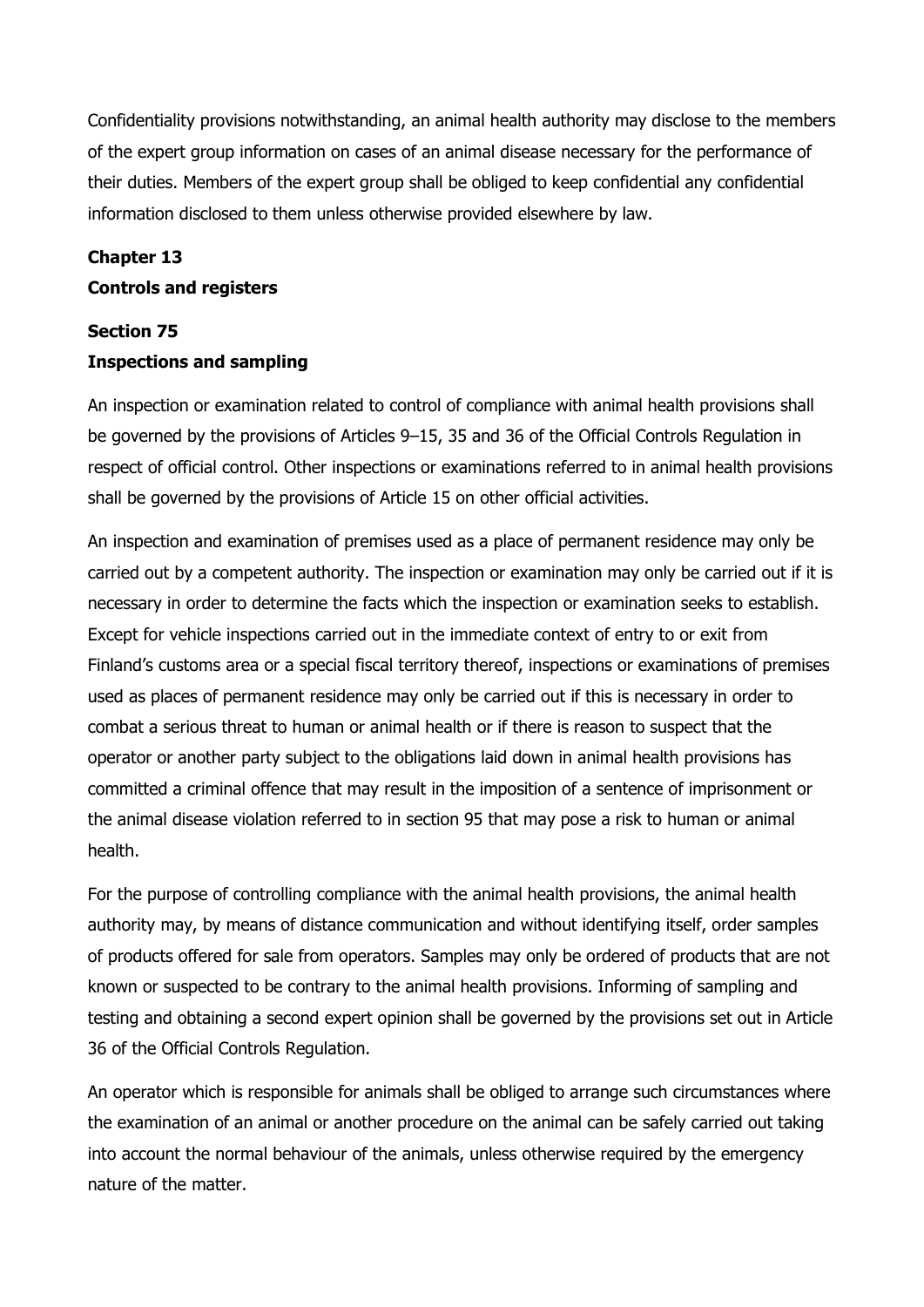# Section 76 Right to information

Confidentiality provisions notwithstanding, a competent authority, authorised inspector and person ordered to work shall have the right to obtain the information necessary for carrying out the tasks laid down in the animal health provisions from operators and others subject to the obligations laid down in the said provisions.

In addition, confidentiality provisions notwithstanding, a competent authority shall have the right to obtain from central and local government authorities information relating to the keeping of animals or other activities governed by the animal health provisions that is necessary for carrying out the tasks referred to in subsection 1.

# Section 77

# Right of inspection of foreign authorities and international bodies

The animal health provisions on the right of the authorities to carry out inspections, take samples, gain access to locations as required for control and obtain the information and documents needed for control shall also apply to the inspectors referred to in European Union law or in an international treaty binding on Finland when required under the said law or treaty. Where necessary, an authority shall cooperate with the inspectors of foreign authorities and international bodies.

# Section 78

# Executive assistance

Where necessary, the police shall provide an animal health authority, authorised inspector and person ordered to work with executive assistance for the performance of the tasks laid down in this Act or in European Union law if performance of the tasks is resisted or if the exercise of the powers of the police is otherwise needed for the tasks.

The provisions on the executive assistance provided by the rescue authorities to an animal health authority for the performance of the tasks referred to in subsection 1 are laid down in section 50 of the Rescue Act (379/2011).

# Section 79

Registers of approved establishments, designated laboratories, and holders of registration or permission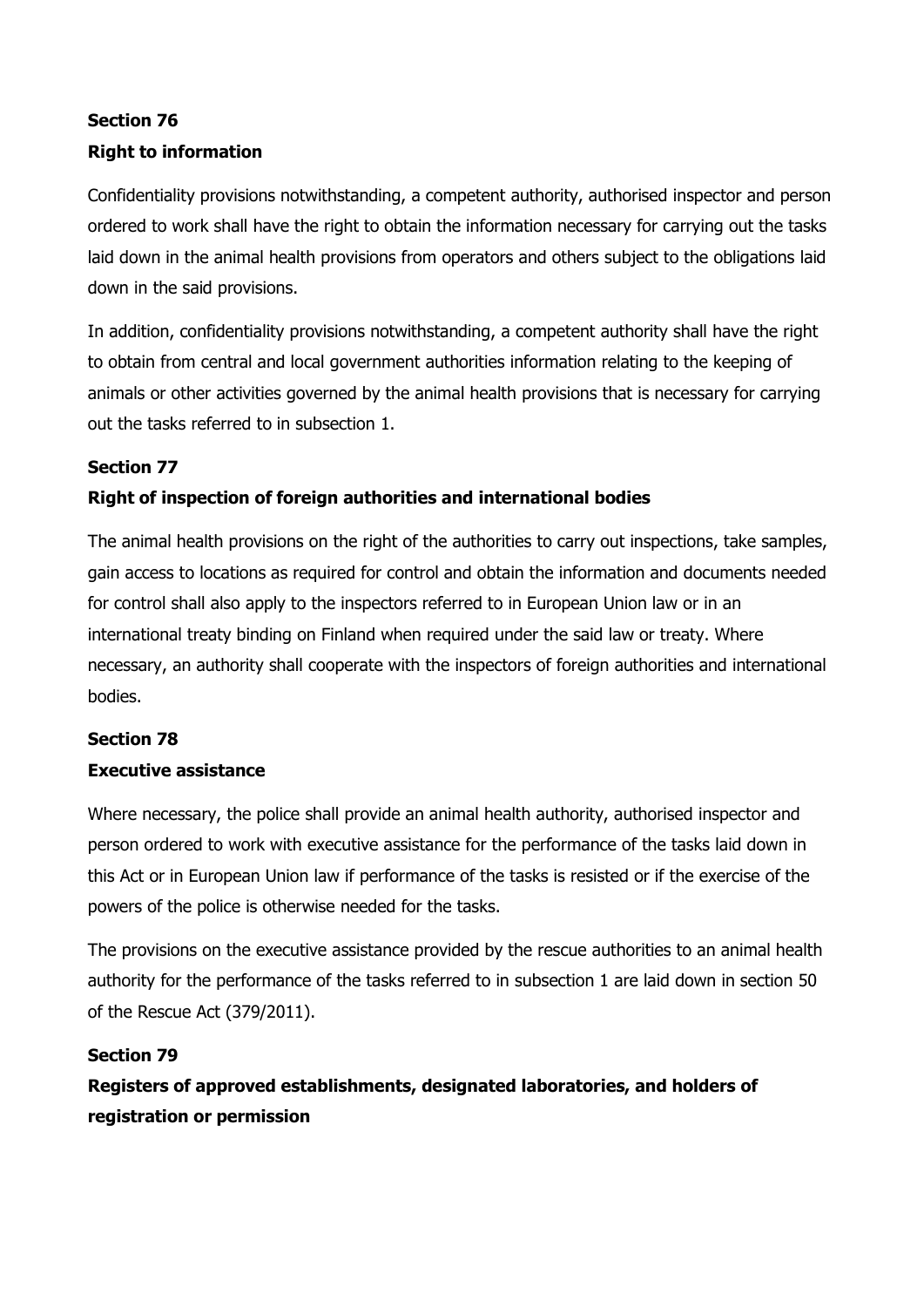Article 101, paragraph 1, sub-paragraph 1, point b and Article 185, paragraph 1, points b and c of the Animal Health Law set out provisions on keeping a register of the approved establishments referred to in section 39 and of the approved aquaculture establishments and disease control aquatic establishments referred to in section 43.

A register shall also be kept of the semen collection centres referred to in section 40 and the embryo collection teams referred to in section 41 approved for domestic trade. The provisions of European Union legislation on the data content of a register of approved germinal product establishments referred to in section 39 shall apply to the data content of these registers. On the basis of the register, a list containing the information on germinal product establishments which under European Union law may be made available to the public may be published electronically.

In addition, a register shall be kept of the official laboratories referred to in section 62, subsection 2, the own-check laboratories referred to in section 63, subsections 2 and 3 and the laboratories subject to the obligation to notify referred to in section 63, subsection 4, the permissions relating to the handling of disease agents referred to in section 64, subsection 1, and the exporters referred to in section 53. The following information shall be entered in the registers: the contact information of the operator and the premises as well as any registration number of the establishment, details of the operations covered by the designation, permission or registration, and information on the termination of operations and withdrawal of the designation, permission or registration.

Further provisions on the procedure to be followed in entering register data and making information available to the public may be laid down by decree of the Ministry of Agriculture and Forestry.

#### Section 80

#### Data to be registered for animal disease surveillance

For animal disease surveillance purposes, a register shall be kept of:

1) confirmed cases of listed and emerging diseases and other animal diseases to be combated or animal diseases to be controlled;

2) disease combat measures at an establishment and exemptions from these;

3) establishments to which or from which an animal disease may have spread based on the epidemiological enquiry;

4) prohibitions and restrictions imposed pursuant to the provisions of chapter 15;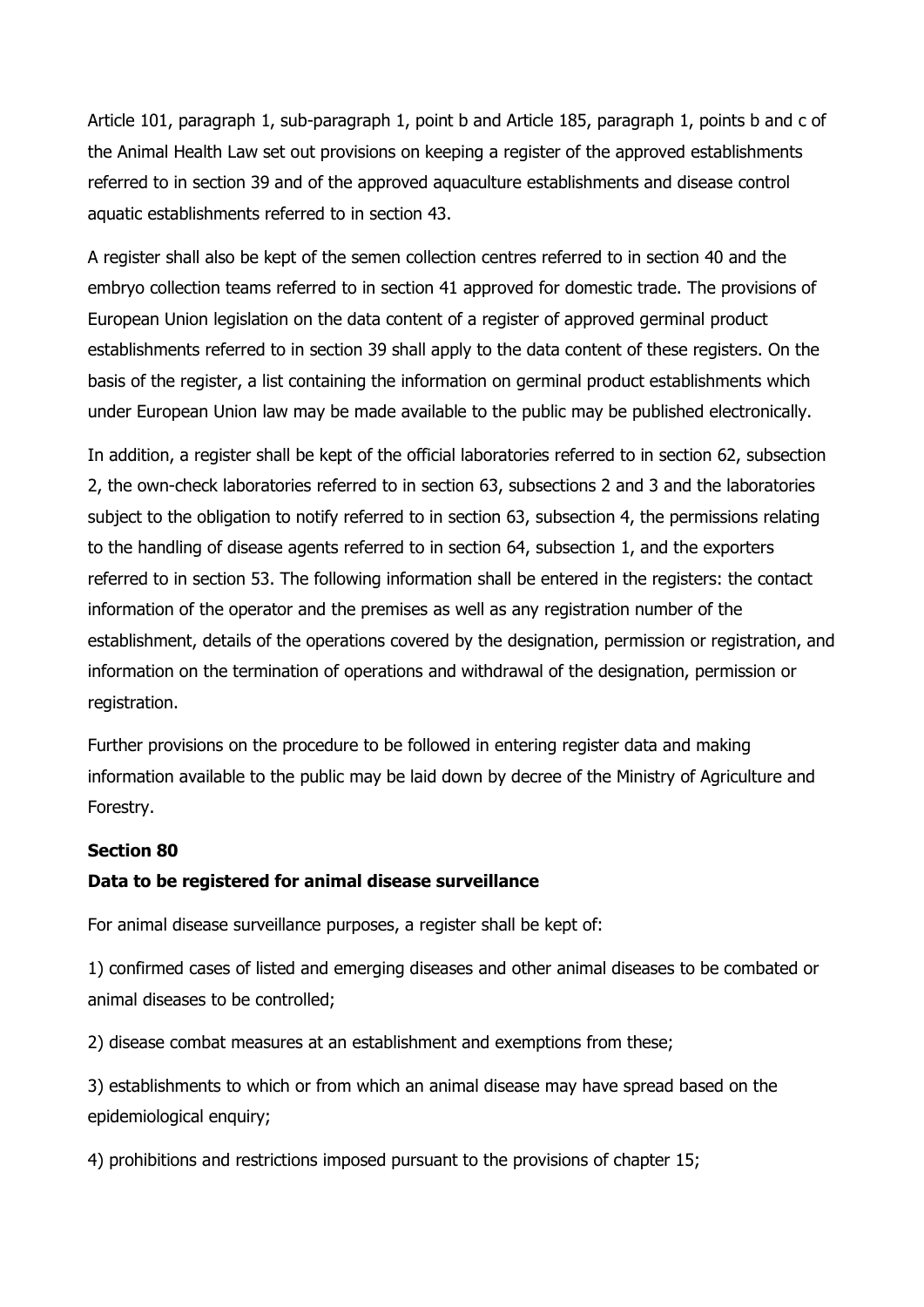5) establishments that have undertaken to carry out voluntary health control, health categorisation and status referred to in section 14 of establishments, and withdrawal of categorisation or status;

6) compulsory vaccinations given to animals which have been notified to the animal health authority or for whose implementation it has been responsible;

7) powers delegated to authorised inspectors; and

8) inspections and sampling carried out and the results of examinations of the samples.

Based on the register data referred to in subsection 1, paragraph 5, a list on the health categorisation and status of establishments shall be made available to operators electronically.

Further provisions on the procedure for entering register data may be laid down by decree of the Ministry of Agriculture and Forestry.

# Section 81

# Provisions applied to registers

The registers referred to in sections 79 and 80 above are part of the information system of the rural business administration referred to in the Act on the Information System of the Rural Business Administration (284/2008). The provisions on register controllers are laid down in the said Act.

The Finnish Food Authority shall ensure the availability to the public of the register data required by animal health provisions.

Unless otherwise provided in European Union law, where an operator has notified of the termination of operations or operations are otherwise found to have been terminated, the validity of the registration has expired or the approval, designation, permission or registration has been withdrawn, the information entered in the register referred to in section 79 shall be deleted when there is no longer any need for its use and no later than after three years have elapsed from the last register entry on the operator. The information referred to in section 80, subsection 1, paragraph 1 shall be kept indefinitely.

The provisions on the register entry, use and disclosure of information supplied to Customs are laid down in the Act on the Processing of Personal Data by Customs (650/2019).

# Chapter 14

Payments of certain costs and compensations from State funds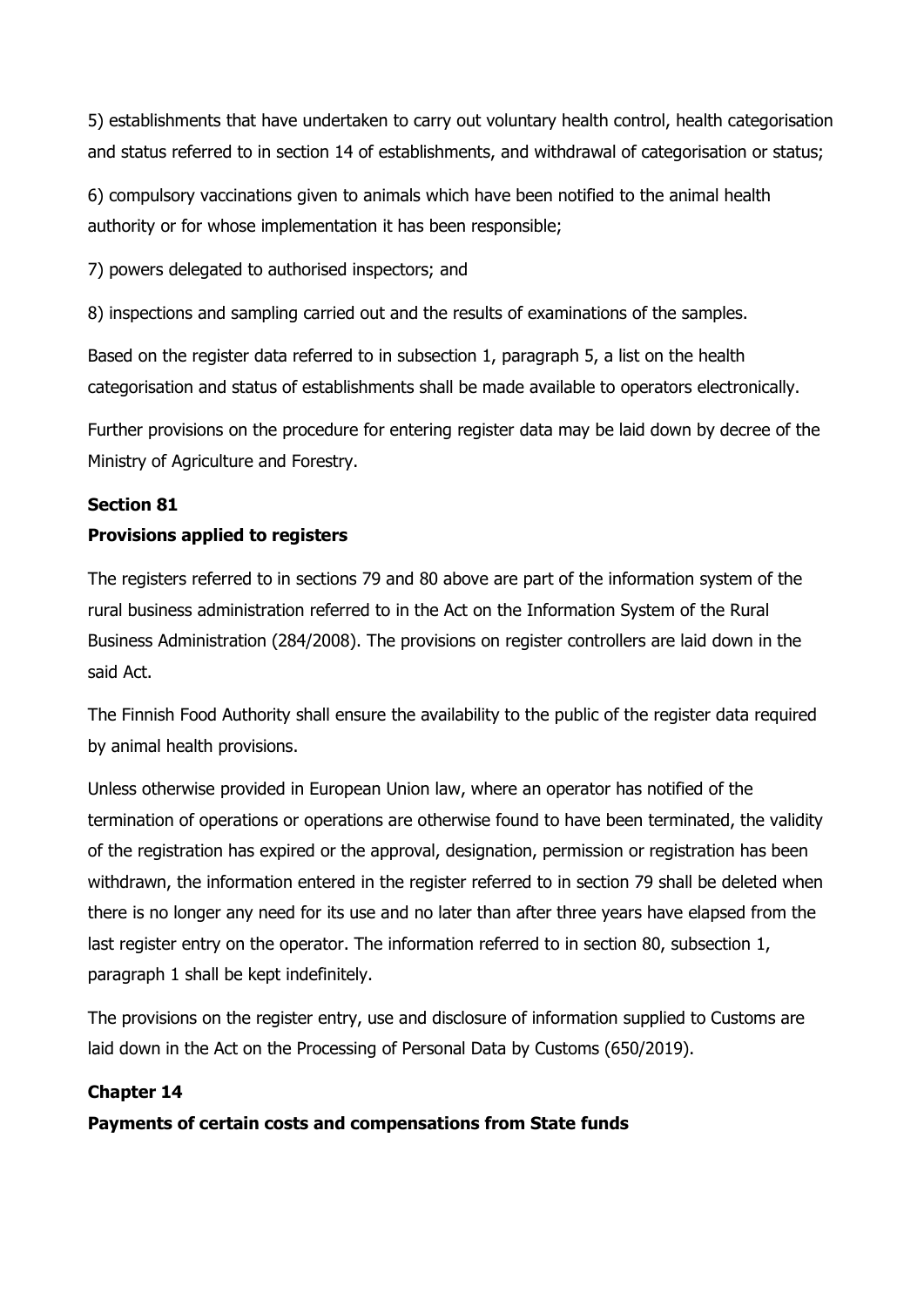## Section 82

# Liability for costs of animal disease eradication

The State shall be liable for the costs incurred from work relating to the implementation of an order to kill animals or destroy property and related cleaning and disinfection measures. The same shall apply to costs incurred from equipment and tools as well as materials and supplies relating to the implementation. However, costs incurred by an operator and the operator's own work shall not be eligible for compensation except in cases of a disease occurring in aquaculture animals.

By way of derogation from the provisions of subsection 1, the liability of the State shall not apply to situations where the operator or the pet keeper is responsible for the implementation of the order.

### Section 83

### Compensation for an animal killed on the order of an authority

An owner shall have the right to receive compensation from State funds for an animal which has been ordered by an animal health authority to be killed or slaughtered in order to confirm an animal disease or as a disease combat measure for a category A–C disease, emerging disease or another animal disease to be combated, or for an animal which has died as a result of any treatment or other measure ordered as a consequence of the said disease combat measure. The measures ordered as the coercive measures under chapter 15 shall not constitute disease combat measures. The compensation paid shall be the current value of the animal determined as the value which the animal would have had without the animal disease on which the order of the authority was based. Where the animal on which compensation is payable can be utilised in part or in full, the residual use value of the animal shall be deducted from the compensation.

By way of derogation from the provisions of subsection 1, standard compensation for a particular animal species may be confirmed for the purpose of paying compensation which corresponds to the average current value of the animals in question, taking account of the age, size, expected yield and other similar factors. The residual use value of an animal for which compensation is payable shall be deducted from the standard compensation. However, an owner shall have the right to have the amount of the compensation determined based on the current value of the animal instead of standard compensation if for reasons related to breeding or for other similar reasons the value of the animal considerably exceeds the average current value.

For an animal ordered to be killed or slaughtered pursuant to section 35, subsection 1, the owner shall have the right to receive compensation from State funds equal to no more than three quarters of the current value of the animal or of the standard compensation from which the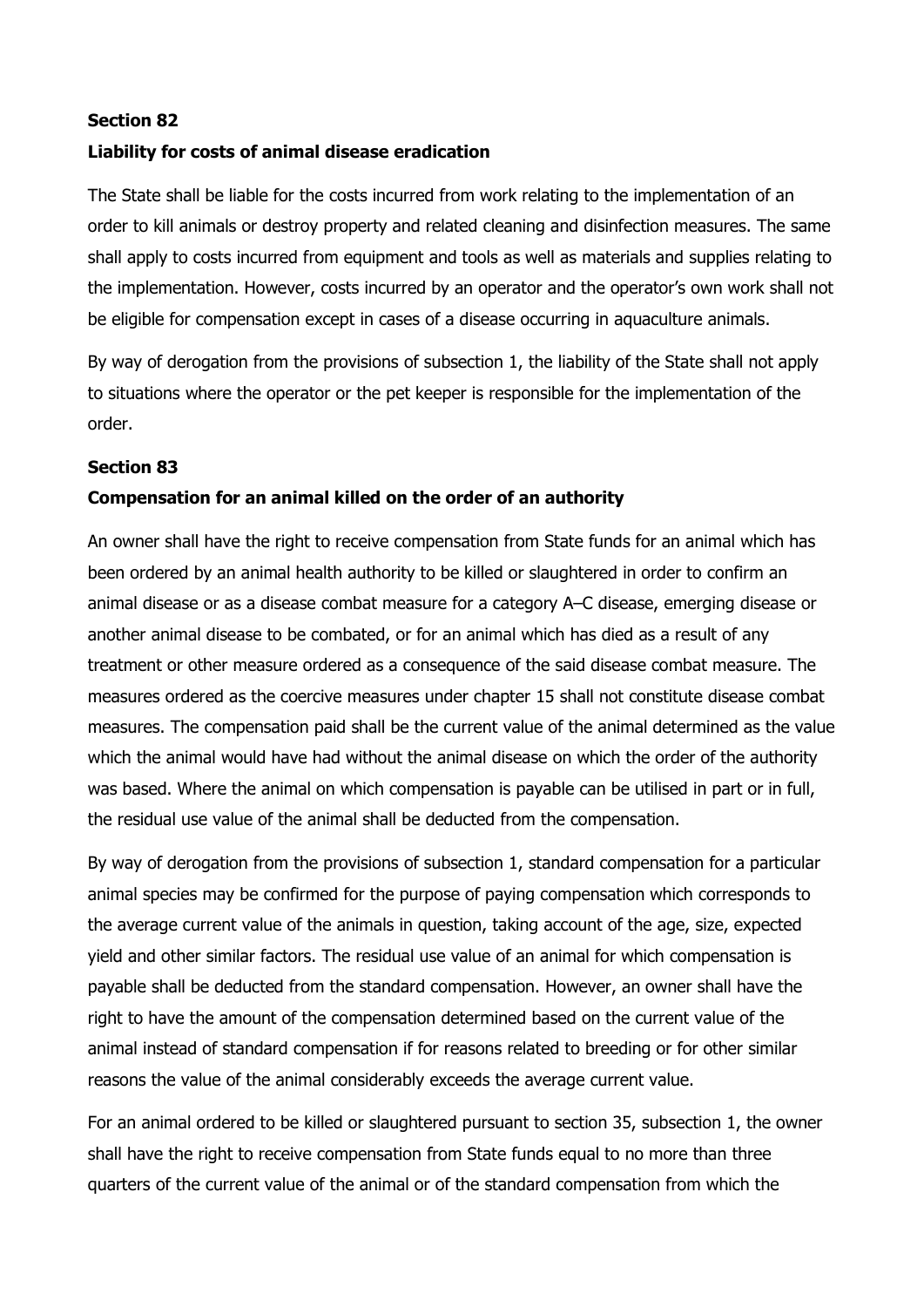residual use value of the animal has been deducted. If there is a large number of cases that are eligible for compensation, the amount of the compensation may be reduced. Payment of the compensation is additionally subject to the condition that the cleaning and disinfection measures required for the withdrawal of the decision issued to prevent the spread of an animal disease are being carried out in the establishment.

No compensation shall be paid for an animal of minimal value unless there are compelling reasons to do so.

The standard compensation referred to in subsection 2 above shall be confirmed by Government decree.

## Section 84

# Compensation for property destroyed on the order of an authority

An owner shall have the right to receive compensation from State funds for products, materials, goods, objects and structures destroyed or treated such as to damage them or render them unusable by order of an authority as a disease combat measure for a category A–C disease, emerging disease or another animal disease to be combated. The measures ordered as the coercive measures under chapter 15 shall not constitute disease combat measures. The compensation paid shall be the current value of the property. No compensation shall be paid for property of minimal value unless there are compelling reasons to do so.

### Section 85

### Compensation for loss of production

Where a prohibition, condition, restriction or obligation ordered as a measure to prevent the spread of an animal disease or a disease combat measure for a category A–C disease, emerging disease or another animal disease to be combated prevents or hampers animal production, compensation from State funds may be paid to the operator for financial loss that has a significant adverse effect on the livelihood of the operator.

Compensation may be paid to cover a maximum of three quarters of the loss.

### Section 86

### Limitations on payment of costs and compensation

The costs and compensation on which provisions are laid down in this chapter shall be subject to Chapter I and Article 26 of Commission Regulation (EU) No 702/2014 declaring certain categories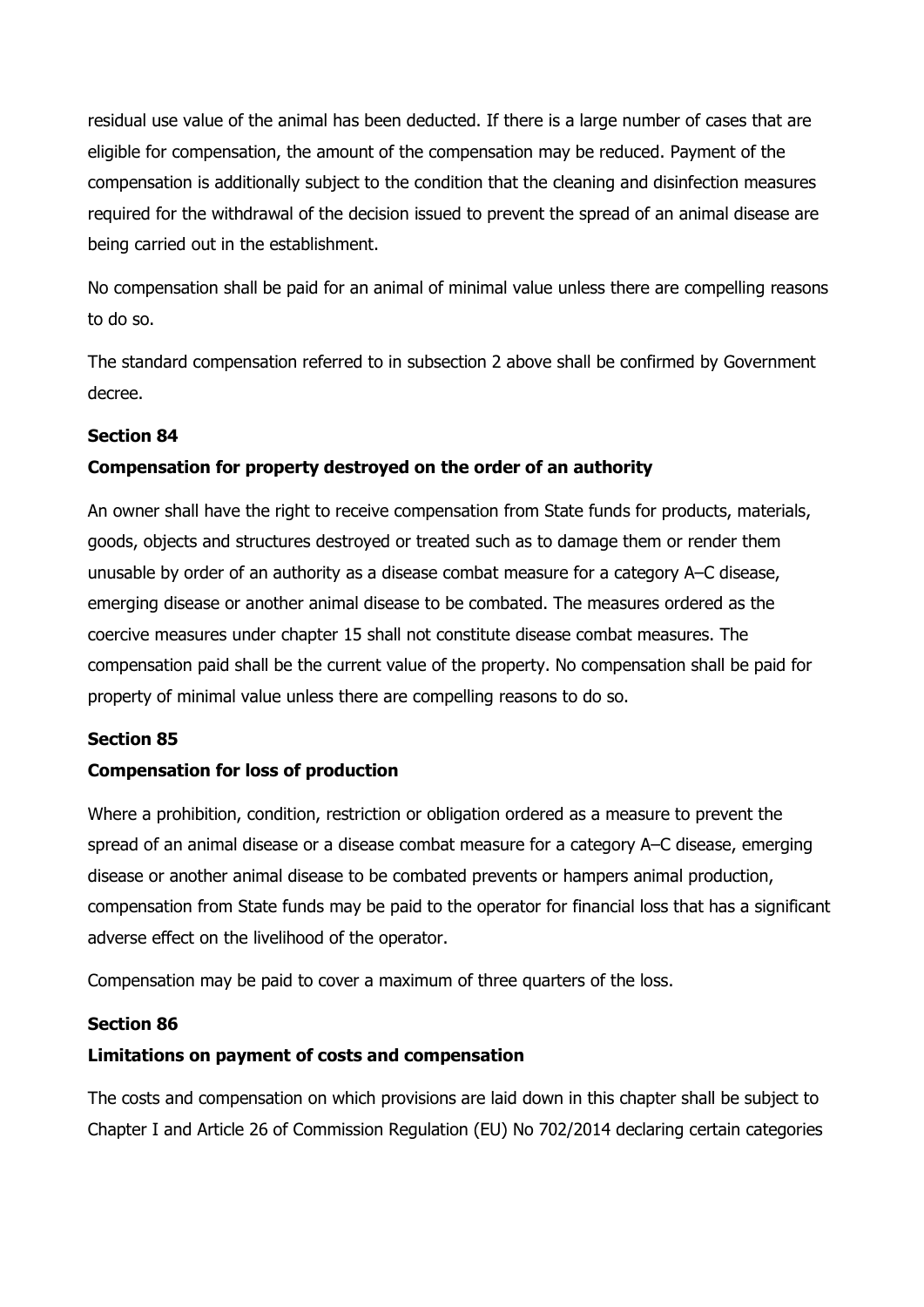of aid in the agricultural and forestry sectors and in rural areas compatible with the internal market in application of Articles 107 and 108 of the Treaty on the Functioning of the European Union.

The costs and compensation to aquaculture operators on which provisions are laid down in this chapter shall be paid in the form of aid in accordance with Section 5.4 of the Commission communication on guidelines for the examination of State aid to the fishery and aquaculture sector (2015/C 217/01).

No compensation shall be paid for the costs and losses referred to in this chapter if these have been incurred in the processing of products of animal origin or in the manufacture of other products or feeds or in the placing on the market of products of animal origin or other products or if they have been incurred by:

1) a large enterprise referred to in Article 2, paragraph 26 of the Regulation mentioned in subsection 1 that is active in the agricultural sector; or

2) an enterprise which has failed to comply with an aid recovery decision referred to in section 1 of the Act on the Application of Certain State Aid Rules of the European Community (300/2001).

Compensation for the losses referred to in sections 83–85 shall not be paid to an undertaking in difficulty referred to in Article 2, paragraph 14 of the Regulation mentioned in subsection 1 unless the difficulty is due to outbreak.

In addition, no compensation shall be paid for the costs and losses referred to in this chapter if they are due to an animal disease that is not mentioned on the OIE list of diseases adopted by the World Organisation for Animal Health, the Commission implementing act referred to in Article 226 of the Animal Health Law, or in Annex I or II of Regulation (EU) No 652/2014 of the European Parliament and of the Council of laying down provisions for the management of expenditure relating to the food chain, animal health and animal welfare, and relating to plant health and plant reproductive material, amending Council Directives 98/56/EC, 2000/29/EC and 2008/90/EC, Regulations (EC) No 178/2002, (EC) No 882/2004 and (EC) No 396/2005 of the European Parliament and of the Council, Directive 2009/128/EC of the European Parliament and of the Council and Regulation (EC) No 1107/2009 of the European Parliament and of the Council and repealing Council Decisions 66/399/EEC, 76/894/EEC and 2009/470/EC.

Any compensation paid for the same costs or losses under an insurance contract or on the basis of another Act shall be deducted from the compensation.

## Section 87

Applications for compensation and advance payment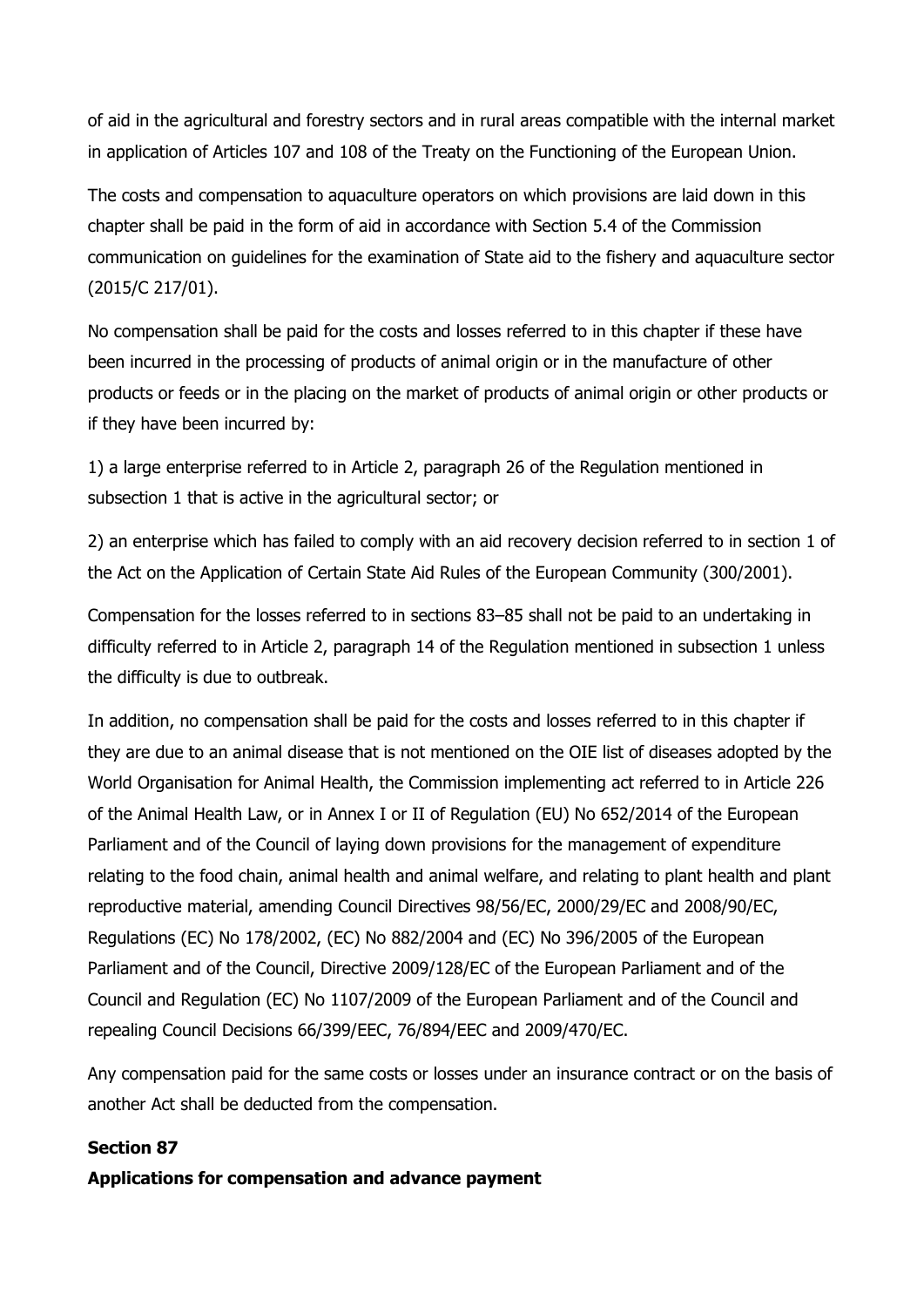The application for compensation referred to in this chapter shall be submitted to the Finnish Food Authority, which decides on granting it. The application for the compensation referred to in section 83, subsection 1 above shall be submitted within two months of the killing or slaughter of the animal. The application for other compensation shall be submitted within three months of the performance of the measures entitling to compensation or expiration of the validity of a prohibition, condition or restriction. The application shall be accompanied by sufficient documentation of the costs and losses incurred.

Where the right of the applicant to the compensation is obvious, the Finnish Food Authority may make an advance payment to the applicant.

Further provisions on the content of the documentation which shall accompany an application may be laid down by decree of the Ministry of Agriculture and Forestry.

## Section 88

## Grounds for denying compensation

The right to the compensation referred to in this chapter shall be forfeited in part or in full if the party entitled to compensation has violated animal health provisions, the Act on the Animal Identification System (238/2010), the Act on Import Controls of Animals and Certain Goods or European Union law implemented pursuant to the said Acts, or has failed to comply with an administrative decision issued pursuant to the said provisions. The right to compensation shall also be forfeited if the party entitled to compensation when acquiring the animal or property knew or, given the circumstances, should have known that the animal was infected with or a carrier of an animal disease based on which the compensation is payable or that the property was contaminated.

The compensation referred to in this chapter shall also not be paid from State funds in so far as the party entitled to compensation has received or is entitled to receive compensation for the same harm from a fund established by the European Union.

### Section 89

# Recovery of compensation and right of recourse of the State

Anyone who has received an advance payment in accordance with section 87, subsection 2 in excess of what they are entitled to shall be obliged to repay the difference within a month of being informed of the final amount of the compensation.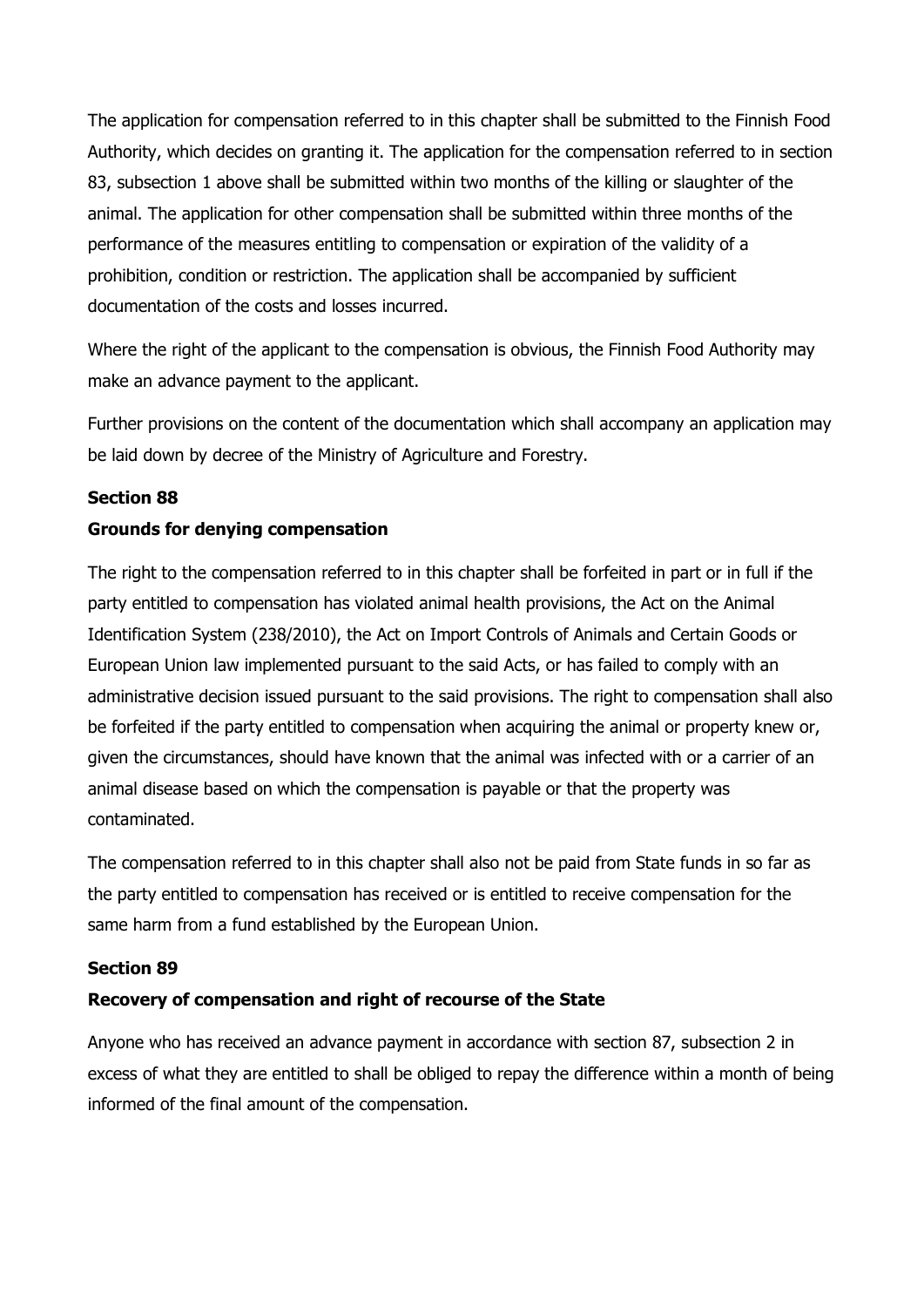The Finnish Food Authority shall order compensation to be recovered in part or in full if the beneficiary has given false or misleading information or withheld information when applying for the compensation and this has had an effect on granting the compensation.

In addition, the Finnish Food Authority shall oblige those who have intentionally or through negligence caused the spread of a disease based on which the compensation was payable to the animals owned by another party to compensate the State, in part or in full, for the costs and compensation that were paid from State funds as a consequence of the action.

Where the excess of an advance payment is not repaid within the period referred to in subsection 1 or another amount to be repaid or compensated for is not paid by the deadline imposed by the Finnish Food Authority, annual interest on arrears at the rate referred to in section 4, subsection 1 of the Interest Act (633/1982) shall be paid to the State. The provisions on the collection of costs and compensations are laid down in the Act on the Enforcement of Taxes and Charges (706/2007).

# Chapter 15

# Coercive measures and sanctions

# Section 90

### Order

The competent authority may order anyone who violates animal health provisions or fails to comply with an administrative decision issued pursuant to such a provision to fulfil the obligation without delay or within a deadline that is sufficient in view of the nature of the matter.

### Section 91

# Prohibition and restriction

The Regional State Administrative Agency may prohibit or restrict the placement on the market or other movement to or from an establishment of animals of a listed or susceptible species or products thereof until further notice if the operation in question is subject to a permission or approval under the animal health provisions and one has not been granted, or in the event of noncompliance with regard to the establishment or the animals kept there of:

1) animal health and biosecurity obligations set out in Article 10 of the Animal Health Law;

- 2) obligations included in the compulsory zoonosis control referred to in section 11;
- 3) obligations related to the compulsory vaccination or treatment referred to in section 15;
- 4) precautions referred to in section 17; or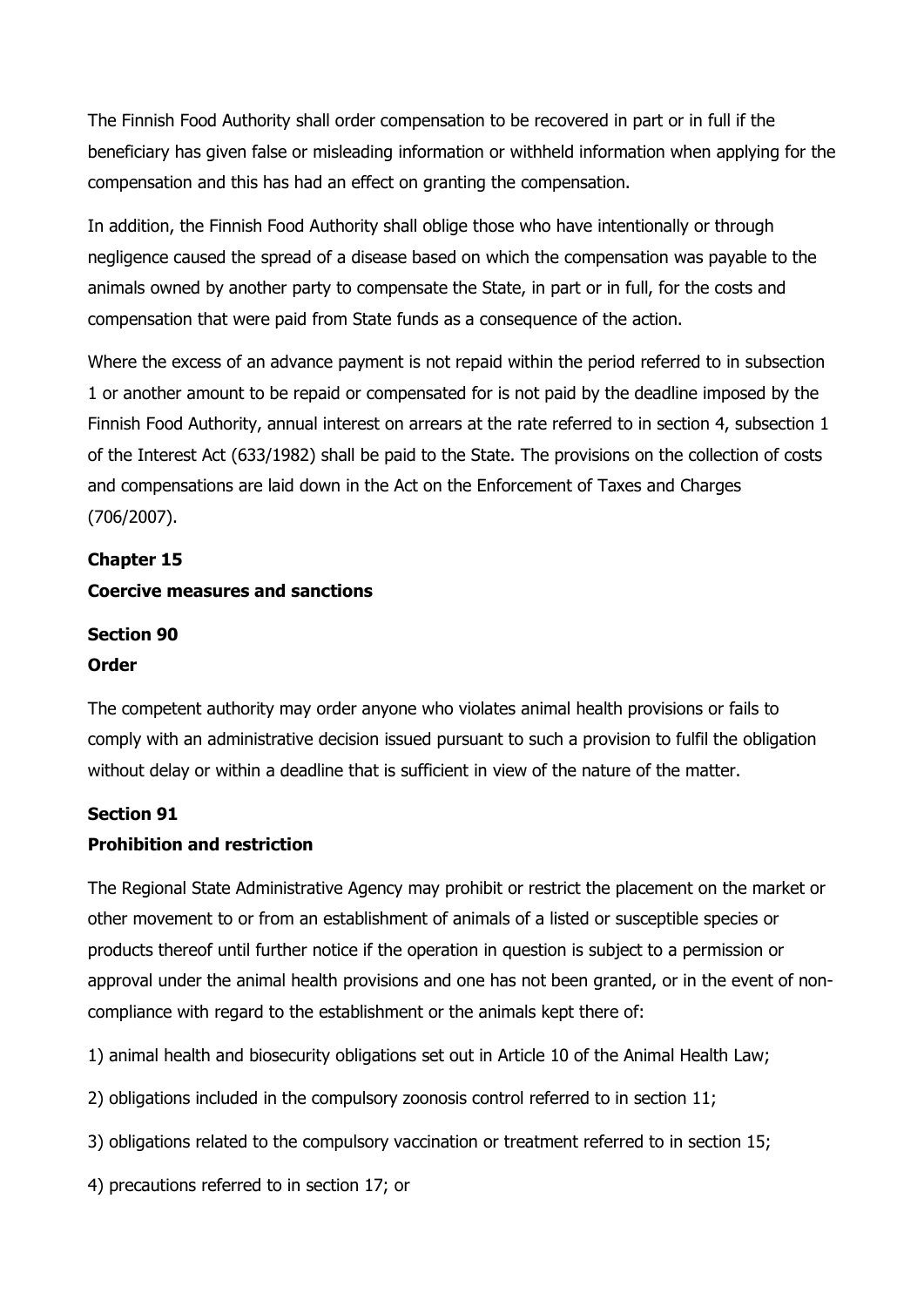5) obligations imposed on the operator or pet keeper in the decisions to prevent the spread of a disease or disease combat decisions referred to in chapter 5, 6 or 10.

The imposition of a prohibition or restriction is subject to the further condition that the operator or pet keeper has failed to remedy a defect by the deadline imposed despite the request of an authority to do so and that such an action poses a serious risk of the spread of a listed disease or another animal disease to be combated or an animal disease to be controlled or a risk to human health. A prohibition or restriction may only be imposed to the extent necessary to control the risk of spread of an animal disease. A prohibition and restriction shall be withdrawn without delay if an inspection shows that the obligations referred to in subsection 1 are complied with and if examination results indicate that the animal disease whose spread the said obligations seek to prevent is not present at the establishment.

When considering a matter referred to in subsection 1, the Regional State Administrative Agency may impose the prohibition, restriction or order referred to in the subsection as a temporary measure if this is necessary due to the immediate risk to human or animal health. A temporary prohibition or restriction shall remain in effect until the Regional State Administrative Agency issues its final decision in the matter. The Regional State Administrative Agency shall ensure that the necessary examinations relevant to the matter are performed without delay.

### Section 92

# Withdrawal of approval, permission, designation, registration and establishment status

The decision to withdraw an approval, permission, designation, registration or the health categorisation or disease-free status or vector protection of an establishment shall be issued by the authority which granted it.

The provisions on withdrawal of the approval referred to in section 39 above and the approval of a terrestrial animal compartment are laid down in Article 100 of the Animal Health Law. The provisions on withdrawal of the approval of aquaculture establishments and disease control aquatic establishments and of aquatic animal compartments are laid down in Article 184 of the Animal Health Law. The provisions on withdrawal of the designation of an official laboratory are laid down in Article 39 of the Official Controls Regulation. Provisions on the withdrawal of diseasefree or vector protected status of an establishment are laid down in Articles 20 and 44 of Commission Delegated Regulation (EU) 2020/689 supplementing Regulation (EU) 2016/429 of the European Parliament and of the Council as regards rules for surveillance, eradication programmes, and disease-free status for certain listed and emerging diseases.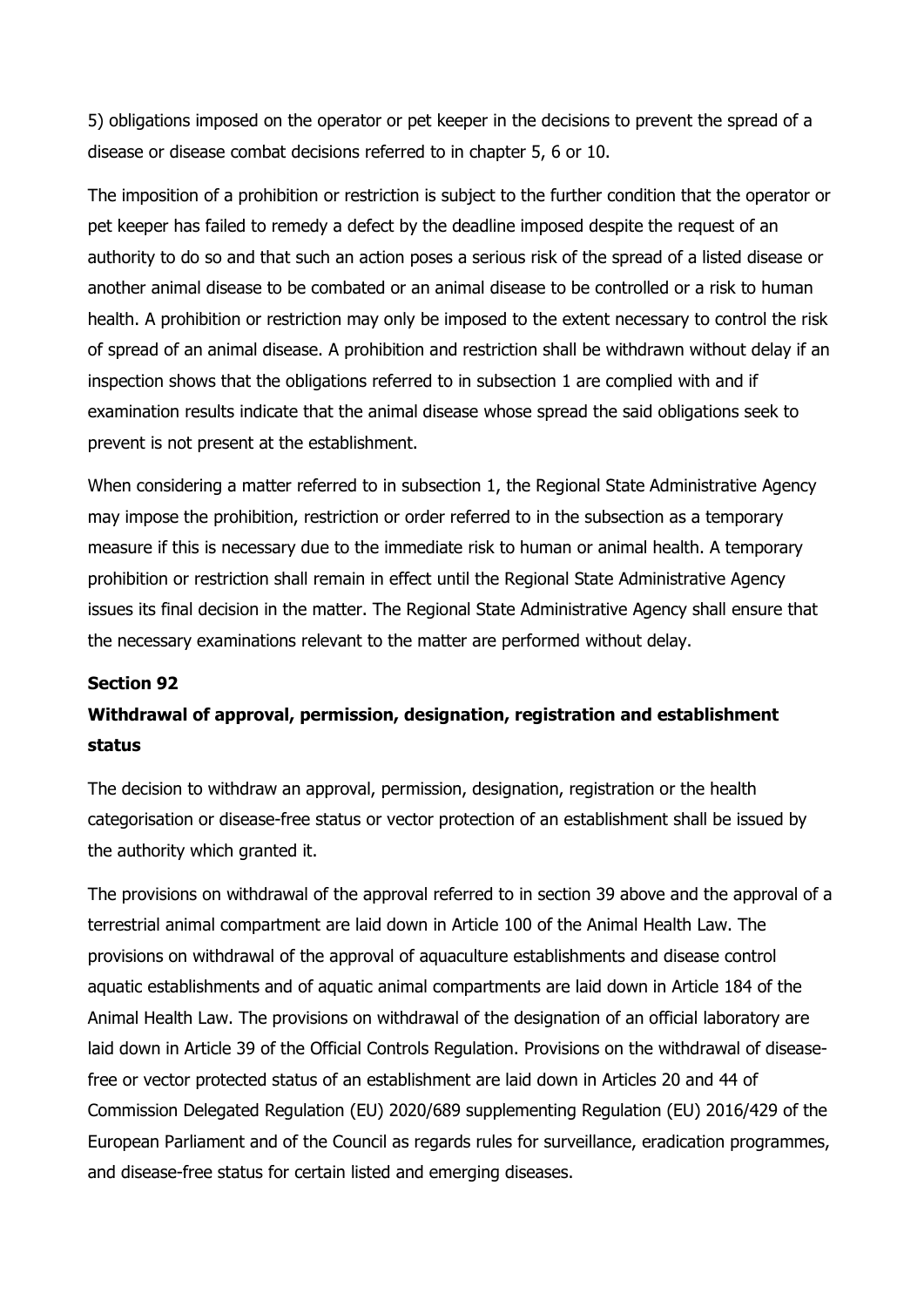The approval of a semen collection centre or embryo collection team for domestic trade, the designation of an own-check laboratory, a permission relating to the handling of disease agents or the registration of an exporter or a laboratory subject to the obligation to notify may be withdrawn if the conditions imposed for the approval, designation, permission or registration are no longer fulfilled or in the event of substantial violation in the operations of the animal health provisions or decisions issued pursuant to the said provisions or the Act on the Animal Identification System or the provisions of the European Union implemented pursuant to it. The approval and permission may also be withdrawn if the operations cause a serious risk of the spread of a category A–C disease or another animal disease to be combated or an animal disease to be controlled or a risk to human health and such risk cannot be prevented by other means. The withdrawal of approval, designation, permission or registration in the aforementioned cases is subject to the further condition that the operator has failed to remedy the defect within the deadline imposed despite a request by the authority to do so.

Approval, designation, permission and health categorisation or status of an establishment shall be withdrawn if operations have been terminated on a non-temporary basis.

The authority which decides on the withdrawal provided in subsection 2 above may prohibit an operator from engaging in the operations covered by the approval, designation, permission or registration while the matter is under consideration if the defect is such or the operations are of such a nature that human or animal health is jeopardised. The prohibition may be imposed for a fixed term of no more than two weeks. If no decision is issued within this time, the fixed term may be extended. However, a prohibition may remain in effect for more than a month only if the delay in decision-making is due to action or negligence on the part of the operator.

#### Section 93

# Measures in the event of breach of requirements on movements between Member **States**

Where an animal or product moved from another Member State or the documents accompanying it do not fulfil the requirements laid down for them in the animal health provisions, the Regional State Administrative Agency or Customs may order the animal to be kept in quarantine or isolation or the product to be kept at its place of destination or another place designated by them until the defects have been remedied. The said decision may be taken by the municipal veterinary officer in emergency situations in which the Regional State Administrative Agency or Customs is yet to take action in the matter. The municipal veterinary officer shall bring such a decision to the attention of the Regional State Administrative Agency without delay.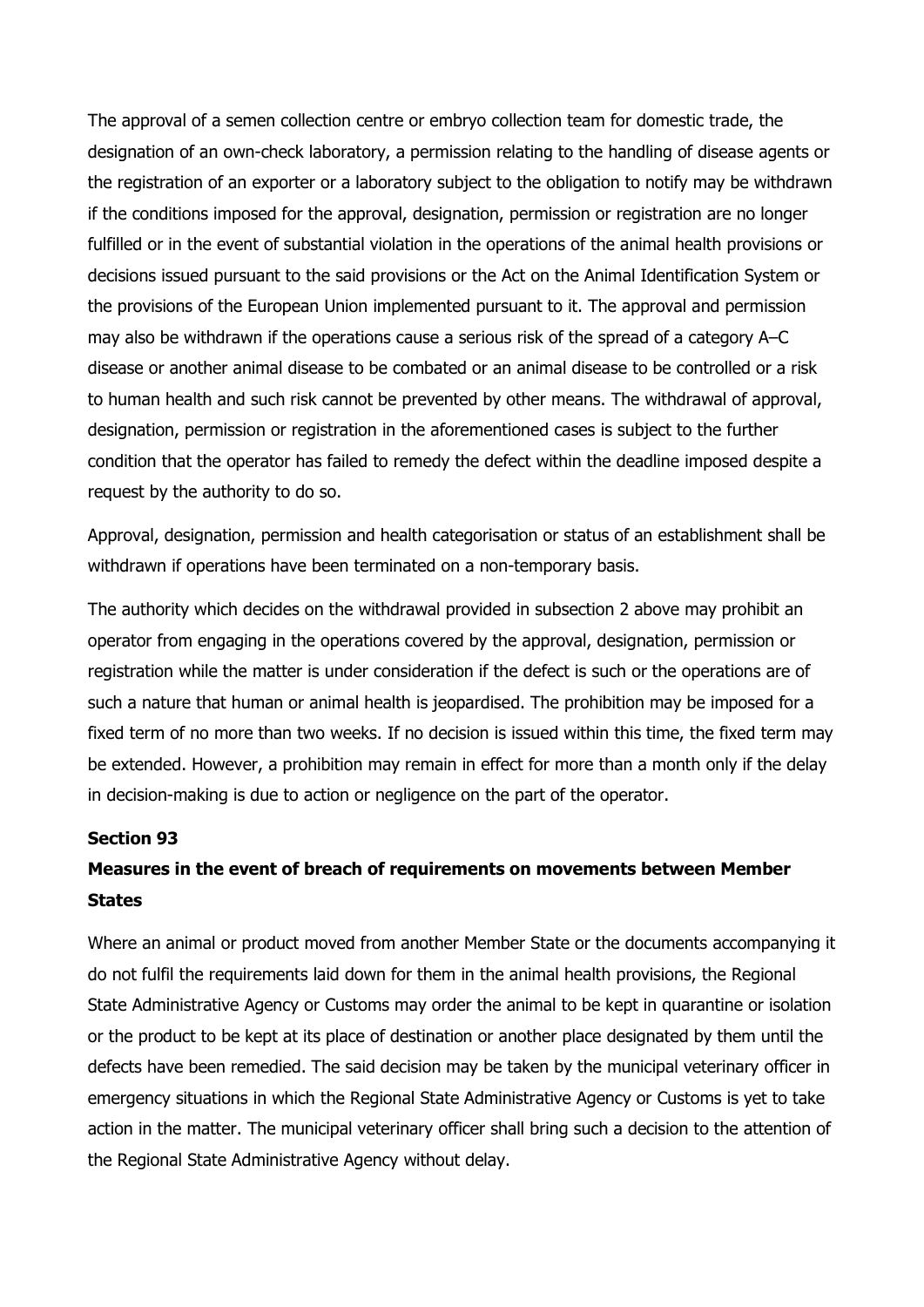Where it is not possible to remedy the defects or the defects have not been remedied by the deadline imposed, the Regional State Administrative Agency or Customs may order an animal to be killed or a product to be destroyed. With the consent of the operator or pet keeper, they may also order an animal or product to be returned to the Member State from which it was imported if the competent authority of the relevant Member State accepts the return, or to be treated or an animal to be kept in quarantine or isolation at a location designated by the authority if the risk of spread of an animal disease associated with the animal or product can be eliminated in this way.

Conditions concerning the measures necessary to preventing the spread of an animal disease may be imposed in the decision on the measures referred to in subsection 1 or 2 above. The operator or pet keeper shall be responsible for carrying out the measures.

# Section 94

# Penalty payment and enforced compliance

The Regional State Administrative Agency, the Finnish Food Authority or Customs may reinforce a prohibition, restriction or order referred to in sections 90–93 by notice of conditional fine or notice of enforced compliance at the expense of the negligent party.

The provisions on notices of conditional fines and notices of enforced compliance are laid down in the Act on Conditional Fines (1113/1990).

# Section 95

# Penal provisions

The provisions on the penalty for causing a risk of spread of an animal disease are laid down in chapter 44, section 4a, for a regulation offence in chapter 46, section 1 and for smuggling in chapter 46, section 4 of the Criminal Code of Finland (39/1889).

Anyone who intentionally or through negligence

1) fails to submit the notification referred to in section 19 of the suspected presence of an animal disease in an animal owned by that person or temporarily in that person's possession or fails to submit the notification referred to in section 20;

2) fails to comply with a prohibition, condition or restriction imposed by a decision to prevent the spread of a disease referred to in section 25, 32 or 36 or a decision on disease combat measures or zones referred to in sections 25–27, 33 or 36–38 or fails to carry out a measure ordered by the said decision;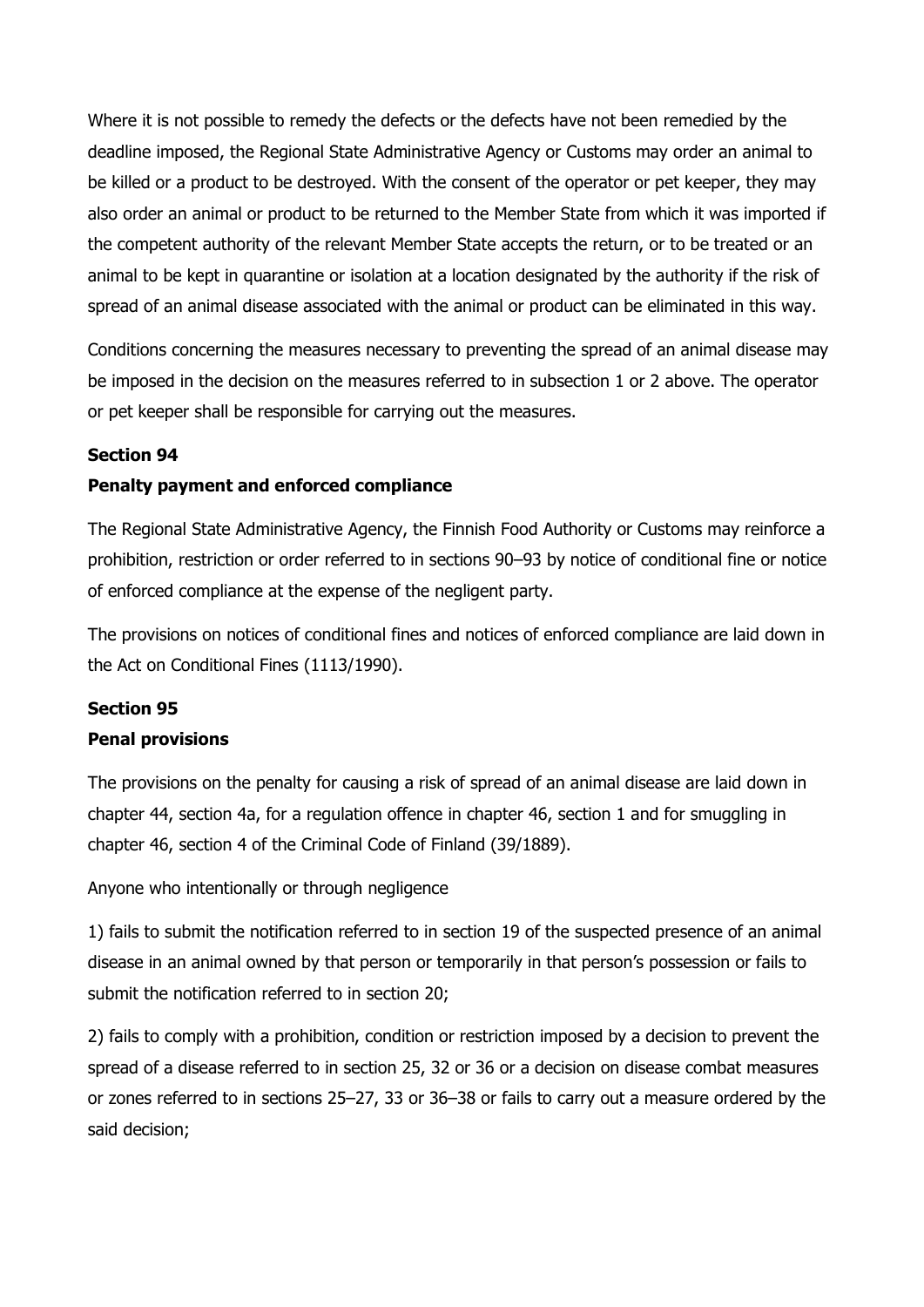3) fails to comply with the obligation set out in Article 15, paragraph 2 of the Official Controls Regulation to assist an authority in the enforcement of disease combat decisions, unless assistance is deemed unreasonable taking into account the personal characteristics and circumstances of the person; or

4) violates a prohibition or restriction imposed pursuant to section 91 or fails to carry out the measures ordered pursuant to section 93,

shall, unless a more severe penalty has been provided elsewhere in law for the act, be sentenced for *animal disease violation* to a fine.

An authority may waive reporting a violation to the criminal investigation authority if the act or failure to act is minor in nature and does not involve the repeated violation of prohibitions and orders of the authorities.

# Chapter 16

## Miscellaneous provisions

### Section 96

# Fees payable for services rendered by the authorities

The fees collected to the State for the services rendered by a government authority and an authorised inspector shall be governed by the provisions of the Act on Criteria for Charges Payable to the State (150/1992).

The fees for services rendered by the municipal veterinary officer under the animal health provisions shall be determined and collected to the State by the Regional State Administrative Agency. Provisions on the amount of the fees charged for the services rendered by the municipal veterinary officer are laid down by decree of the Ministry of Agriculture and Forestry in compliance with the provisions of the Act on Criteria for Charges Payable to the State on the general and other grounds for the chargeability of services rendered by government authorities and the amount of fees. Provisions on the invoicing procedure for services rendered by the municipal veterinary officer shall also be laid down by decree of the Ministry of Agriculture and Forestry.

By way of derogation from the provisions of subsection 2, no fee shall be charged for an animal health certificate for products of animal origin to be moved to a state other than a Member State if the municipality charges a fee for the same certificate.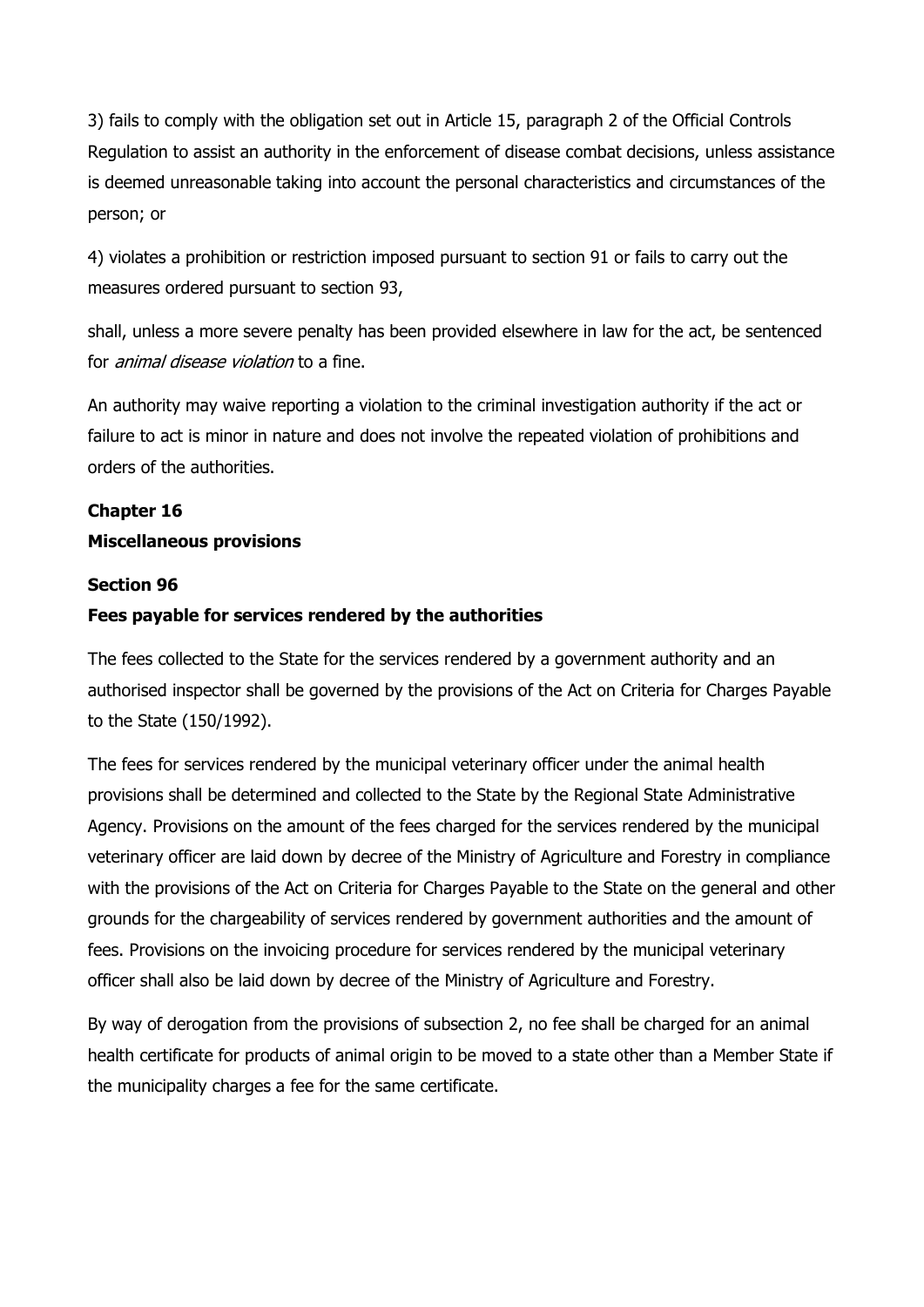In addition, provisions on the obligation of the authorities to charge a fee for extra control measures arising from non-compliance with provisions are laid down in Article 79, paragraph 2, point c of the Official Controls Regulation.

# Section 97

# Remuneration and compensation payable to authorised inspectors

The Finnish Food Authority shall pay to authorised inspectors remuneration for the inspections, examinations and other measures carried out by them and compensate them on a contractual basis for costs incurred.

# Section 98

# Compensation paid by the State to municipalities

Section 23 of the Act on Veterinary Services lays down provisions on the right of a municipality to receive compensation from State funds for the performance of tasks which under this Act are the responsibility of the municipal veterinary officer.

## Section 99

# Protecting the identity of a reporting person

Where the report of infringement referred to in Article 140 of the Official Controls Regulation to the competent authority is made by a natural person, the identity of that person shall be kept secret if, based on the circumstances, disclosure of the person's identity may be assessed to cause harm to the person.

# Section 100

### Review

An administrative review may be requested for the decisions referred to in chapter 14 above. The provisions on requesting an administrative review are laid down in the Administrative Procedure Act.

Provisions on a judicial review by an administrative court are laid down in the Administrative Judicial Procedure Act (808/2019). No separate request may be made for a review of the temporary decision referred to in section 91, subsection 3 of this Act.

The provisions laid down in the Administrative Judicial Procedure Act shall apply to a review of a decision of the municipal veterinary officer issued pursuant to an animal health provision. No separate request may be made for a review of the provisional decision referred to in section 69, subsection 3 of this Act.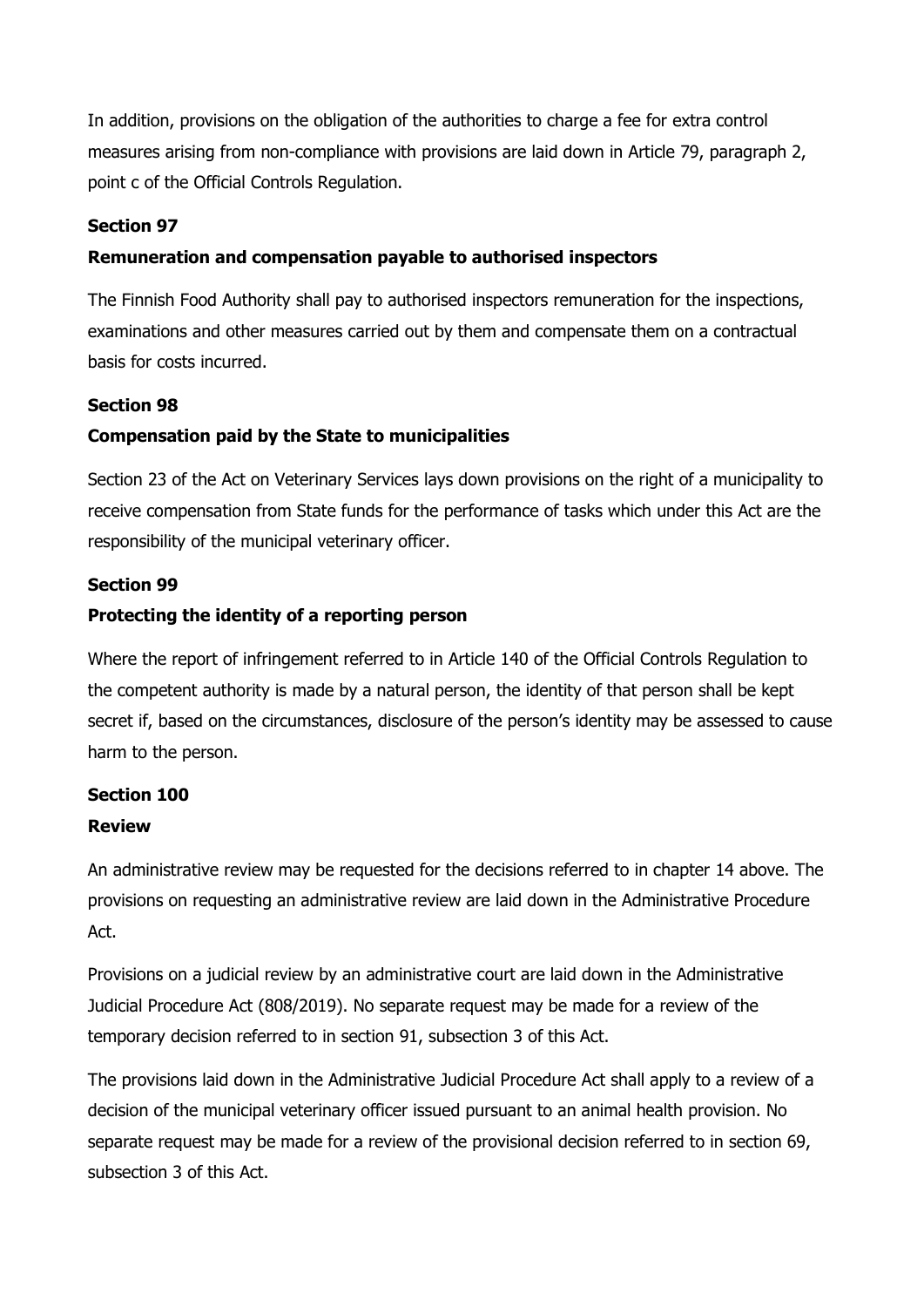The decision of an authority taken pursuant to animal health provisions shall order that the decision shall be complied with irrespective of a request for review unless otherwise ordered by the appellate authority when:

1) the decision is such by nature that it must be enforced without delay; or

2) enforcement cannot be postponed due to reasons related to protecting animal or human health or ensuring the safety of products of animal origin.

The provisions on requesting a review of a decision of Customs are laid down in the Customs Act.

The provisions on requesting a review of fees ordered payable to the State for a measure under the animal health provisions are laid down in section 11b of the Act on Criteria for Charges Payable to the State.

# Section 101 Entry into force

This Act enters into force on 21 April 2021.

This Act repeals the Animal Diseases Act (441/2013).

Where any reference to the repealed Act is made elsewhere in law, the provisions of this Act shall apply instead upon the entry into force of this Act.

# Section 102

# Transitional provisions

Unless otherwise provided in this Act or European Union law, the approval of an establishment or operator referred to in Articles 94, 95 or 176–179 of the Animal Health Law need not be separately granted if the operations referred to in the said Articles hold a valid permission or approval at the time of the entry into force of this Act.

Exporters registered, semen collection centres and embryo collection teams approved for domestic trade and laboratories examining the samples referred to in section 63, subsection 4 notified prior to the entry into force of this Act may continue their operations in accordance with the relevant decisions or notifications without separate registration, approval or notification.

The risk assessment of registered aquaculture establishments referred to in Article 176, paragraph 2, points a–c and in Article 4, point c of the Delegated Regulation mentioned in section 43, subsection 2 shall be carried out within one month of the entry into force of this Act. Where, based on the risk assessment, there is a risk associated with the establishment, the operator shall apply